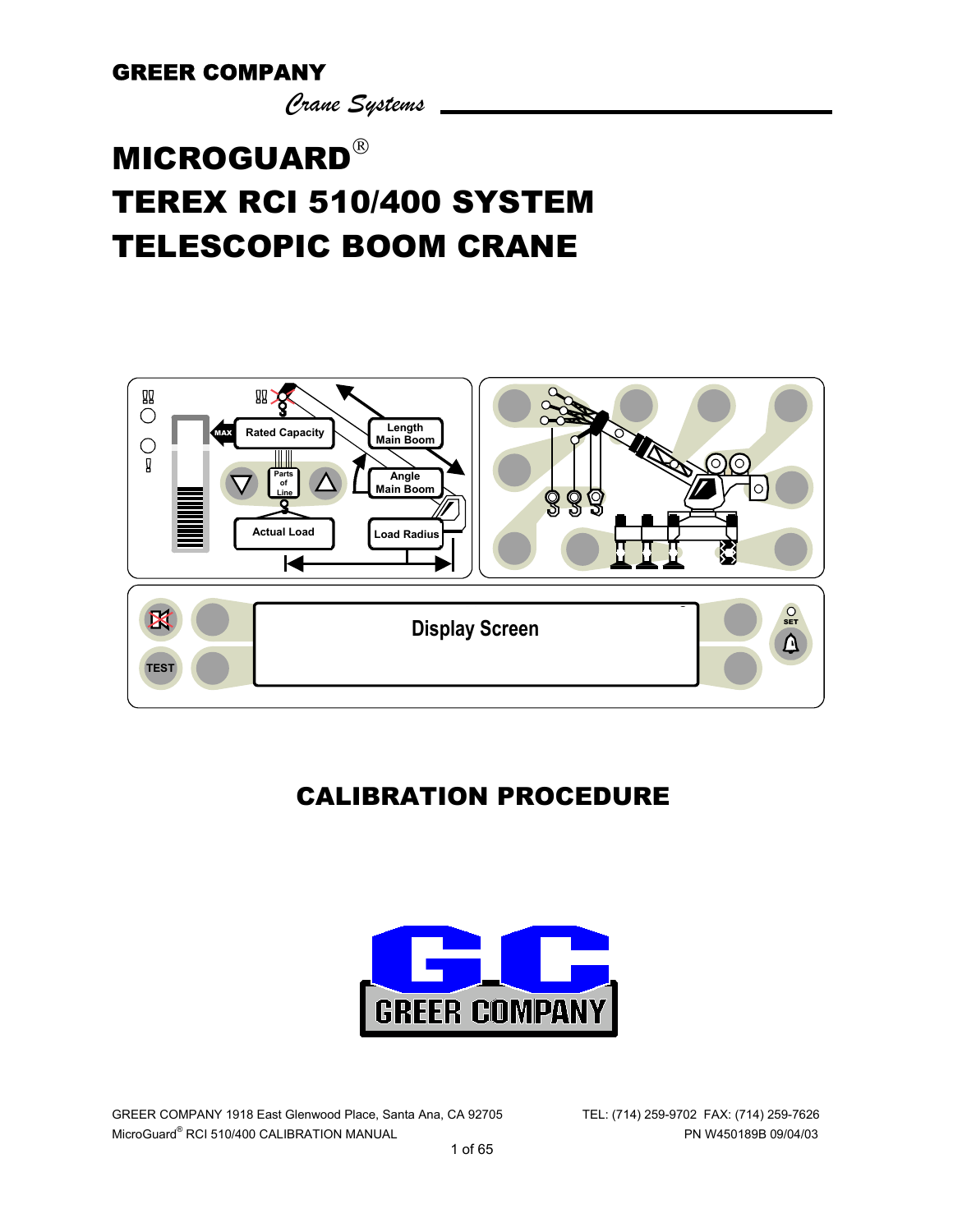Crane Systems

# **MICROGUARD<sup>®</sup> TEREX RCI 510/400 SYSTEM TELESCOPIC BOOM CRANE**

### **CONTENTS**

GREER COMPANY 1918 East Glenwood Place, Santa Ana, CA 92705<br>MicroGuard® RCI 500 CALIBRATION PROCEDURE

TEL: (714) 259-9702 FAX: (714) 259-7626<br>PN W450189B 09/09/02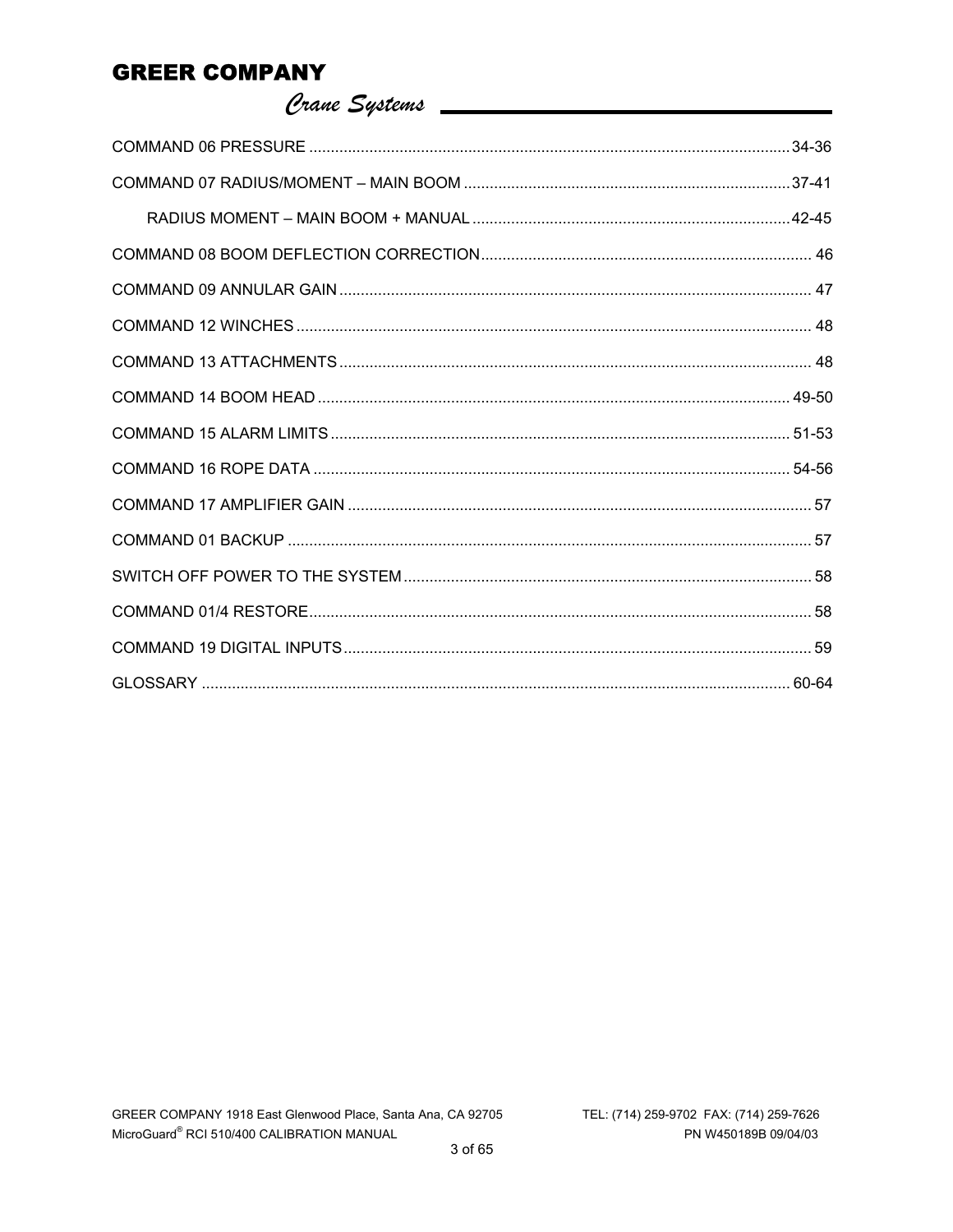*Crane Systems* 

# **MICROGUARD<sup>®</sup> TEREX RCI 510/400 SYSTEM** TELESCOPIC BOOM CRANE

#### PRE-CALIBRATION REQUIREMENTS

Following satisfactory installation of the complete RCI 510/400 System:

- $\bullet$  Ensure that the system is wired in accordance with the appropriate wiring diagram, which is available upon request from Greer.
- ♦ Ensure that the crane is on firm and level ground, that the outrigger beams are fully extended, and that the jacks are correctly extended to level the carrier.
- ♦ Ensure that throughout the procedure any structural or stability limits are not exceeded.
- ♦ Ensure that any attachments (aux. head, fly, jib, etc.) that can be optionally stowed or erected on the boom during normal operation are removed prior to calibration of the main boom.
- $\bullet$  Ensure that the computer is fitted with the program and duty chips specified in the installation manual.

Using the RCI 510/400 System display, proceed with the calibration commands, as directed in this manual.

# **OVERVIEW**

When accurately calibrated, this System provides the operator with a continuous display of the following:

- ♦ Rated Load
- ♦ Actual Load
- ♦ Bar Graph showing Percentage of Rated Load
- ♦ Radius of the Load
- ♦ Boom Angle
- ♦ Main Boom Length
- ♦ Working Area
- ♦ Crane Configuration

The RCI 510/400 Display shown on the cover of this manual identifies where this data will appear.

Messages on the display screen provide the operator with visual warnings of conditions that occur during operation of the system.

THIS MANUAL PROVIDES STEP-BY-STEP DIRECTIONS FOR EACH COMMAND USED IN THE CALIBRATION OF THE RCI 510/400 SYSTEMS.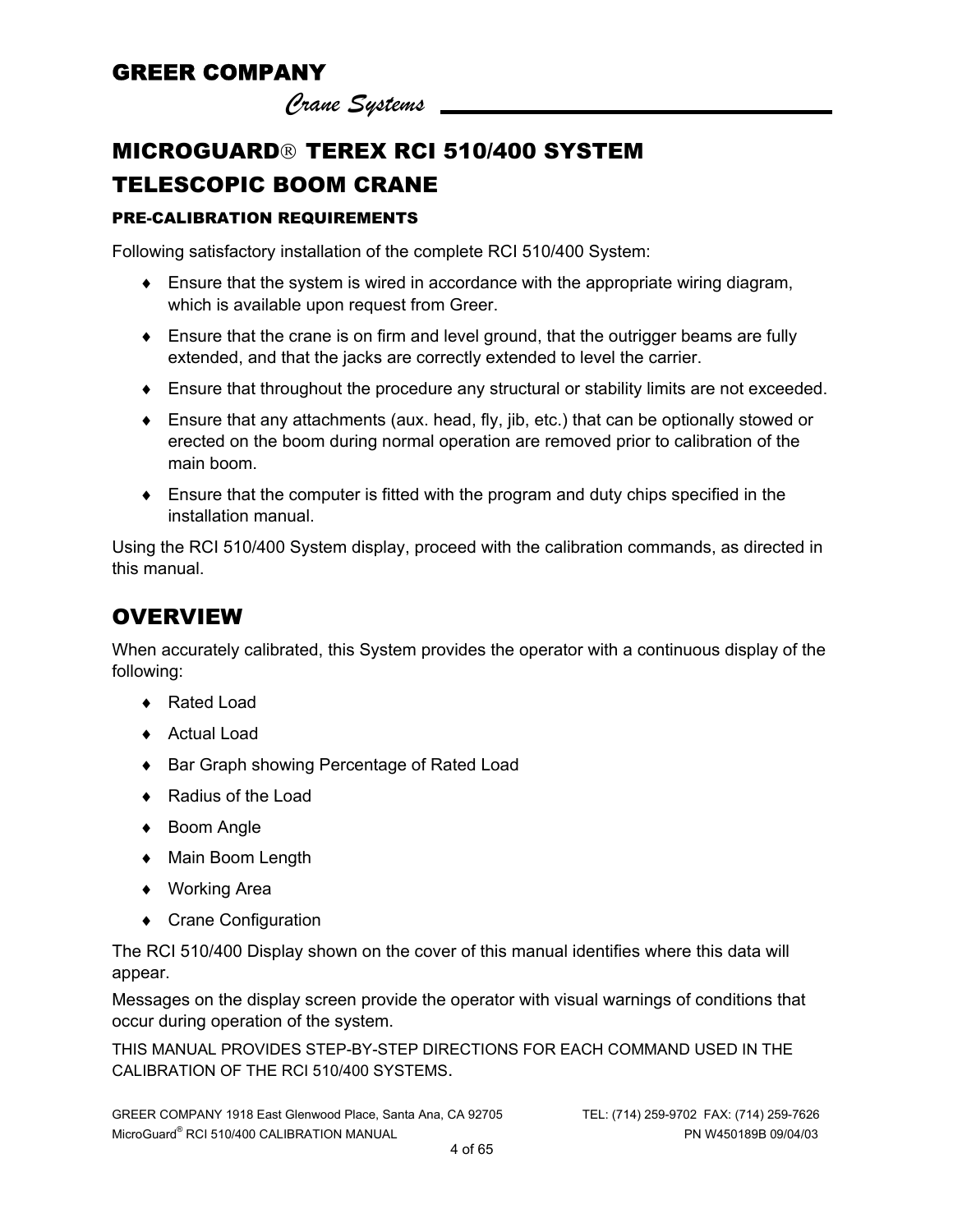*Crane Systems* 

OVERVIEW **continued**



THE CAL SWITCH

computer must be set to the "CAL" POSITION when

The CAL switch in the

calibration procedures.

To access the CAL switch, REMOVE the cover from the computer assembly. Locate the switch near the center of the computer board just between and below the ribbon cable

performing

connectors.

When the system is in the Calibration Mode, the audible alarm and function kick-outs are inhibited and there is no protection from twoblock or overload. All crane operations are at the sole discretion of the operator.



IMPORTANT: **IF THE CALIBRATION SWITCH IS NOT ON (PULLED DOWN OR FORWARD) THE DISPLAY SHOULD READ: 'CAL DISABLED' AND THE ROUTINES CANNOT BE ACCESSED.**

GREER COMPANY 1918 East Glenwood Place, Santa Ana, CA 92705 TEL: (714) 259-9702 FAX: (714) 259-7626 MicroGuard® RCI 510/400 CALIBRATION MANUAL PN W450189B 09/04/03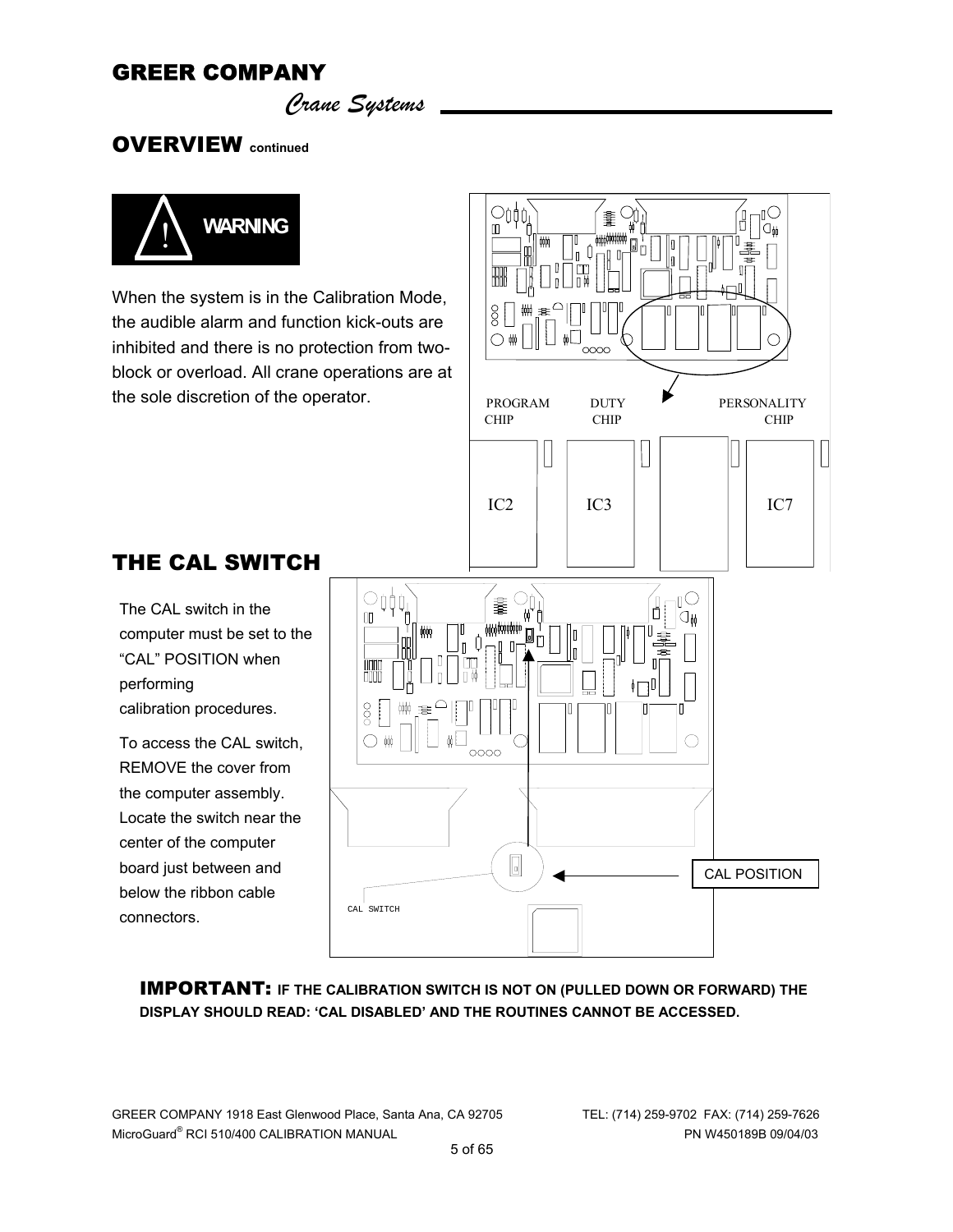*Crane Systems* 

# ENTERING THE CALIBRATION MODE

To perform any calibration routine, the System must operate in the "Calibration Mode." To access the Calibration Mode, press the Test and Set keys simultaneously for approximately two seconds.

#### ENTERING THE CALIBRATION SECURITY CODE

Entry of the **Calibration Security Code** will be required often throughout these procedures.

Press keys 1 2 3 4 below in this sequence to enter the Calibration Security Code. If the wrong sequence is used or if the entry is not completed within 5 seconds, the entry will be aborted and must be entered again. This code will be used often throughout these routines. It is helpful to memorize these key positions.

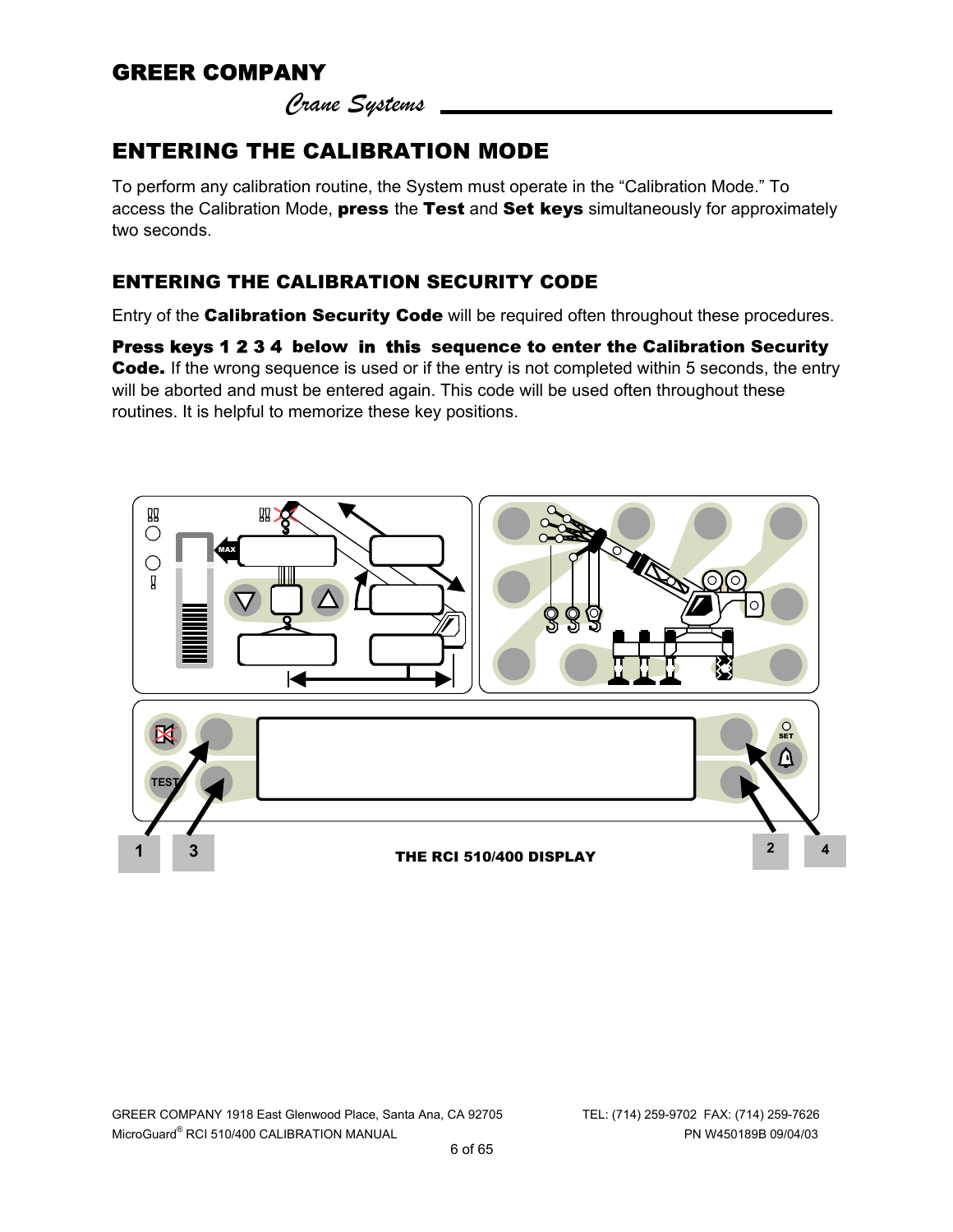*Crane Systems* 

#### USING THE DISPLAY KEYS IN COMMAND ROUTINES

During the calibration routines, the **A B C D** display keys are used to enter data**.** When entering the Calibration Security Code, use the 1234 format shown on page 6.

| <b>PRESS</b> | to scroll forward to a command or option, to enter a current selection into |
|--------------|-----------------------------------------------------------------------------|
|              | the system, etc.                                                            |

- PRESS B **to scroll backward to an option or command, etc**.
- PRESS C **to start a command, to confirm an entry, to calibrate, or to respond to screen questions, etc.**

#### PRESS D **to exit a routine or abort a calibration.**

Follow directions in each command carefully. To enter numbers other than the security code, use the number entry procedure.

If the display reads: "system out of service," simultaneously press the "Test" and "Hold" keys for a few seconds. The display will request entry of the calibration security code. Following entry of the correct code, the user will be returned to the calibration mode.

When using the number entry routine, always press C before exiting the routine to enter the data into the system.

**Display** scrolling keys (**A** and **B**) can be moved full circle allowing all options listed to be viewed when moving in either direction.

The term "repeat last entry" is an option not a request. It allows the operator to repeat entered information if a mistake is made.



GREER COMPANY 1918 East Glenwood Place, Santa Ana, CA 92705 TEL: (714) 259-9702 FAX: (714) 259-7626 MicroGuard® RCI 510/400 CALIBRATION MANUAL PN W450189B 09/04/03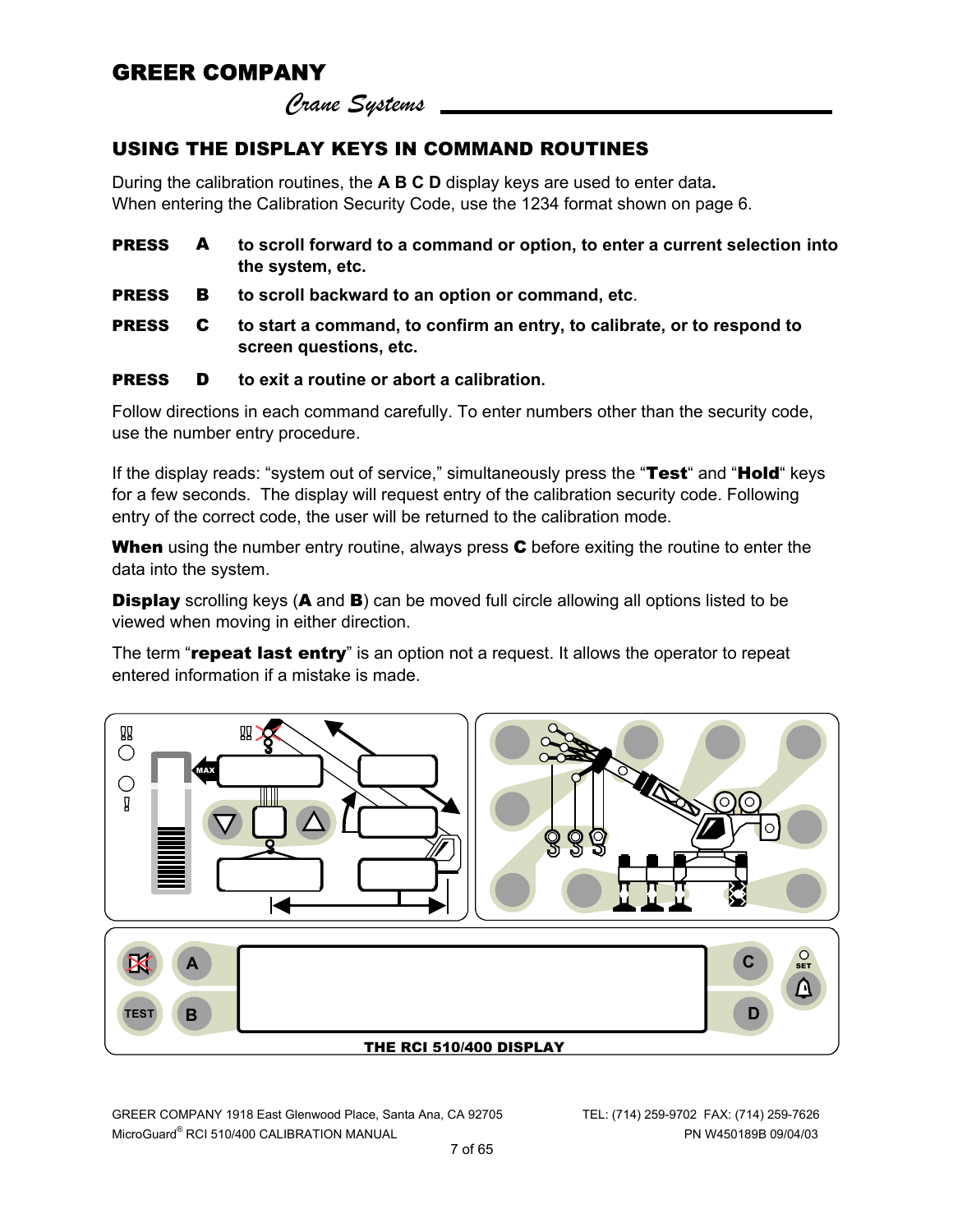*Crane Systems* 

#### COMMAND 00 RUN

After accessing the Calibration Mode and entering the Calibration Security Code (see page 6)**,** the system will be in the "Monitor Mode" at **Command 00 Run.** Do not execute this Command when preparing to calibrate the system; to do so will cause the system to carry out a "system test" followed by a return to the working screen.

Press "A" (menu up) or "B" (menu down) to view all commands. See the illustration on page 7. Stop at Command 01 Personality.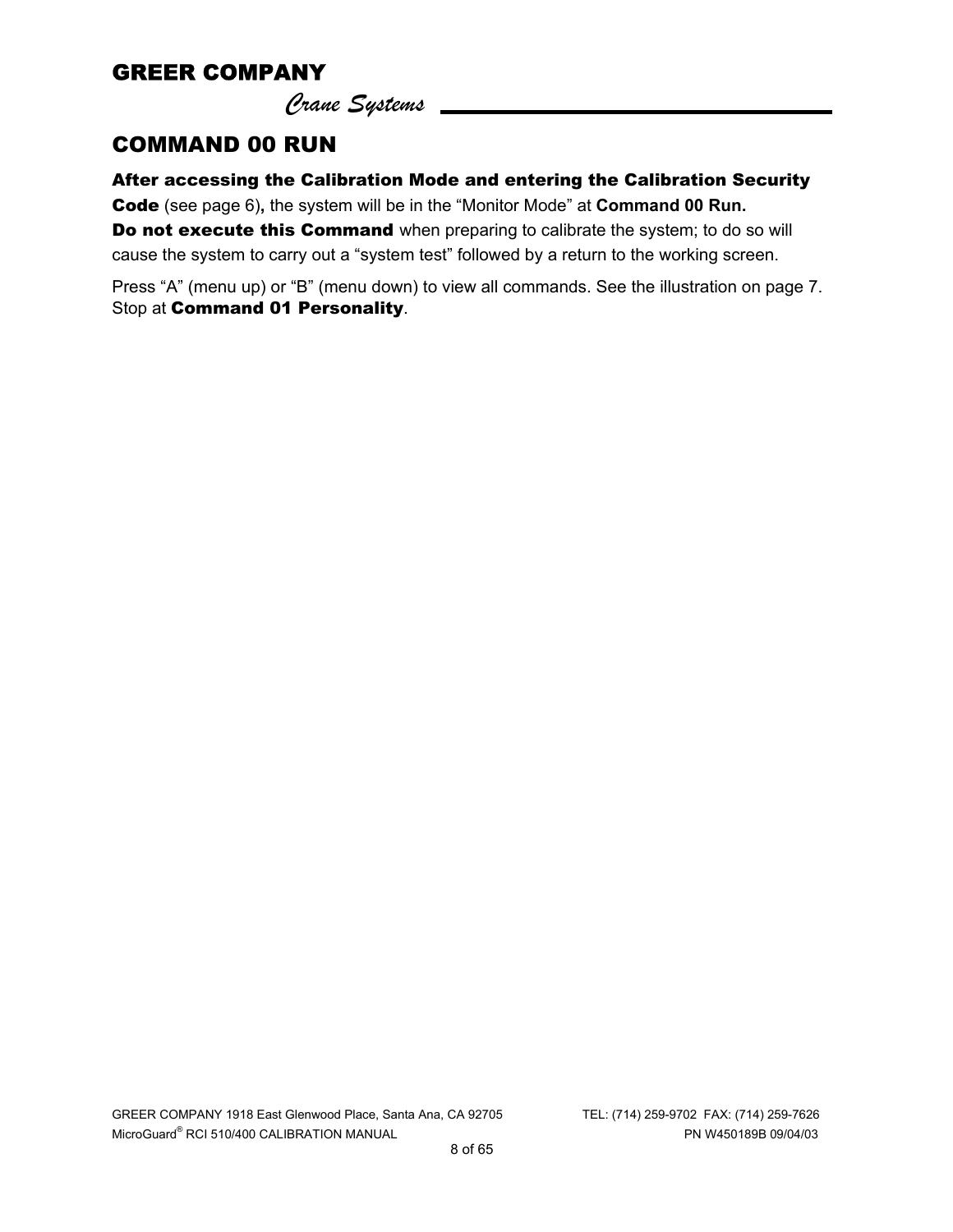*Crane Systems* 

# <span id="page-8-0"></span>COMMAND 01 PERSONALITY

**Command 01 Personality** is used to manipulate the crane calibration data. The system stores two sets of data in EEPROM IC7.

"A" Active Personality (IC7) –contains the data actually used by the main program.

"B" Backup Personality (IC7) –contains a "protected" copy of the calibration data.

#### COMMAND 01 FUNCTION

- ♦ DISPLAYS THE STATUS OF THE PERSONALITY SETS.
- ♦ MOVES DATA BETWEEN THE TWO SETS.
- ♦ DELETES DATA FROM THE ACTIVE PERSONALITY.
- ♦ COPIES DATA TO A BACK-UP CHIP.
- ♦ RETRIEVES DATA FROM A BACK-UP CHIP.

When the command is first selected (after copying data), both "A" and "B" sets are checked for correct Check-Sum. This is indicated on the display screen by "Good" or "Bad."

Set "A" is also checked against set "B." Data that is identical is indicated by "Same" or if not the same, by "Diff."



Data can be moved using selected sub-commands and the calibration security code. Data entered may also be aborted before completion of the routine. Special care must be taken when working with the sub-commands as some of the sub-commands can cause previously entered data to be

irretrievably lost.

#### SUB-COMMAND 01/0 SAVE SAVES "A" INTO "B" ("B" DATA IS LOST)**.**

SUB-COMMAND 01/1 XCHG EXCHANGES "A" WITH "B" **(**DATA IS NOT LOST)**.**

SUB-COMMAND 01/2 INIT INITIALIZES "A" PRIOR TO NEW CALIBRATION ("A" DATA IS LOST)**.** 

SUB-COMMAND 01/3 BACK COPIES THE ACTIVE CALIBRATION TO A BACK-UP CHIP **(DATA IS NOT LOST**).

SUB-COMMAND 01/4 RETR RETRIEVES THE CALIBRATION FROM A BACK-UP CHIP (PREVIOUS "A" DATA IS LOST).



Power to the system should be switched off before inserting or removing any integrated circuits. Failure to observe this precaution may cause

permanent damage to the system or its components and result in the loss of calibration data.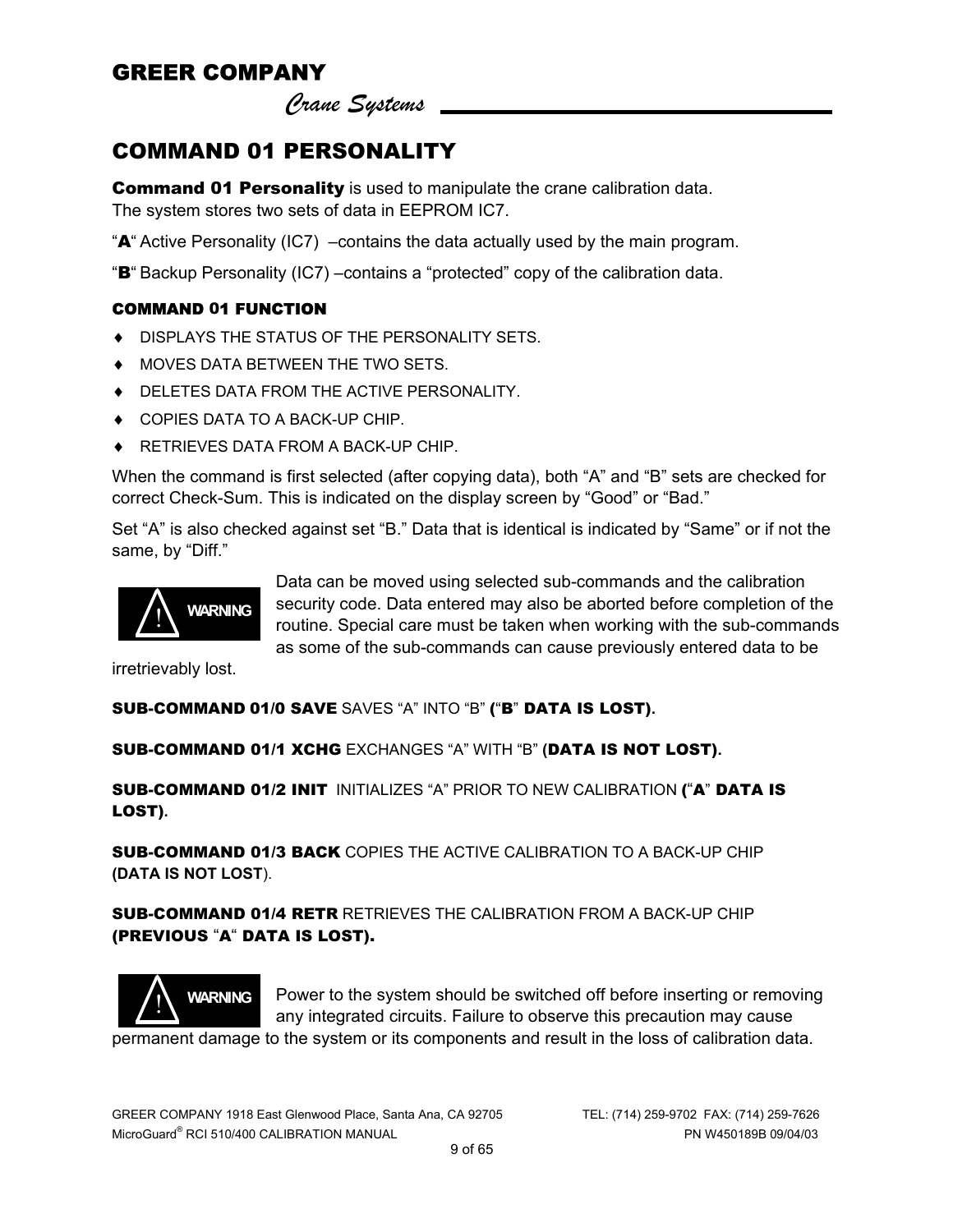*Crane Systems* 

#### COMMAND 01/2 INITIALIZE



Command 01/2 is used only when calibrating the System **for the first time**. The use of this command causes all previously entered "A" side calibration data to be erased. If the system has been previously calibrated

and data from a previous calibration is to be accessed or changed, proceed directly to the command to be changed. Do not perform the initialization command below.



#### COMMAND 01/2 INITIALIZE ROUTINE

This Procedure Completely Erases All Previous Data From "A" Personality*.*  To cancel this routine, PRESS D, ABORT before completing Step *5.*

- 1) PRESS A TO 01 PERSONALITY.
- 2) PRESS C TO START THE COMMAND.
- 3) PRESS A TO 2 INIT PERS A ONLY.
- 4) PRESS C TO START THE CALIBRATION.
- 5) PRESS C TO CALIBRATE OR PRESS D TO ABORT THE CALIBRATION.
- 6) PRESS 1234 (CALIBRATION SECURITY CODE)

 AFTER THE MESSAGE, "CALIBRATING" ENDS, THE DISPLAY SHOULD READ: "AGOOD BGOOD SAME" (See page 6).

7) PRESS D TO EXIT ROUTINE. THE SYSTEM WILL RETURN TO THE MONITOR MODE BUT WILL REMAIN IN THE CALIBRATION ROUTINE.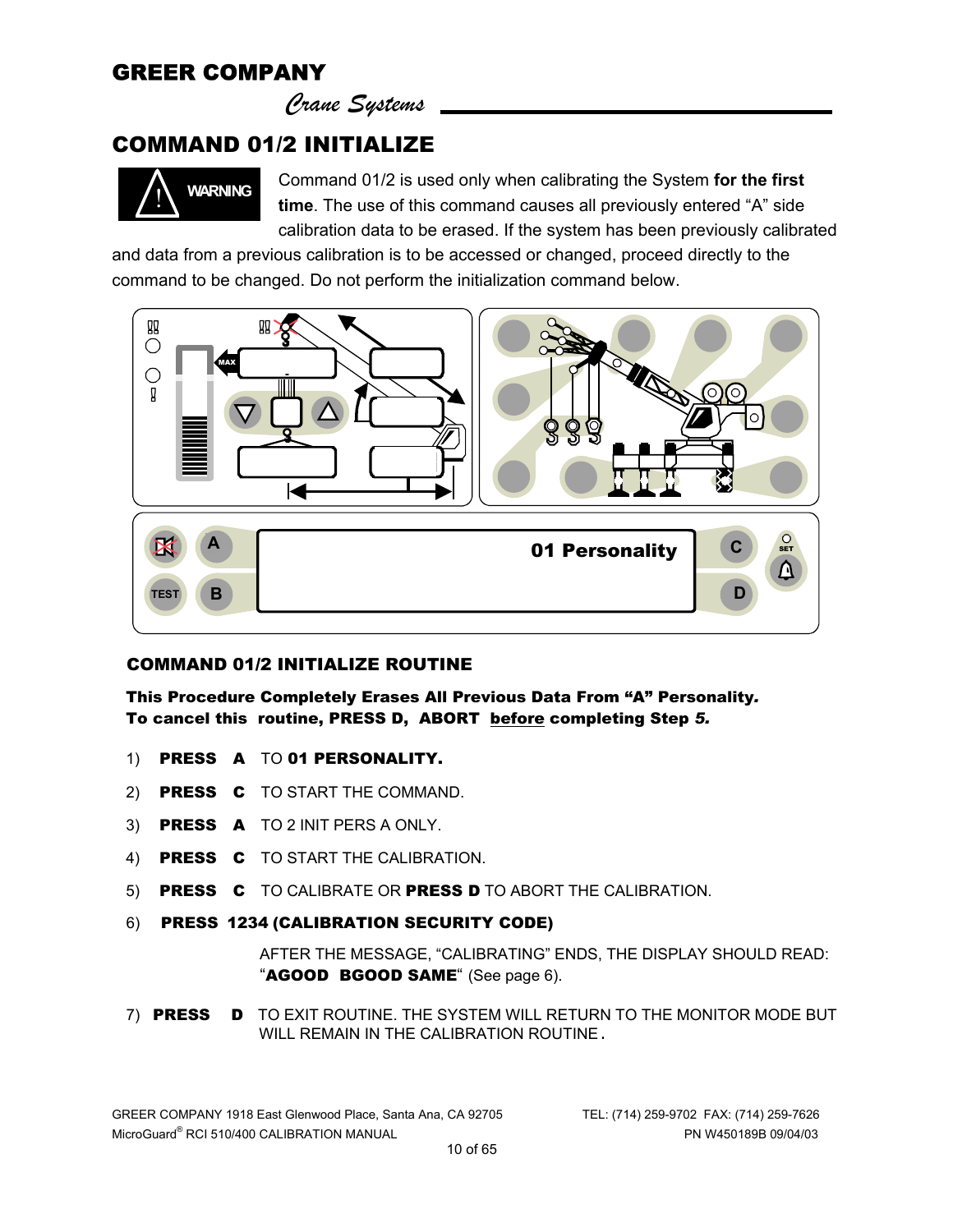*Crane Systems* 

#### COMMAND 01/0 SAVE

- If calibrating the entire system, execute Command 01/0 Save after completing each calibration routine to ensure that a complete copy of the calibration data is entered in the backup memory of the system.
- If modifying or correcting an existing calibration, do not save until satisfied with the results of the calibration.

This Command can be used at any time to ensure that data entered up to the time that this routine is completed will be saved in the system.

#### COMMAND 01/0 SAVE ROUTINE

(applicable to all calibration routines in this manual)

- 1) PRESS A TO 01 PERSONALITY.
- 2) PRESS C TO START THE COMMAND.
- 3) PRESS A TO 01/0 SAVE.
- 4) PRESS C TO START THE CALIBRATION.
- 5) PRESS C TO CALIBRATE OR PRESS D TO ABORT THE CALIBRATION.
- 6) PRESS 1234 (SECURITY CODE).
- 7) AFTER MESSAGE, "CALIBRATING" ENDS*,* PRESS D TO EXIT THE ROUTINE.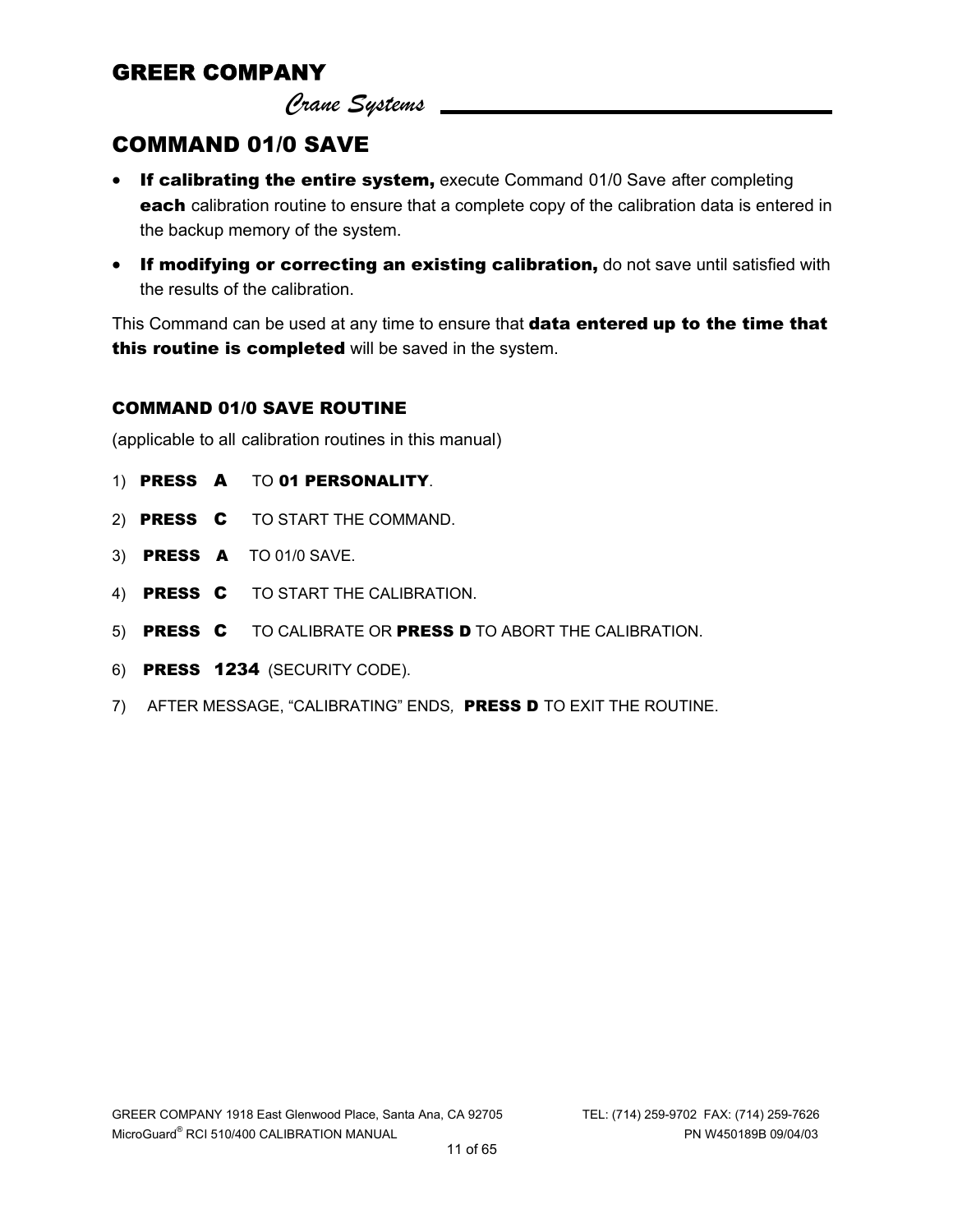*Crane Systems* 

### COMMAND 02 TEST/FAULT

Command 02 activates a System "Self-Test" to detect and display errors (faults) in the system.

- 1) PRESS A TO 02 TEST/FAULT.
- 2) PRESS C TO EXECUTE A SYSTEM SELF-TEST AND TO DISPLAY ERRORS.
- 3) PRESS D TO EXIT THE ROUTINE.

### FAULTS

#### GROUP "A" ANALOG SENSORS

| <b>CODE</b> |                     |                                   |  |  |  |
|-------------|---------------------|-----------------------------------|--|--|--|
| AAA         |                     |                                   |  |  |  |
| 000         |                     | <b>NO FAULTS</b>                  |  |  |  |
| 001         | SENSOR <sub>0</sub> | <b>PISTON PRESSURE TRANSDUCER</b> |  |  |  |
| 002         | SENSOR 1            | ROD SIDE PRESSURE TRANSDUCER      |  |  |  |
| 004         | SENSOR 2            | <b>EXTENSION SENSOR</b>           |  |  |  |
| 008         | SENSOR 3            | <b>BOOM ANGLE SENSOR</b>          |  |  |  |
| 016         | <b>SENSOR 4</b>     | S'STRUCTURE ANGLE SENSOR          |  |  |  |
| 032         | <b>SENSOR 5</b>     | SWING POTENTIOMETER "A"           |  |  |  |
| 064         | SENSOR 6            | SWING POTENTIOMETER "B"           |  |  |  |

#### GROUP "B" INPUTS AND OUTPUTS

**CODE** 

| <b>BB</b> |                |                          |
|-----------|----------------|--------------------------|
| 00        |                | <b>NO FAULTS</b>         |
| 01        | <b>FAULT 1</b> | DIGITAL INPUT AND OUTPUT |
| 02        | <b>FAULT 2</b> | ANALOG INPUT AND OUTPUT  |
| 04        | <b>FAULT 4</b> | <b>DISPLAY UNIT</b>      |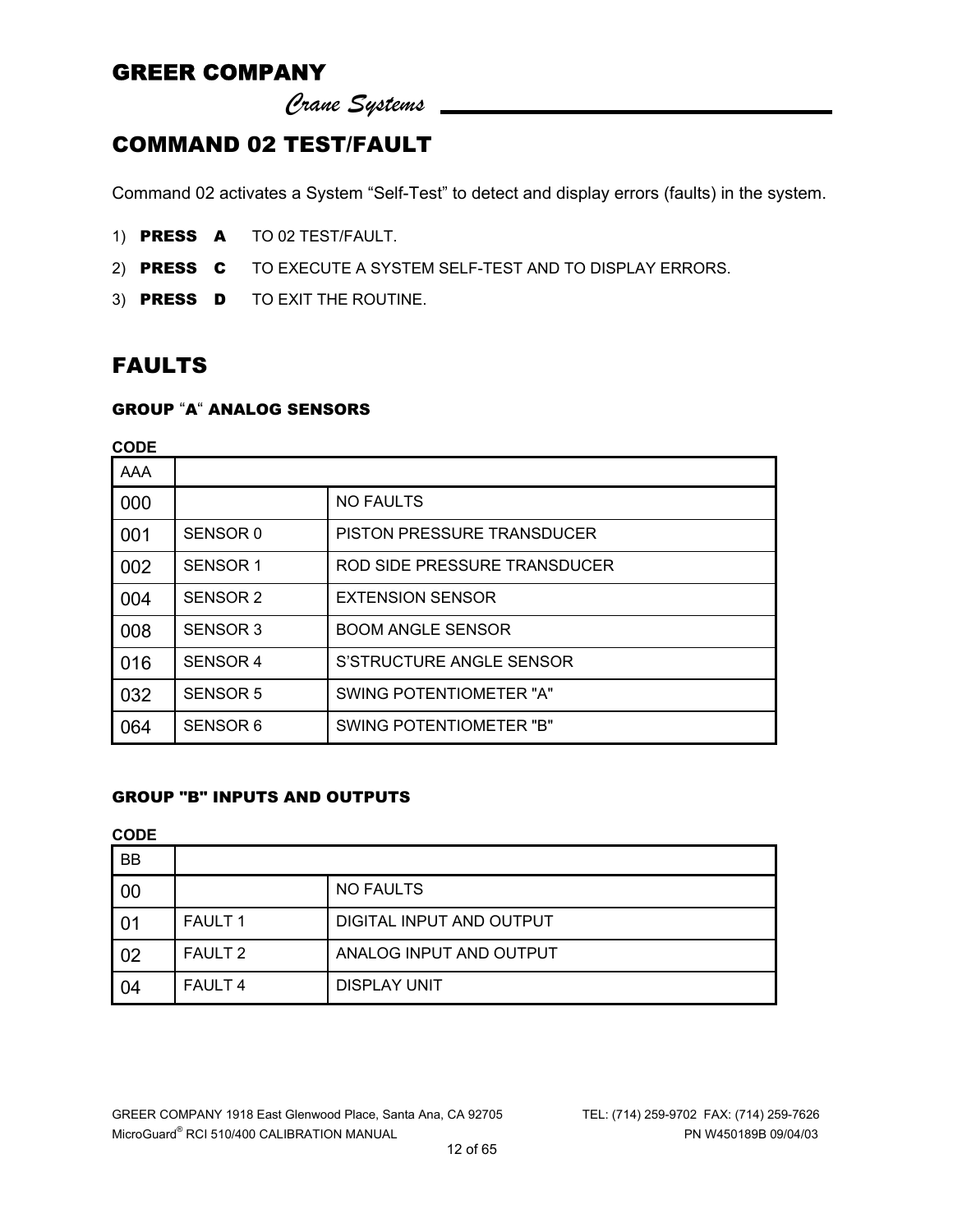*Crane Systems* 

#### GROUP "C" MEMORY

**CODE** 

| <b>CC</b> |                    |                       |
|-----------|--------------------|-----------------------|
| 00        |                    | <b>NO FAULTS</b>      |
| 01        | <b>FAULT 1</b>     | <b>EXECUTIVE ROM</b>  |
| 02        | <b>FAULT 2</b>     | DUTY ROM              |
| 04        | FAULT <sub>4</sub> | <b>SCRATCHPAD RAM</b> |
| 08        | FAULT <sub>8</sub> | PERSONALITY ROM       |

#### GROUP "D" GENERAL

**CODE** 

| DD. |                |                               |
|-----|----------------|-------------------------------|
| 00  |                | <b>NO FAULTS</b>              |
| 01  | <b>FAULT 1</b> | NO DUTY FOUND                 |
| 02  | <b>FAULT 2</b> | <b>CURRENT DUTY BAD</b>       |
| -04 | <b>FAULT 4</b> | ROPE OR RAM DIMENSION MISSING |
| 08  | <b>FAULT 8</b> | FLY NOT CALIBRATED            |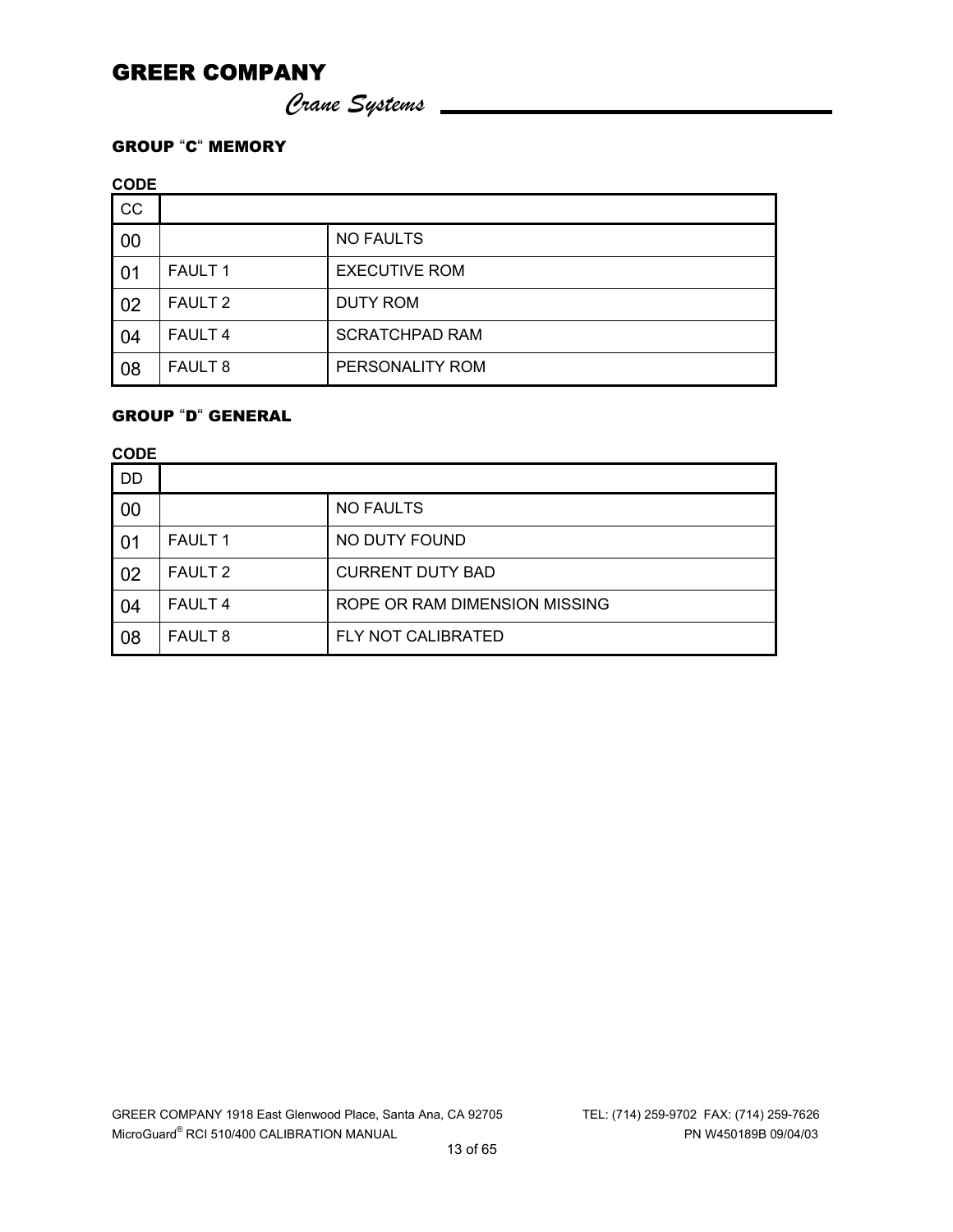*Crane Systems* 

# NUMBER ENTRY

The Microguard<sup>®</sup> RCI 500 does not have number entry keys. When numerical entry of data is required, the display will change to allow the entry of numbers.

- A strip like the one below will appear with numerals from 0 to 9 followed by the three symbols shown.
- The upper left corner identifies the Command (in this case, 06 Pressure). The upper right displays each numeral as entered until the complete number to be calibrated appears, including decimals and minus sign.
- The keys operate as in the calibration routines (A B C D).

|     | 06 Pressure | <b>Calibration Load</b> |   |   |    |   |  |  |
|-----|-------------|-------------------------|---|---|----|---|--|--|
|     |             |                         |   |   |    |   |  |  |
| l O |             |                         | 4 | 5 | 67 | 9 |  |  |

- 1) When the number entry panal appears, the selectors  $\lt$   $>$  will surround the zero  $\lt 0$   $\gt$ numeral which will be flashing. Use **key "B"** or **key "D"** to select a numeral. If key B is pressed, the cursor will jump to the opposite end of the display panel and the selectors will surround the minus sign. With each press of key B the cursor will backtrack by one digit toward the original site  $0$  (zero). When **key D** is used, the identical process occurs in reverse.
- 2) When not at the starting point (**"**0**"** or **"**-**"**), pressing key B or key D will cause the cursor to move one digit at a time toward its original site. Example**:** if the cursor were flashing at numeral 5, pressing  $key$  B once would cause the cursor to move one digit toward  $\mathbf 0$  (zero).
- 3) WHEN ENTERING A MINUS SIGN FOR A NEGATIVE VALUE, ALWAYS DO SO AFTER ALL NUMERALS HAVE BEEN SELECTED.
- 4) As each digit is selected, press key **"**A**"** to enter it into the system. The numeral will then appear in the upper right bracket. Continue entering numerals and decimal point, as appropriate, until the complete number appears in the upper right box. A total of five digits may be entered in this way.
- 5) If an error is made when entering a numeral, immediately select the "less than" symbol  $(\le)$  and press key A. The number should be removed from the right upper selection box. Numbers can be removed this way one digit at a time.
- 6) When all digits look correct, press key **"**C**"** to calibrate the complete number.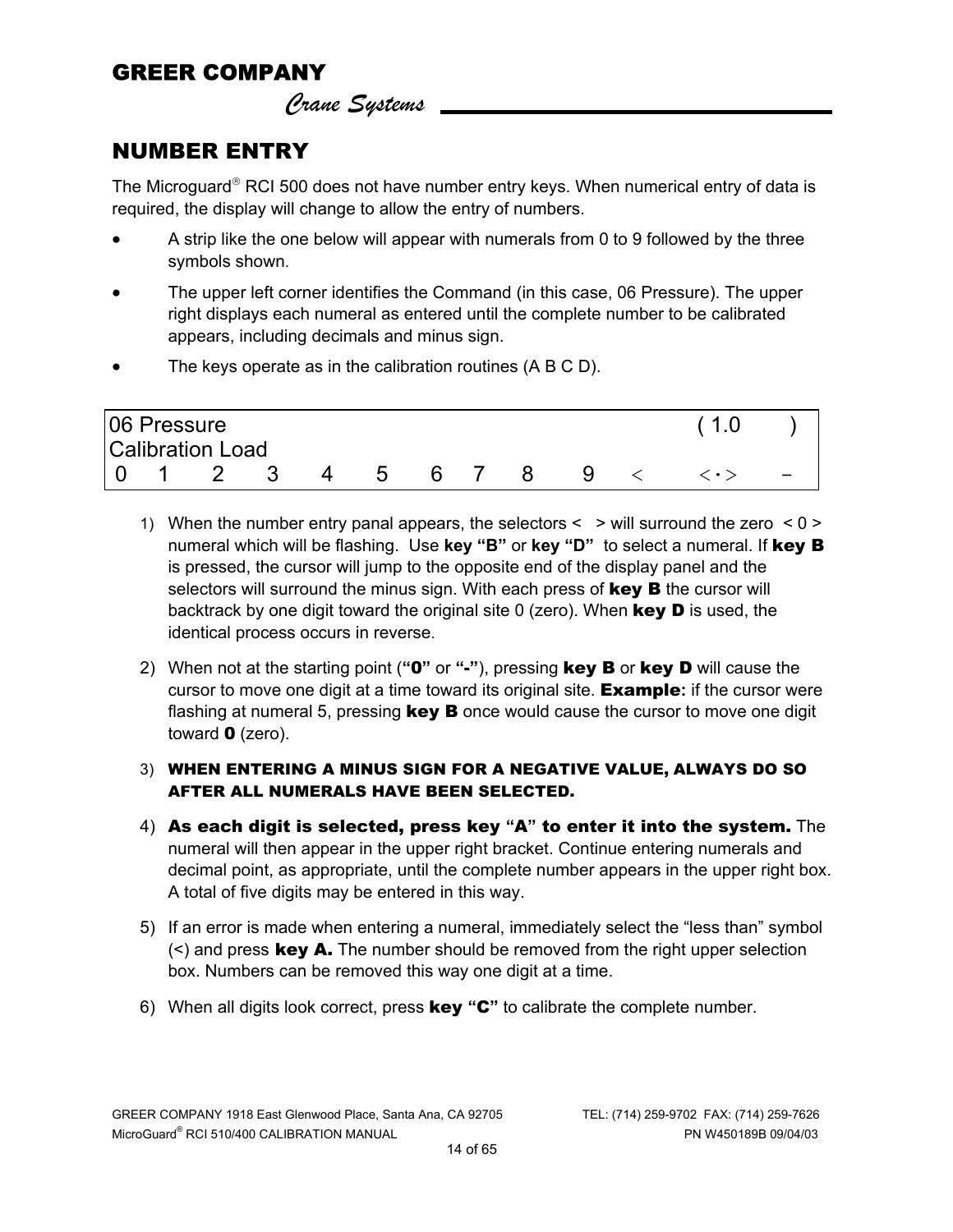*Crane Systems* 

#### COMMAND 03 ZERO

Command 03 Zero permits calibration to zero for most analog sensors, including the four system sensors shown below. Each sensor is allocated a number corresponding to the input connection in the system.

| $\bullet$ PISTON SIDE PRESSURE TRANSDUCER | INPUT TX. 0    |
|-------------------------------------------|----------------|
| ◆ ROD SIDE PRESSURE TRANSDUCER            | INPUT TX. 1    |
| ◆ BOOM EXTENSION SENSOR                   | ANALOG INPUT 2 |
| ◆ BOOM ANGLE SENSOR                       | ANALOG INPUT 3 |

#### DURING COMMAND 03 ZERO ROUTINES, THE BOOM MUST ALWAYS BE IN A HORIZONTAL POSITION.

#### COMMAND 05 IS USED TO CALIBRATE THE SWING SENSOR.

Continue with the Command 03 Zero calibration routines on the following pages.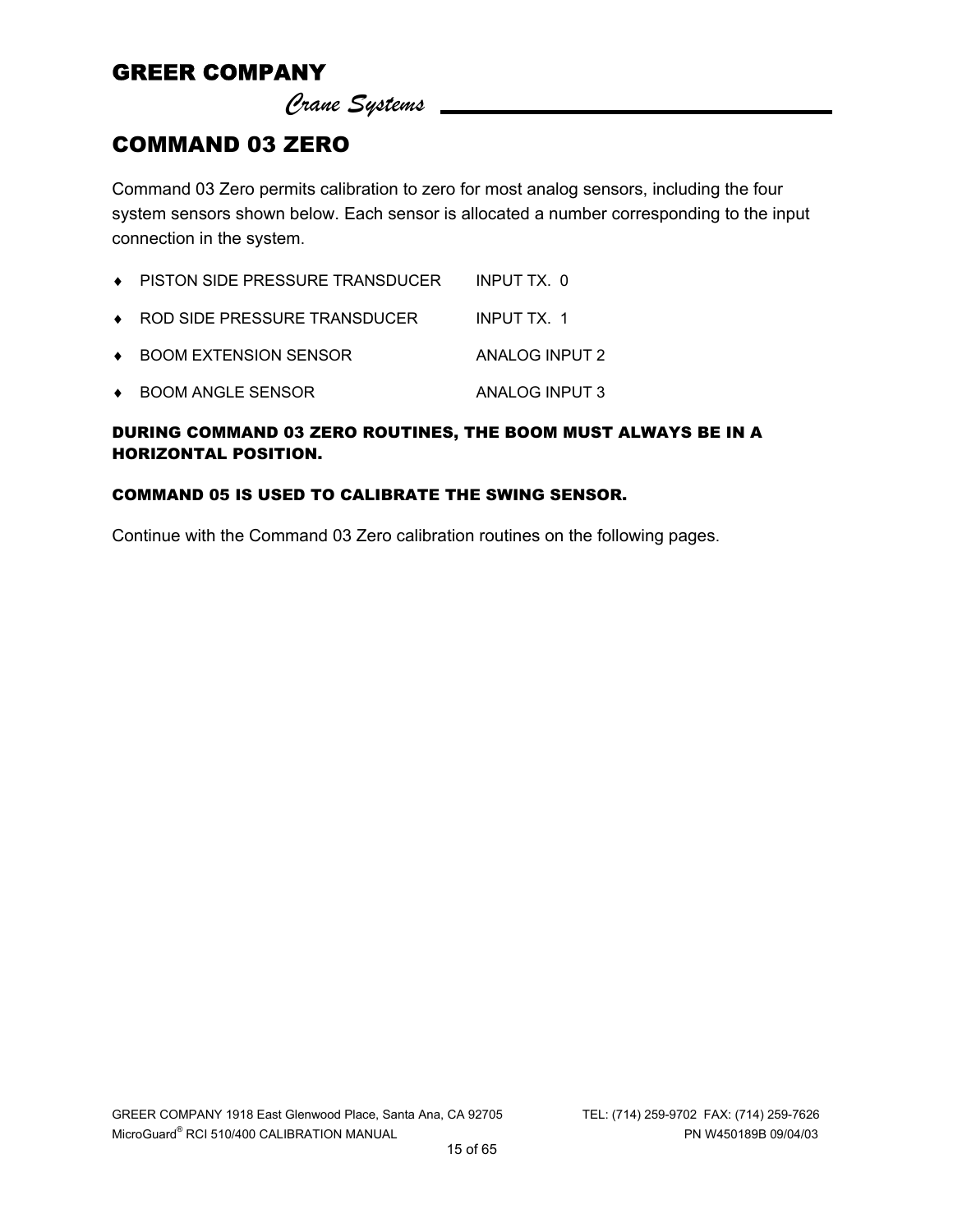*Crane Systems* 

# COMMAND 03 ZERO - PRESSURE TRANSDUCERS

- ♦ Lower the boom until its lower end stops (boom hoist cylinder fully retracted).
- ♦ Stop the hydraulic pump and reconnect electrical power to the system.
- ♦ With the boom hoist cylinder fully retracted, depressurize the hydraulic tank and open the hydraulic lines to the pressure transducers until no pressure remains in the boom hoist cylinders.
- ♦ With the pressure transducers open to atmosphere, calibrate the zero of the piston and rod pressure transducers, as shown on the next page.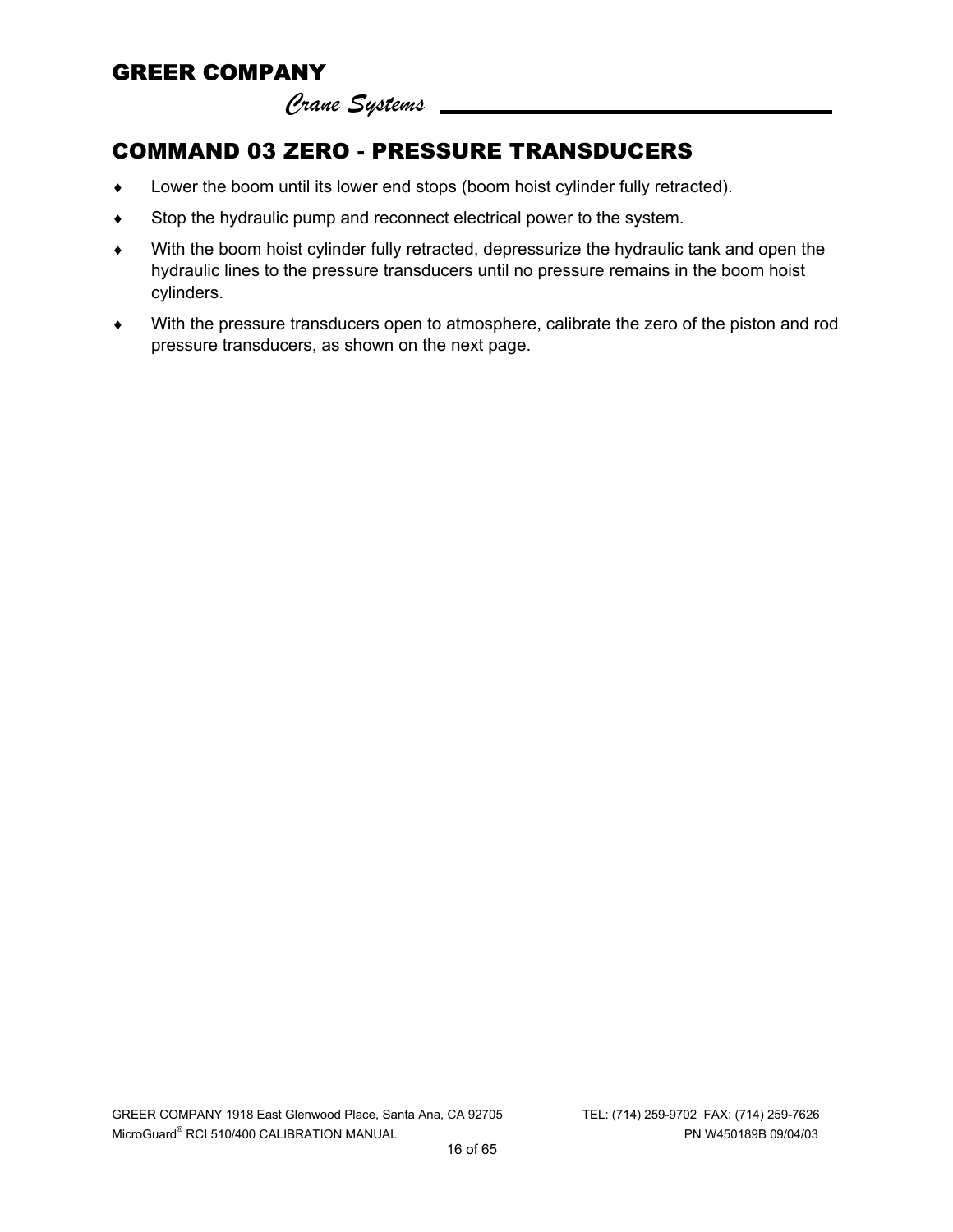*Crane Systems* 

#### COMMAND 03 ZERO - PRESSURE TRANSDUCERS continued



#### COMMAND 03 ZERO ROUTINE - PRESSURE TRANSDUCERS

- 1) PRESS A TO 03 ZERO SENSOR.
- 2) PRESS C TO START THE COMMAND. THE DISPLAY SHOULD READ: ZERO TX. 0 XXXX (ACTUAL input).
- 3) PRESS C TO START CALIBRATION OF TX. 0. SENSOR.
- 4) PRESS C TO CALIBRATE OR PRESS D TO ABORT THE CALIBRATION OF TX. 0. AFTER THE MESSAGE, *"CALIBRATING"* ENDS*,* THE DISPLAY SHOULD READ: ZERO TX. 0 XXXX (ZEROED input).
- 5) PRESS A TO ZERO TX. 1. 0.
- 6) PRESS C TO START CALIBRATION OF TX.1 SENSOR.
- 7) PRESS C TO CALIBRATE OR PRESS D TO ABORT THE CALIBRATION OF TX. 1. AFTER THE MESSAGE, *"CALIBRATING"* ENDS*,* THE DISPLAY SHOULD READ: ZERO TX.1 XXXX (ZEROED input).
- 8) PRESS D TO EXIT ROUTINE.

Reconnect all hydraulic lines and reinstall the tank pressure relief valve before resuming crane operation.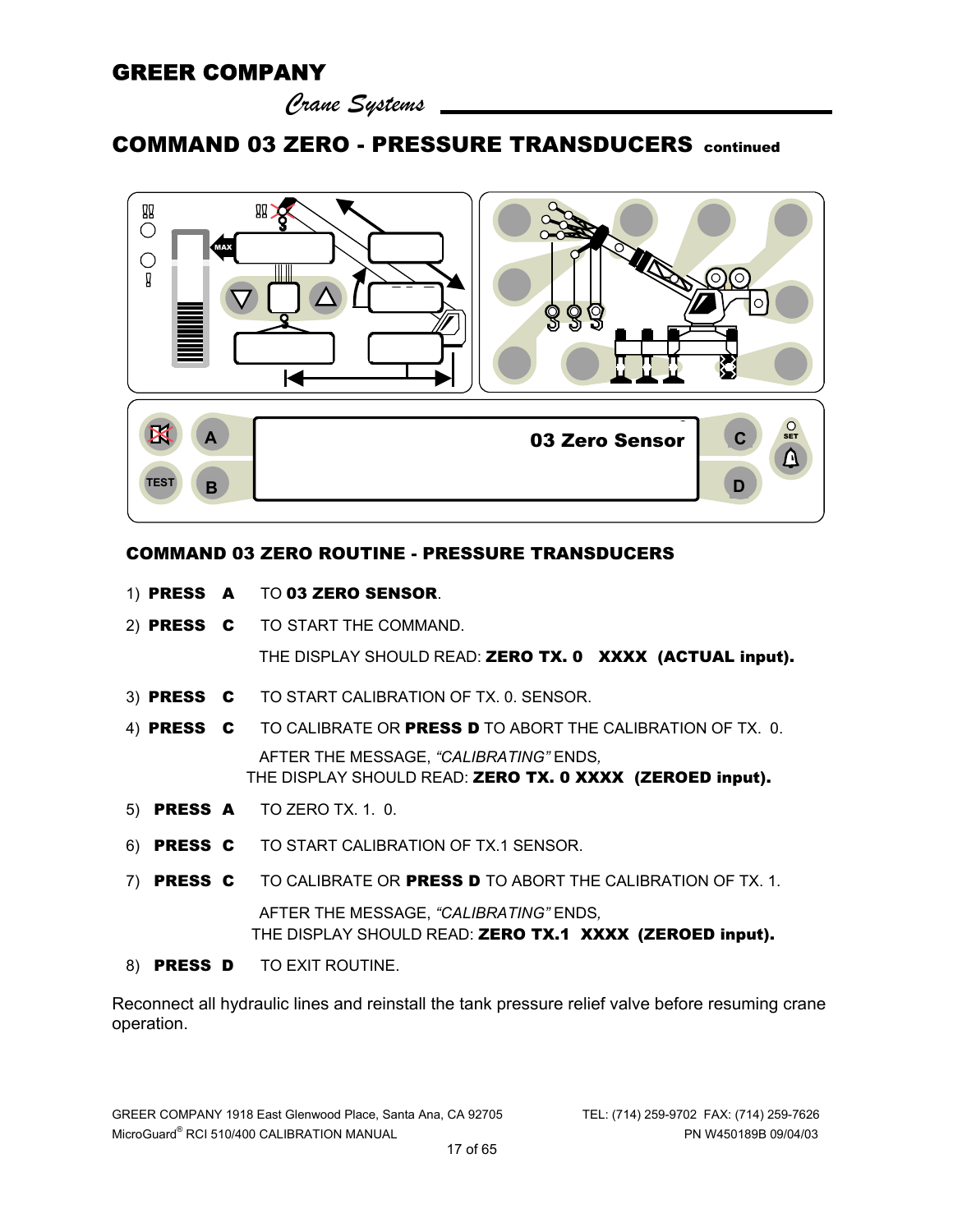*Crane Systems* 

# COMMAND 03 ZERO - EXTENSION SENSOR

The extension reel, fitted with 130 ft. of shielded 2-wire cable, cannot be shortened to accommodate varying boom lengths.

#### COMMAND 03 ZERO PRETENSION ROUTINE – EXTENSION SENSOR

- 1) Fully retract all boom sections.
- 2) Remove the clamp on the reel cable and allow it to slowly rewind onto the reel until there is no pretension.
- 3) Continue to rewind the reel until the distance between the attachment point and the end of the cable is approximately 12 ft. Due to the clutch on the reel shaft, there will now be no pre-tension.
- 4) Pull the cable toward the anchor point, continuing until the end of the cable is 3 ft. Beyond the anchor point.
- 5) Secure the cable to the anchor point with at least 4 wraps, ensuring that there is sufficient cable at the boom head to connect to the anti two-block switch, which is terminated in a 3-pin plug.
- 6) Manually turn the large gear on the potentiometer fully counterclockwise. Then, advance the gear clockwise three clicks.
- 7) Calibrate the zero of the sensor, as shown on the next page.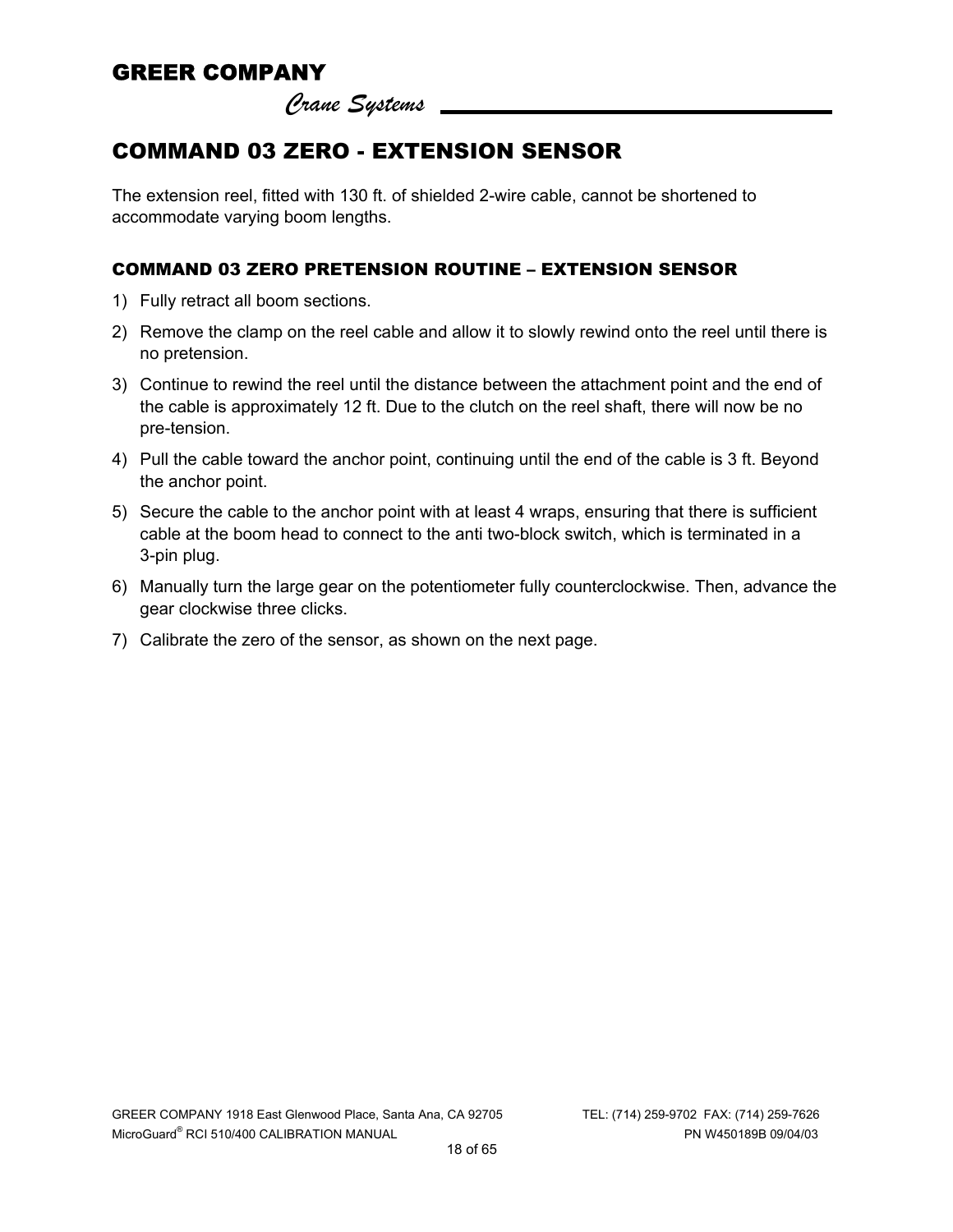*Crane Systems* 

#### COMMAND 03 ZERO - EXTENSION SENSOR CONTINUED



#### COMMAND 03 ZERO ROUTINE – EXTENSION SENSOR

**IMPORTANT:** Ensure that the boom is fully retracted when performing this routine.

- 1) PRESS A TO 03 ZERO SENSOR.
- 2) PRESS C TO START THE COMMAND.
- 3) PRESS A TO ZERO NO. 2 XXXX (ACTUAL INPUT).
- 4) PRESS C TO START CALIBRATION OF THE 03 ZERO SENSOR.
- 5) PRESS C TO CALIBRATE OR PRESS D TO ABORT THE CALIBRATION OF ZERO NO. 2. AFTER THE MESSAGE, *"CALIBRATING"* ENDS*,* THE DISPLAY SHOULD READ: ZERO NO. 2 XXXX **(ZEROED INPUT).**
- 6) PRESS D TO EXIT THE ROUTINE OR PRESS A TO CHANGE THE SENSOR.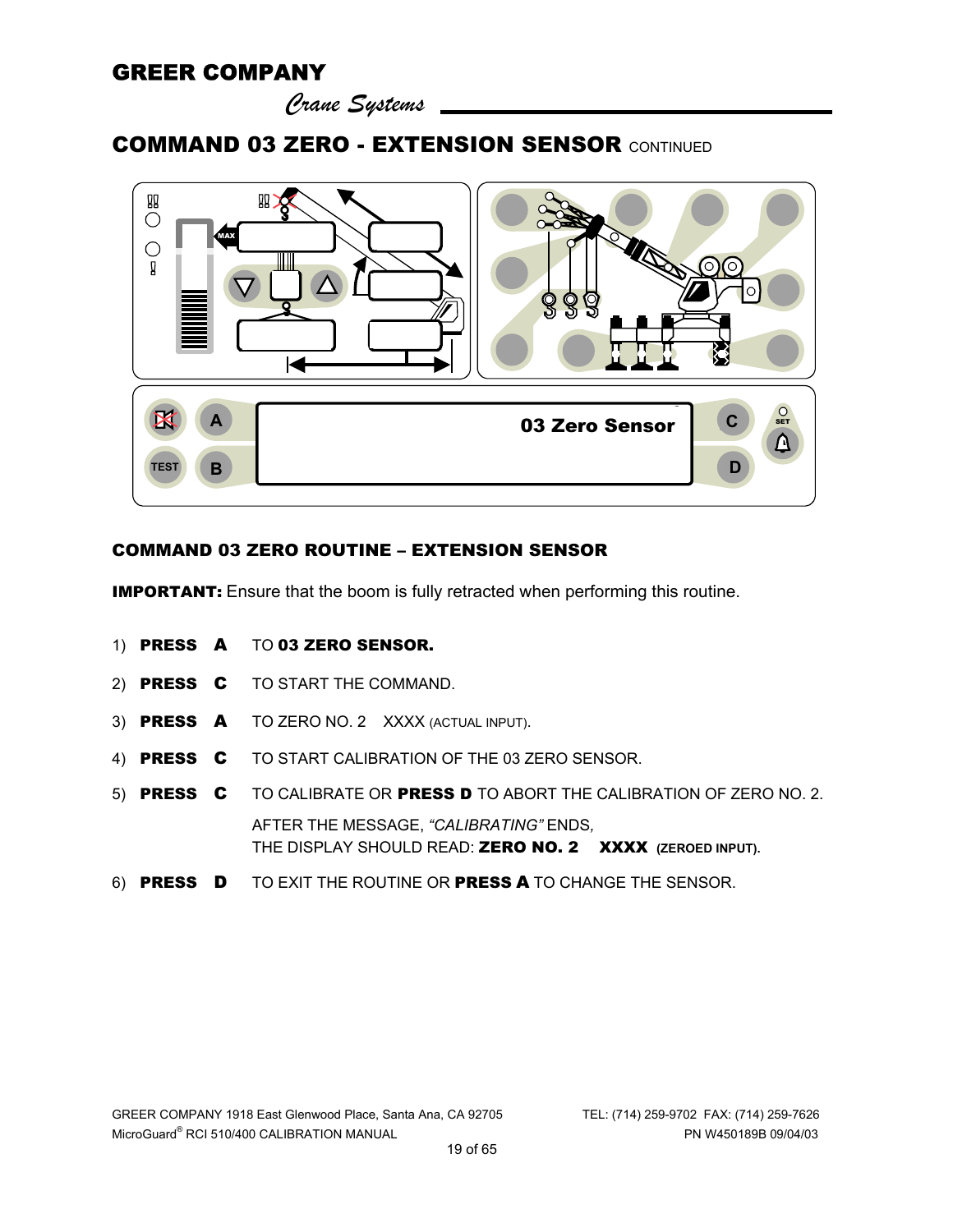*Crane Systems* 

# COMMAND 03 ZERO - BOOM ANGLE SENSOR

Use great care when calibrating the boom angle sensor. **All subsequent calculations are dependent on the accuracy of this calibration.** 

Use an inclinometer or measuring device with an accuracy of +/- 0.25 when calibrating the boom angle sensor. Use of a less accurate device may result in calibration errors.

**IMPORTANT:** Ensure that the boom is in a horizontal position when performing this routine.

- ♦ Using an inclinometer, set the boom in a horizontal position.
- ♦ The boom angle sensor is mounted inside the A220210 housing.
- ♦ Calibrate the zero of the boom angle sensor (page 21).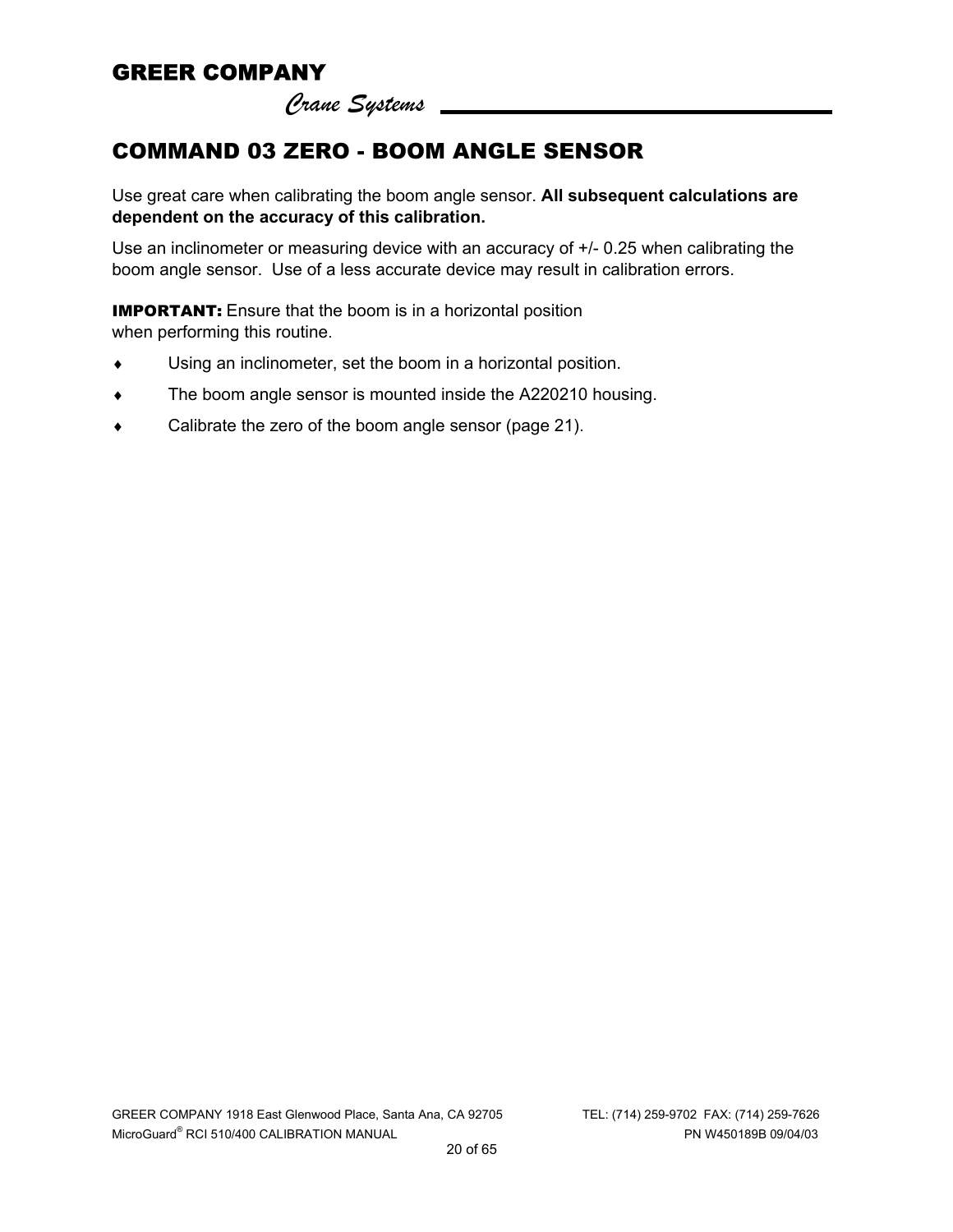*Crane Systems* 

### COMMAND 03 ZERO - BOOM ANGLE SENSOR



#### COMMAND 03 ZERO ROUTINE – BOOM ANGLE SENSOR

**IMPORTANT:** Ensure that the boom is in a horizontal position when performing this routine.

- 1) PRESS A TO 03 ZERO SENSOR.
- 2) PRESS C TO START THE COMMAND.
- 3) PRESS A TO ZERO NO. 3.
- 4) PRESS C TO CONFIRM SELECTION OF THE SENSOR.
- 5) PRESS C TO CALIBRATE OR PRESS D TO ABORT THE CALIBRATION OF ZERO NO. 3. AFTER THE MESSAGE, *"CALIBRATING"* ENDS*,* THE DISPLAY SHOULD READ: ZERO NO. 3 XXXX (ZEROED INPUT).
- 6) PRESS D TO EXIT THE ROUTINE OR PRESS A TO CHANGE THE SENSOR.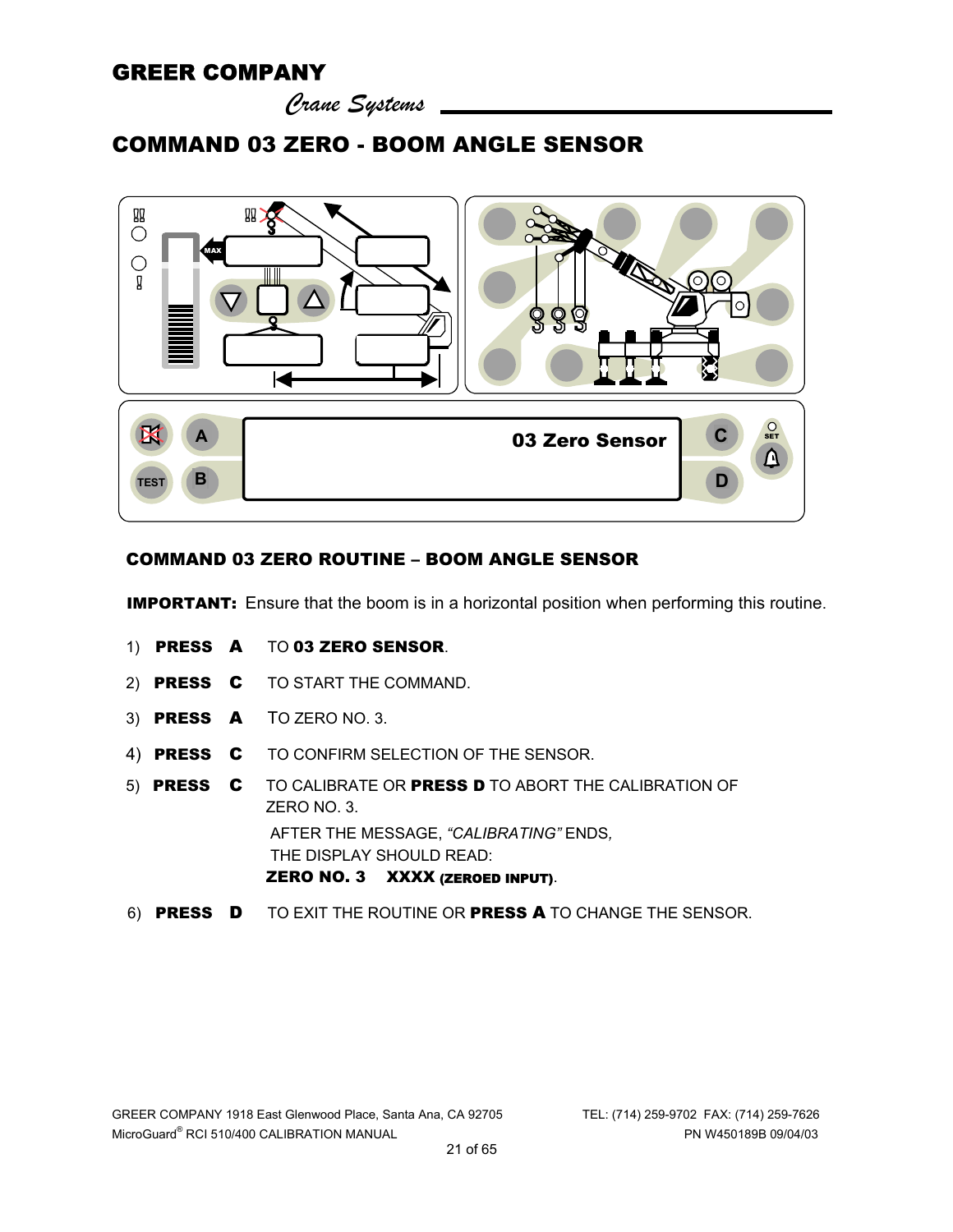*Crane Systems* 

# COMMAND 04 SPAN

Command 04 Span includes the boom angle sensor and the extension sensor.

#### BOOM ANGLE SENSOR

Use great care when calibrating the boom angle sensor.All subsequent calculations are dependent on the accuracy of the calibration of this sensor.

- ♦ Use an inclinometer or measuring device with an accuracy of +/- 0.25 when calibrating the angle of the main boom. Use of a less accurate device could result in calibration errors.
- ♦ Calibrate the span of the boom angle sensor, as shown on the next page.

#### EXTENSION SENSOR

When calibrating the extension sensor, the extension value must be known.

The fully extended main boom length **minus** the retracted boom length **=** the extension value.

| Example: Fully extended main boom of | 85 ft                     |
|--------------------------------------|---------------------------|
| minus a retracted boom of            | - 35 ft                   |
|                                      | $= 50$ ft extension value |

 **50.0 will be the number entered** 

GREER COMPANY 1918 East Glenwood Place, Santa Ana, CA 92705 TEL: (714) 259-9702 FAX: (714) 259-7626 MicroGuard® RCI 510/400 CALIBRATION MANUAL PN W450189B 09/04/03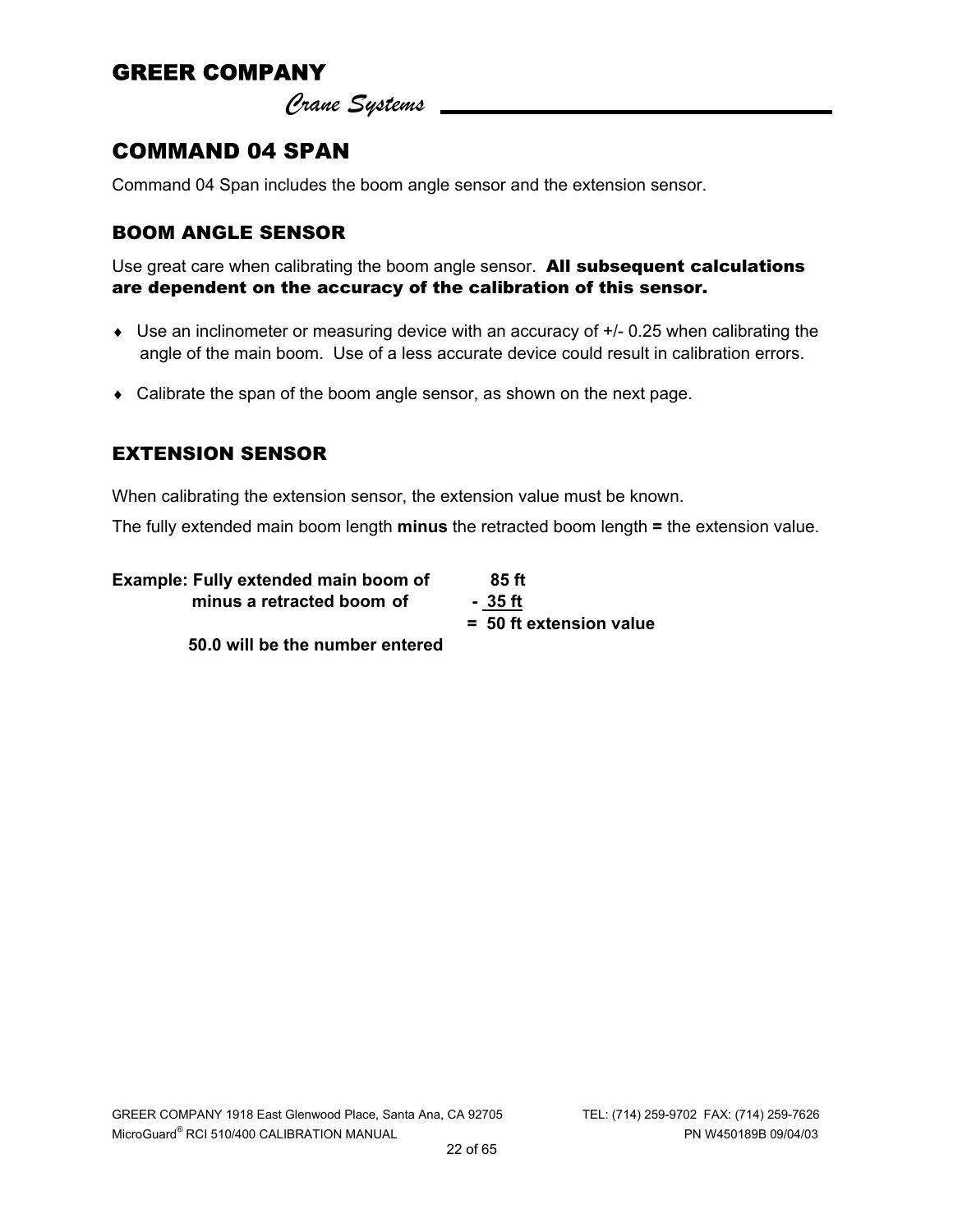*Crane Systems* 

#### BOOM ANGLE SENSOR continued



#### COMMAND 04 SPAN - BOOM ANGLE SENSOR ROUTINE

- 1) PRESS A TO 04 SPAN SENSOR.
- 2) PRESS C TO START THE COMMAND. THE DISPLAY SHOULD READ: SPAN NO. 3.
- 3) RAISE THE BOOM TO AN ANGLE 65 ° OR HIGHER. MEASURE THE ANGLE USING AN INCLINOMETER. (e.g., 65.5 °)
- 4) PRESS C TO CONFIRM SELECTION OF THE SENSOR.
- 5) PRESS C TO START THE SPAN CALIBRATION OF SENSOR NO. 3.
- 6)  **USE THE NUMBER ENTRY PROCEDURE (PAGE 14)** TO ENTER THE MEASURED BOOM ANGLE.

AFTER THE MESSAGE, *"CALIBRATING"* ENDS*,* THE DISPLAY SHOULD READ: SPAN NO. 3 XX (ACTUAL INPUT, AS ENTERED).

7) PRESS B TO SPAN NO. 2 (CONTINUE WITH STEP 4 ON THE NEXT PAGE).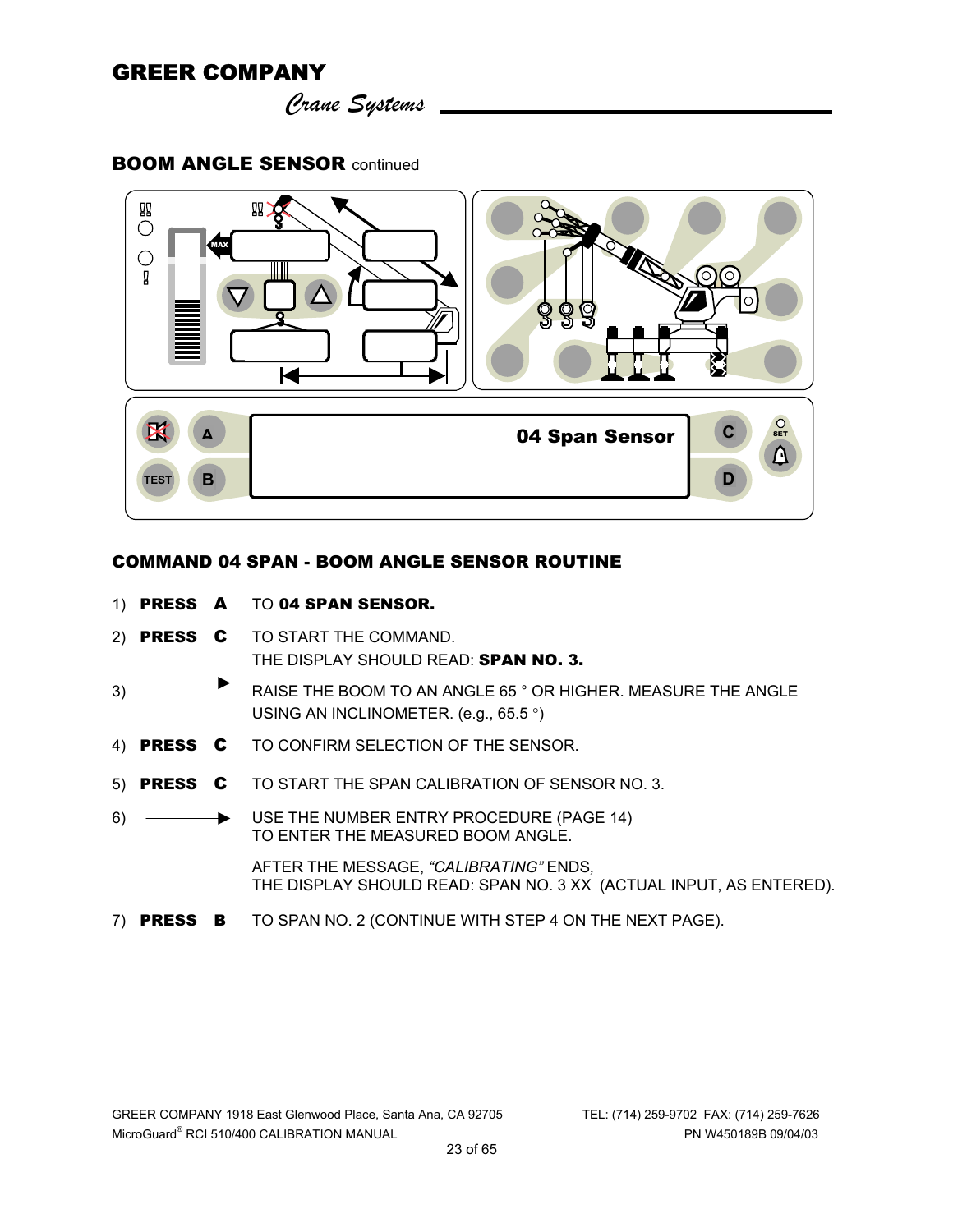*Crane Systems* 

#### COMMAND 04 SPAN continued

#### EXTENSION SENSOR

The fully extended boom with no load (3 section or 4 section) will not cause a tipping condition. Carry out the calibration procedure below with the main boom sections fully extended. The "extension value" is the fully extended boom length minus the fully retracted boom length.

#### **QQ**  $\mathbb{R}$  $\bigcirc$ 23,500 44.8 MAX C Д 6 62.7  $\begin{array}{c|c}\n\hline\n\end{array}$  $\overline{\phantom{a}}$ 04 Span Sensor **A C** ERECTED 604 Span Sensor **B D D TEST**

#### COMMAND 04 SPAN – EXTENSION SENSOR ROUTINE

If continuing from span 3 on page 23, go directly to step 4 below:

- 1) PRESS A TO 04 SPAN SENSOR.
- 2) **PRESS C** TO START THE COMMAND.
- 3) **PRESS B** TO SPAN NO. 2.
- 4)  $\longrightarrow$  FULLY EXTEND THE BOOM.
- 5) PRESS C TO CONFIRM SELECTION OF THE SENSOR.
- 6) PRESS C TO START THE CALIBRATION OF SPAN NO. 2.
- 7) USE THE FORMULA ABOVE TO DETERMINE THE EXTENSION VALUE.
- 8) USE THE NUMBER ENTRY PROCEDURE (PAGE 14). TO ENTER THE EXTENSION VALUE.
- 9) AFTER THE MESSAGE, *"CALIBRATING"* ENDS*,* THE DISPLAY SHOULD READ: Span NO. 2 XXXX (EXTENSION VALUE).

#### 10) PRESS D TO EXIT THE ROUTINE.

The above procedure will show the boom extension as the EXTENSION VALUE (xx FT.). After completion of COMMAND 07 (Main Boom radius/moment), the display will exhibit THE ACTUAL BOOM LENGTH.

GREER COMPANY 1918 East Glenwood Place, Santa Ana, CA 92705 TEL: (714) 259-9702 FAX: (714) 259-7626 MicroGuard® RCI 510/400 CALIBRATION MANUAL PN W450189B 09/04/03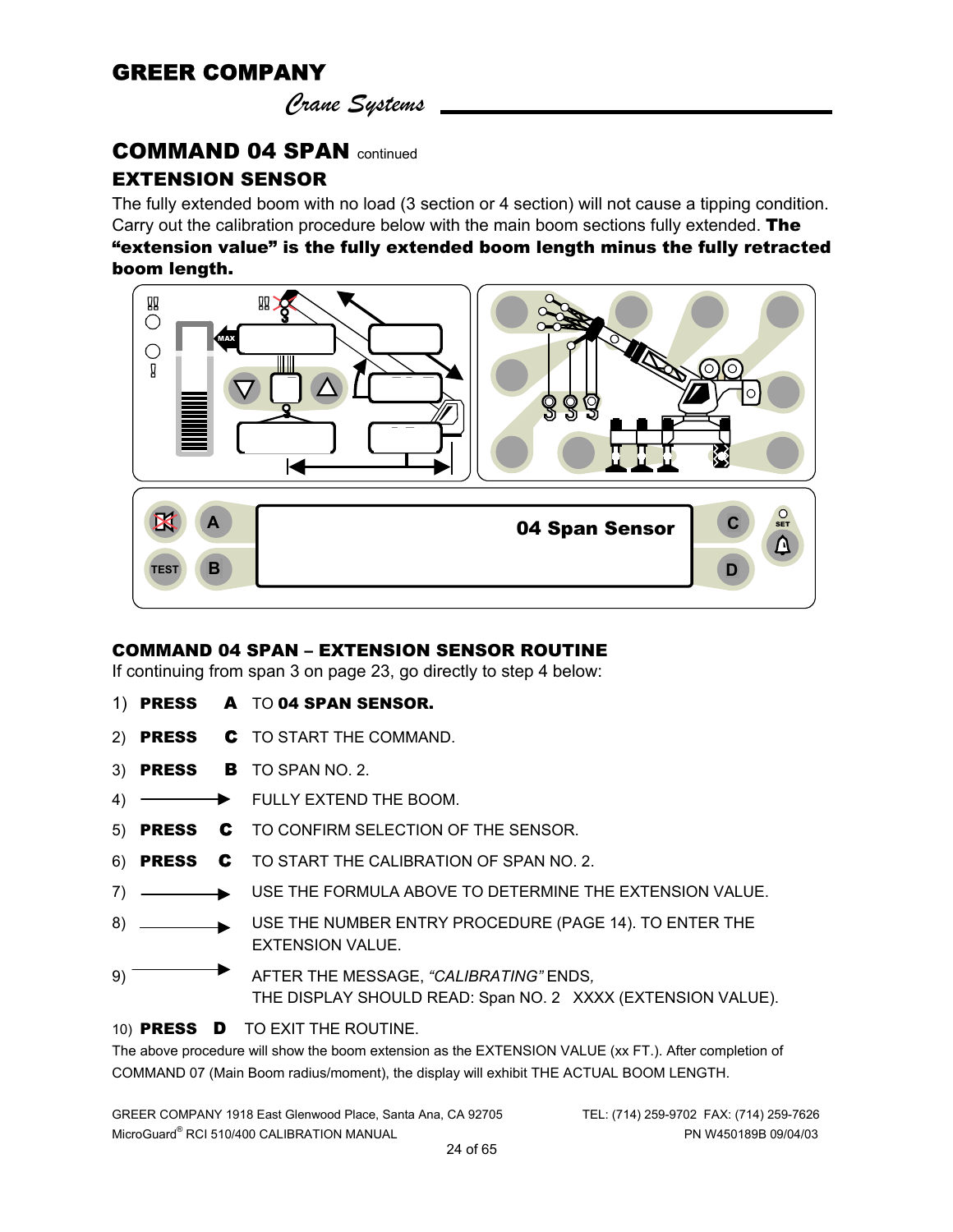*Crane Systems* 

# COMMAND 05 SWING

#### Perform this Command ONLY if the crane has a swing potentiometer.

Command 05 includes the scale, zero, and direction routines. These routines are usually carried out consecutively. However, zero and direction can be done in isolation of scale. When scale is redone, zero and direction must follow.

#### SCALE

Command 05 does not require the entry of measured data. Measurements of swing data are acquired automatically during the calibration of the swing sensor. **However, it is essential that the crane upper be rotated slowly during this procedure**.

#### **ZERO**

To obtain the data required for the zero of the potentiometer, the **crane upper must be directly in line over the front of the crane.** This applies to all crane models, lattice or hydraulic and truck or all terrain.

#### DIRECTION

Swing direction is similar to a compass. Swinging to the right increases the readings and swinging to the left decreases the readings. If the swing potentiometer is mounted so that output is in the wrong direction, use the direction command to change the displayed direction.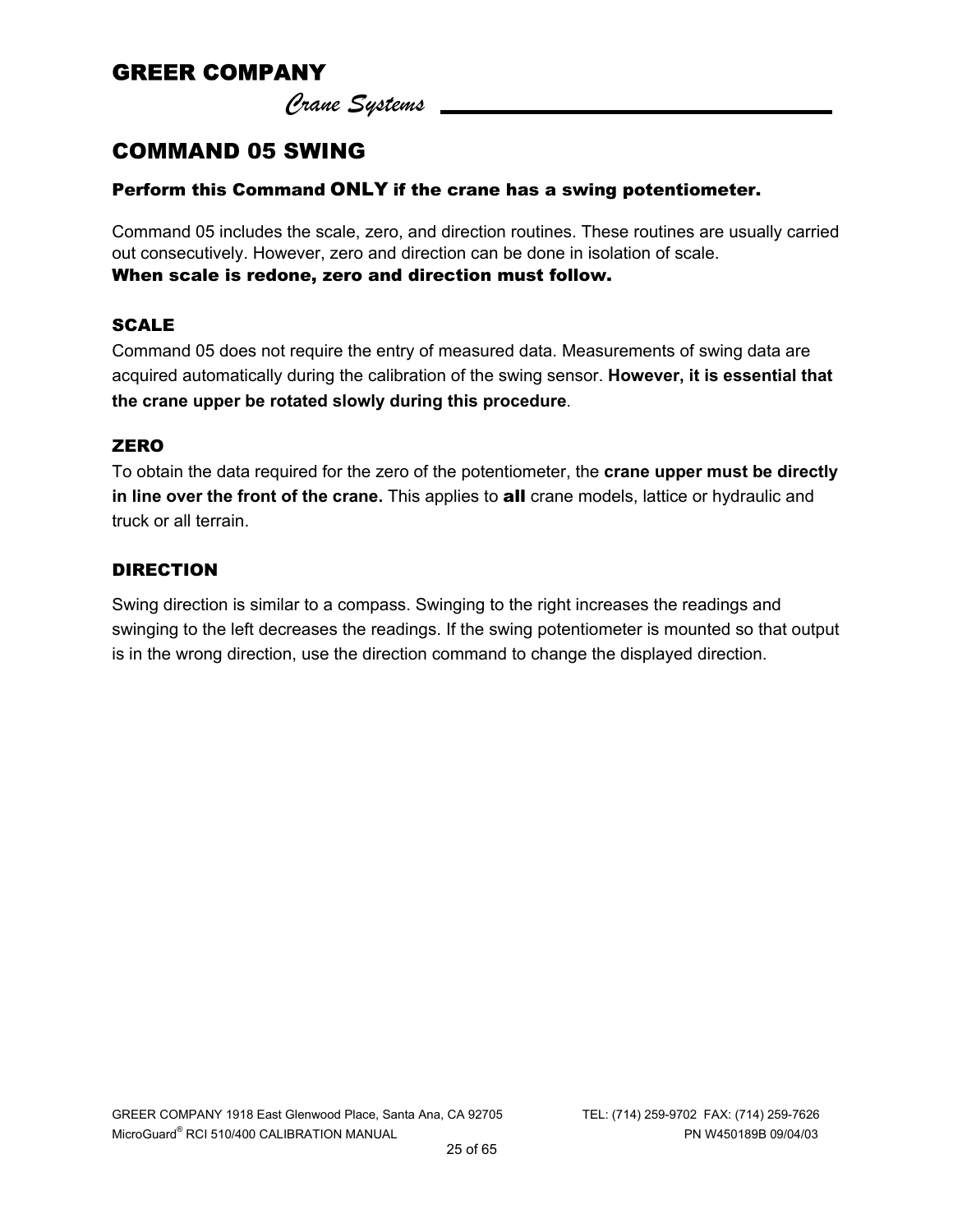*Crane Systems* 

### COMMAND 05/0 SWING POT SCALE



Please **review the notes on page 25** before performing any of the swing routines. It is essential that the crane upper be rotated **slowly** during the **scale** procedure. This is especially important at the nodes which occur at 180° and 360°. These points can be observed on the display during the procedure.

#### COMMAND 05 SWING ROUTINE

- 1) PRESS A TO 05 SWING POTENTIOMETER.
- 2) PRESS C TO START THE COMMAND.

THE DISPLAY SHOULD READ: 0 SCALE SWING POT XXX.X.

- 3) PRESS C TO CONFIRM SELECTION OF SCALE.
- 4) SLOWLY ROTATE THE UPPER STRUCTURE OF THE CRANE FOR AT LEAST 2 REVOLUTIONS.
- 5) STOP THE ROTATION.
- 6) PRESS C TO CALIBRATE OR PRESS D TO ABORT THE CALIBRATION.

 AFTER THE MESSAGE, *"CALIBRATING"* ENDS*,* THE DISPLAY SHOULD READ: **0 SCALE SWING POT. XX. X** 

7) PRESS D TO EXIT THE ROUTINE OR PRESS A TO 1 SET SWING POT ZERO.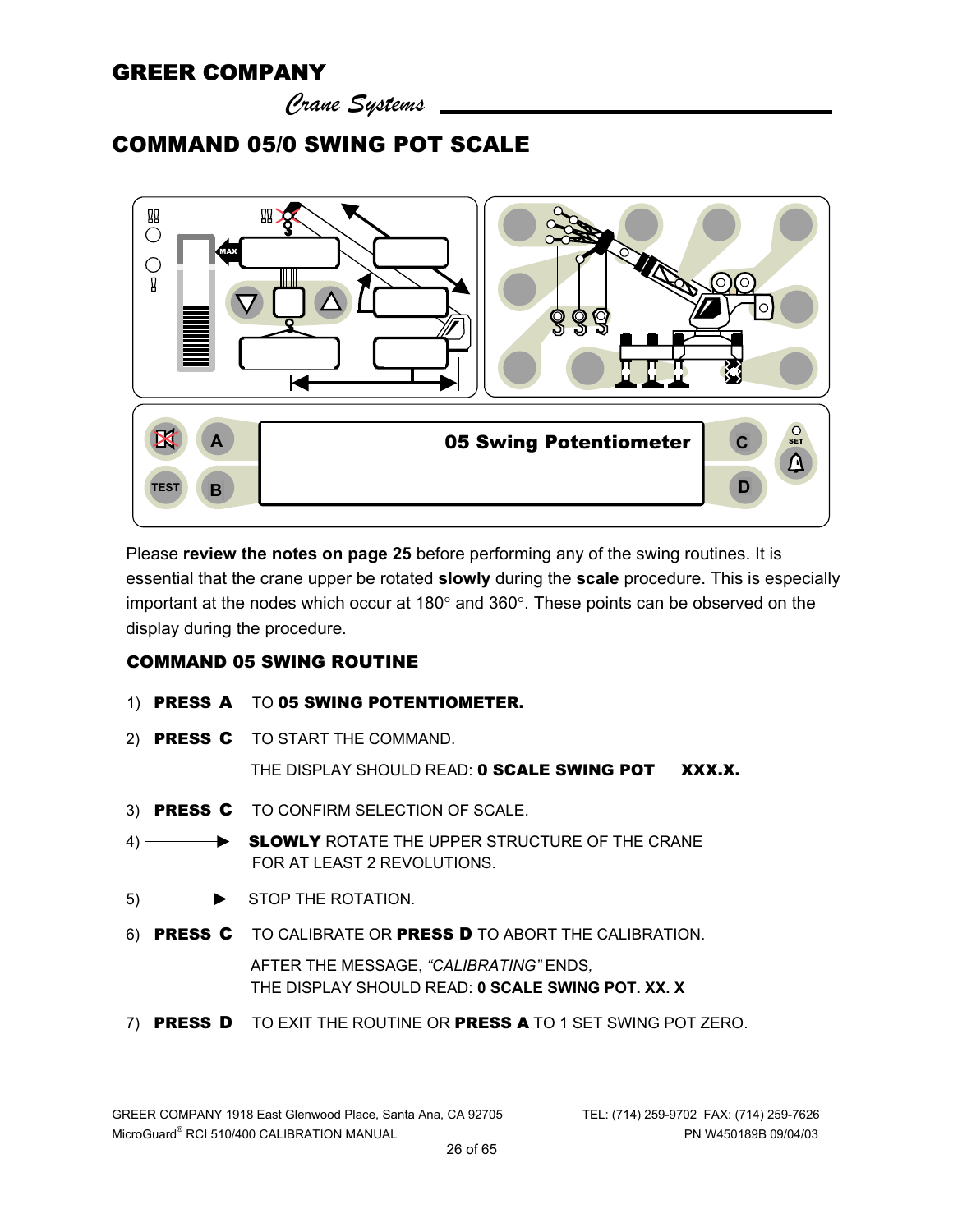*Crane Systems* 

# COMMAND 05/1 SWING POT ZERO



#### COMMAND 05 SWING ROUTINE

For all crane models, lattice or hydraulic and 'truck' or 'all terrain,' the data required for the zero of the potentiometer is obtained with the crane upper directly in-line over the front of the crane. If already in Command 05, go directly to step 4 below.

- 1) PRESS A TO 05 SWING POTENTIOMETER.
- 2) PRESS C TO START THE COMMAND.
- 3) PRESS A TO 1 SET SWING POT ZERO 0.0.
- 4) **POSITION CRANE UPPER DIRECTLY IN LINE OVER FRONT OFCRANE.**
- 5) PRESS C TO START CALIBRATION OF 1 SET SWING POT ZERO.
- 6) PRESS C TO CALIBRATE OR PRESS D TO ABORT THE CALIBRATION.

 AFTER THE MESSAGE, *"CALIBRATING"* ENDS*,* THE DISPLAY SHOULD READ: **1 SET SWING POT ZERO 0.0 (ACTUAL SWING ANGLE).** 

7) PRESS C ROTATE THE CRANE UPPER TO THE RIGHT **(CLOCKWISE)** ABOUT 10°.

**IF THE SWING ANGLE INCREASES**, PRESS D TO EXIT. THE SWING ROUTINE IS COMPLETED. SKIP COMMAND 05/2 ON THE NEXT PAGE.

**IF THE SWING ANGLE DECREASES,** PRESS A TO 2 SET SWING DIRECTION +. CONTINUE WITH COMMAND 05/2, STEP 4 (NEXT PAGE).

GREER COMPANY 1918 East Glenwood Place, Santa Ana, CA 92705 TEL: (714) 259-9702 FAX: (714) 259-7626 MicroGuard® RCI 510/400 CALIBRATION MANUAL PN W450189B 09/04/03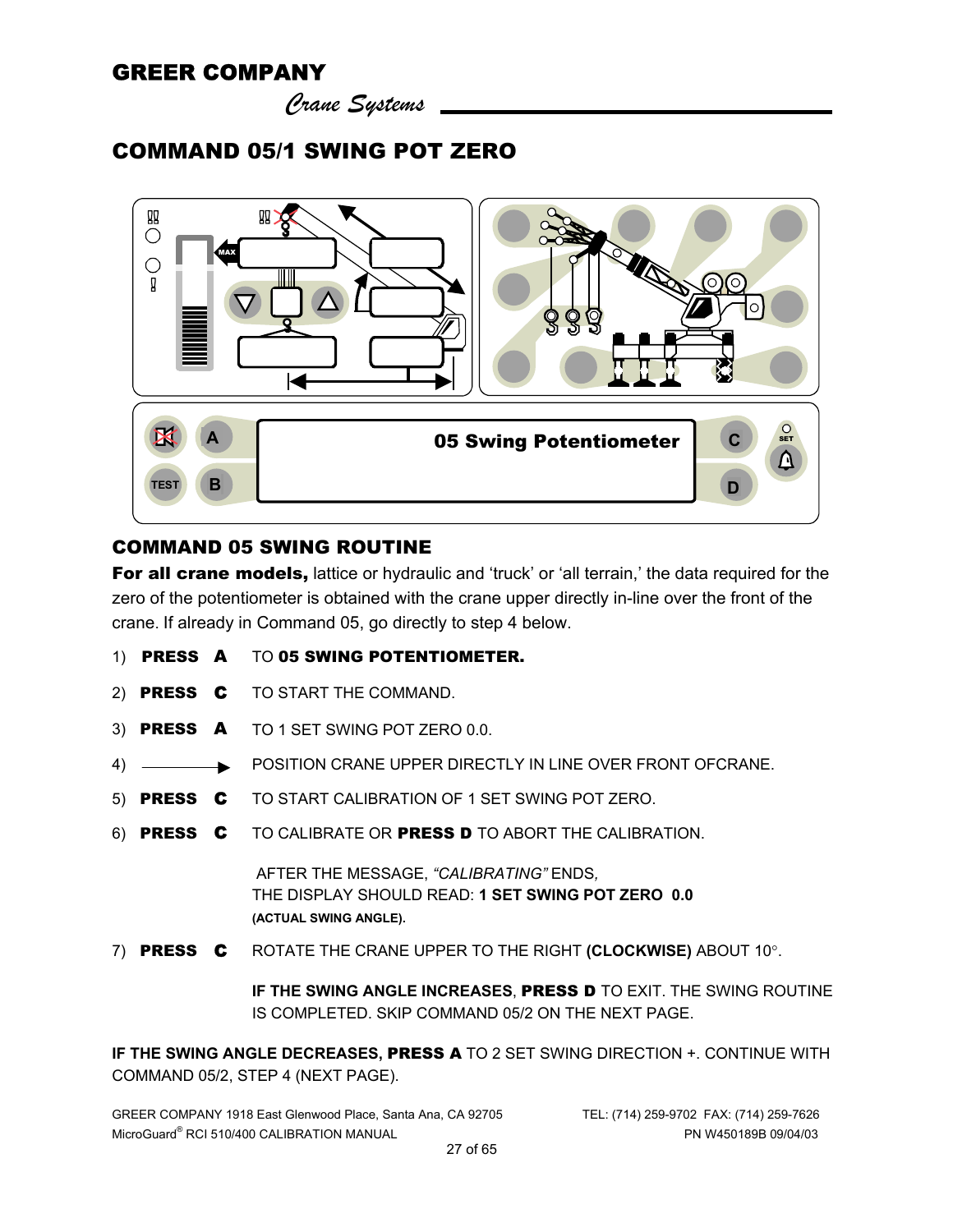*Crane Systems* 

#### COMMAND 05/2 SWING - DIRECTION



Swing direction is similar to a compass. Swinging to the right will increase and swinging to the left will decrease the readings. If the swing potentiometer is mounted so that output is in the wrong direction, use the direction command to change the displayed direction.

#### COMMAND 05 SWING ROUTINE - DIRECTION

If continuing from Command 05/1, page 27, skip to No. 4 below.

| TO <b>05 SWING POTENTIOMETER.</b><br>1) <b>PRESS A</b> |
|--------------------------------------------------------|
|--------------------------------------------------------|

- 2) **PRESS C** TO CONFIRM THE SELECTION.
- 3) PRESS A TO 2 SET SWING DIRECTION (can be plus + or minus -)
- 4) PRESS C TO START CALIBRATION OF 2 DIRECTION.
- 5) PRESS C TO CALIBRATE OR PRESS D TO ABORT THE CALIBRATION. IN THIS CASE FOLLOWING CALIBRATION, THE DISPLAY SHOULD READ: 2 SET SWING DIRECTION + THUS REVERSING THE PREVIOUS DIRECTION (-).
- 6) PRESS B TO VIEW ACTUAL ANGLE OF SWING POT ZERO.
- 7) **ROTATE** THE UPPER APPROXIMATELY 10° TO THE RIGHT.THE NUMBERS SHOULD INCREASE.
- 8) **ROTATE** THE UPPER APPROXIMATELY 10° TO THE LEFT. THE NUMBERS SHOULD DECREASE.
- 9) IF NUMBERS DO NOT CHANGE IN STEPS 7 AND 8, AS INDICATED, RETURN TO STEP 4 AND REPEAT THE ENTIRE ROUTINE.
- 10) PRESS D TO EXIT THE ROUTINE.

GREER COMPANY 1918 East Glenwood Place, Santa Ana, CA 92705 TEL: (714) 259-9702 FAX: (714) 259-7626 MicroGuard® RCI 510/400 CALIBRATION MANUAL PN W450189B 09/04/03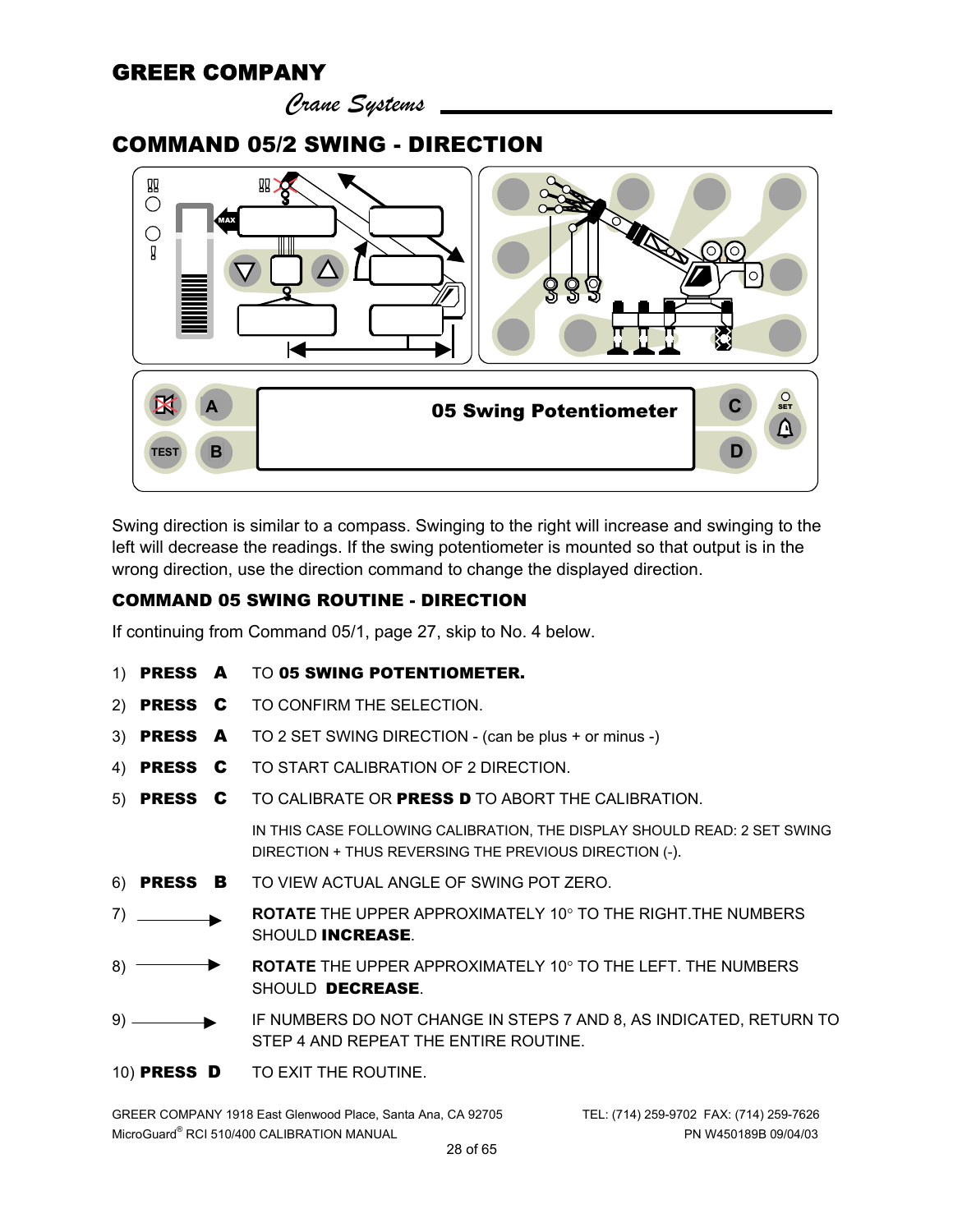*Crane Systems* 

# CONFIGURATION SELECTION

Before proceeding with further calibrations, ensure that the crane configuration setup is correct and that the calibration configuration selection is correct.

- ♦ The system automatically chooses the configuration last selected each time the system is powered up.
- $\bullet$  The system automatically records the configuration last selected when in the normal operational mode.
- $\bullet$  If changes have been made to the crane configuration, return to **the normal** operational mode and reenter the crane configuration data applicable to the area of change before calibrating.
- $\blacklozenge$  When changes are made after the initial calibration, **only** the area(s) relating to the change will require recalibration.
- ♦ When calibrating the main boom, always select "lifting over the main boom." All calibrations pertaining to the main boom require that the operator lift and measure from the main boom.
- ♦ If there is a stowed attachment on the boom, select it on the display as "stowed." If nothing is stowed, select "nothing stowed."

#### ACCESSING THE NORMAL OPERATIONAL MODE

**Press A to Command 01 Run.** A system safety check will begin followed by a printed warning message and a return to the **normal operational mode.** 

**or** 

**Press Exit** repeatedly until it no longer says "Exit" to access the **normal operational** mode.

#### CRANE SET UP CATEGORIES

Review the operator's manual and the following categories before starting the crane setup routine on page 31.

- 1) Outriggers, tires, rigging/travel mode.
- 2) Applicable to cranes with multiple boom mode selections: active tip, modes A & B, main boom + manual, etc. If the crane has no boom options other than the main boom, skip this step.
- 3) Auxiliary head, fitted or not fitted.
- 4) Erected attachments (see notes below).
- 5) Lifting point for front winch.
- 6) Lifting point for rear winch.

Cranes equipped with one winch can omit No. 5, but still require a lifting point selection when 2 or more lift point options exist. **Note***: Any stowable attachment (stowed or not stowed) that will be selected for erection must first be selected as 'stowed.'*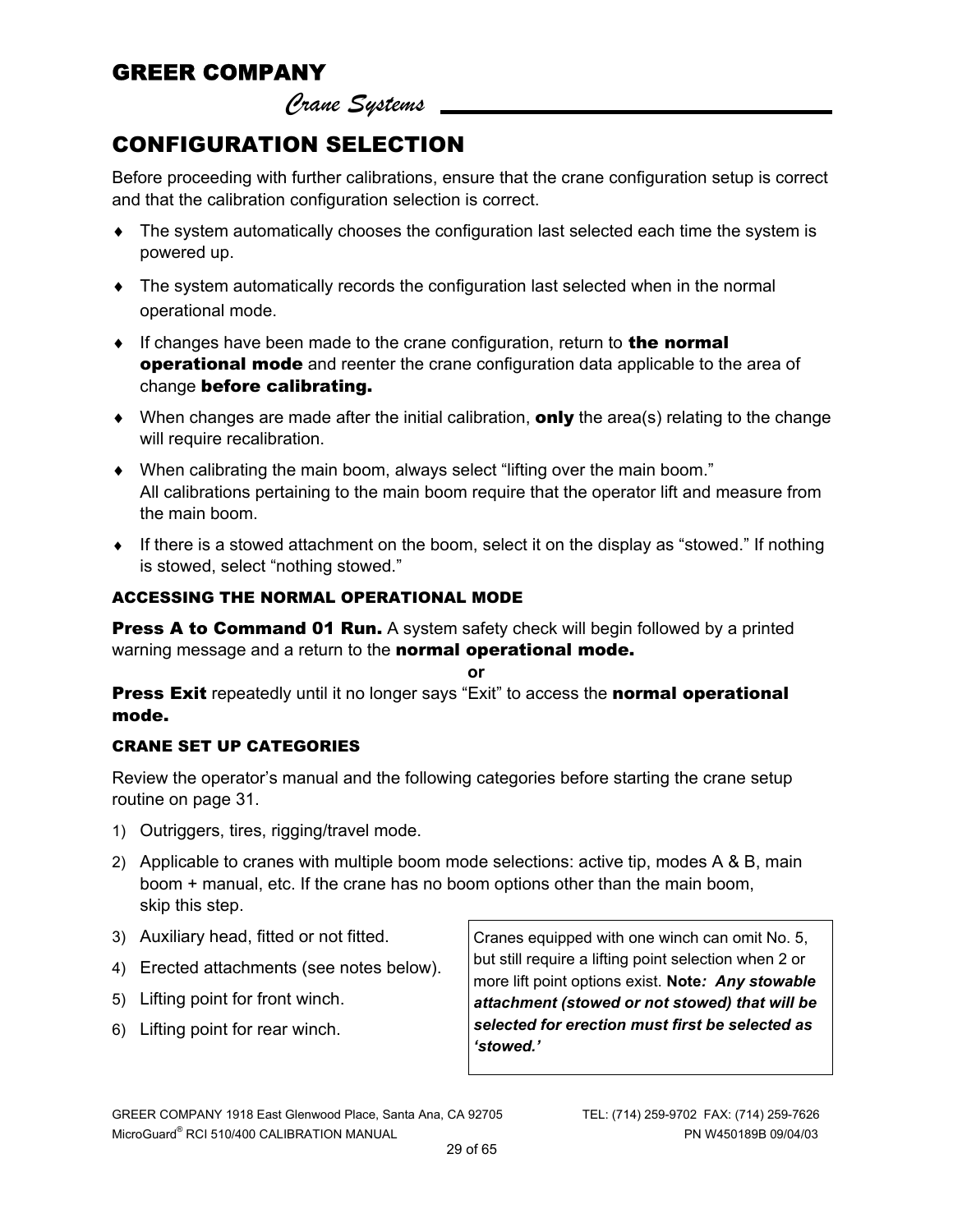*Crane Systems* 

### CONFIGURATION SELECTION **continued**



#### PARTS-OF-LINE

Press and hold 2↓ or 2↑ to view the available **parts-of-line**. The latest value (2x) appears when the button is released. This number applies only to the winch currently selected. A value, however, must be entered for **both** winches.

#### **WINCH**

Refer to the illustration above.

After the initial setup, the system records the parts-of-line (2x), lifting point (14), and permits calculation of deducts (6) for each winch. **Press** 19 to switch back and forth between the first and second winch. The red led's on the **winch** (19) indicate the current winch selected (if using two winches) and are lifting from two separate picking points.

#### RIGGING TRAVEL MODE

The Rigging/Travel Mode (21) may be selected as part of the carrier options. When selected, this mode controls the rigging and travel of the crane by inhibiting crane motion and silencing the audible alarm. The display readout is restricted to radius, length, angle, height, and precautionary messages.

See the notes on page 29.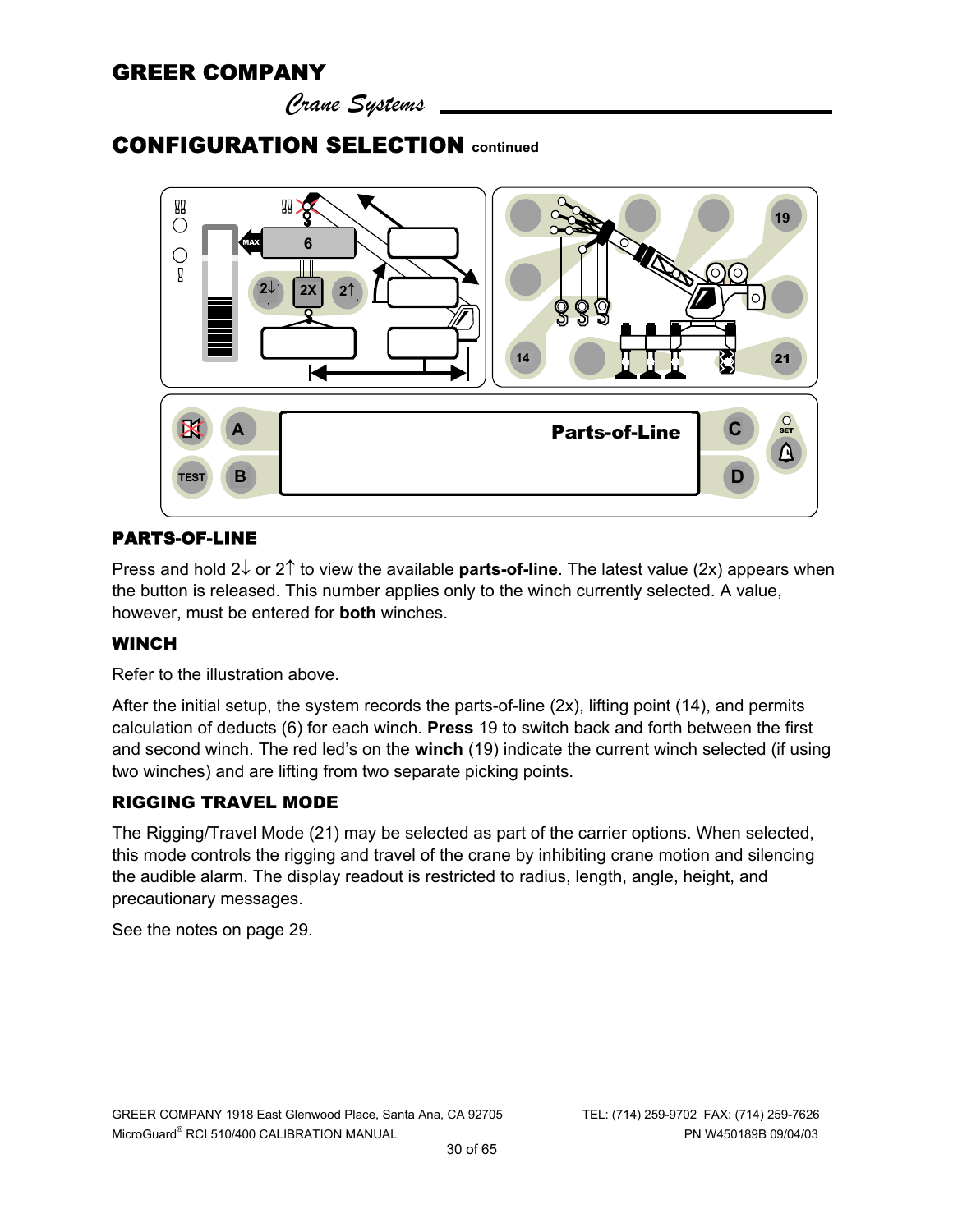*Crane Systems* 

### CONFIGURATION SELECTION **continued**



#### STEPS FOR CRANE SETUP

#### STEP 1

The display screen, shown above, will exhibit the following positions. Press the appropriate key (21 or 22) and select an option.

#### **TIRE SELECTION (21)**

- If 'tires' is selected, the display will exhibit the following positions with slight variations.
	- □ On Tires, Stationary
	- □ On Tire, Creep Pick Centered Front
	- □ On Tire, 2.5 Centered Front
	- □ Rigging, Travel Mode (Tires, Creep, Static, 2 1/2 Mph)

#### • **OUTRIGGERS (22)**

- □ Full Ext Outriggers Xxx
- □ Mid Ext Outriggers, Xx
- □ Retracted Outriggers X

**Note**: Some cranes have fully extended outriggers only.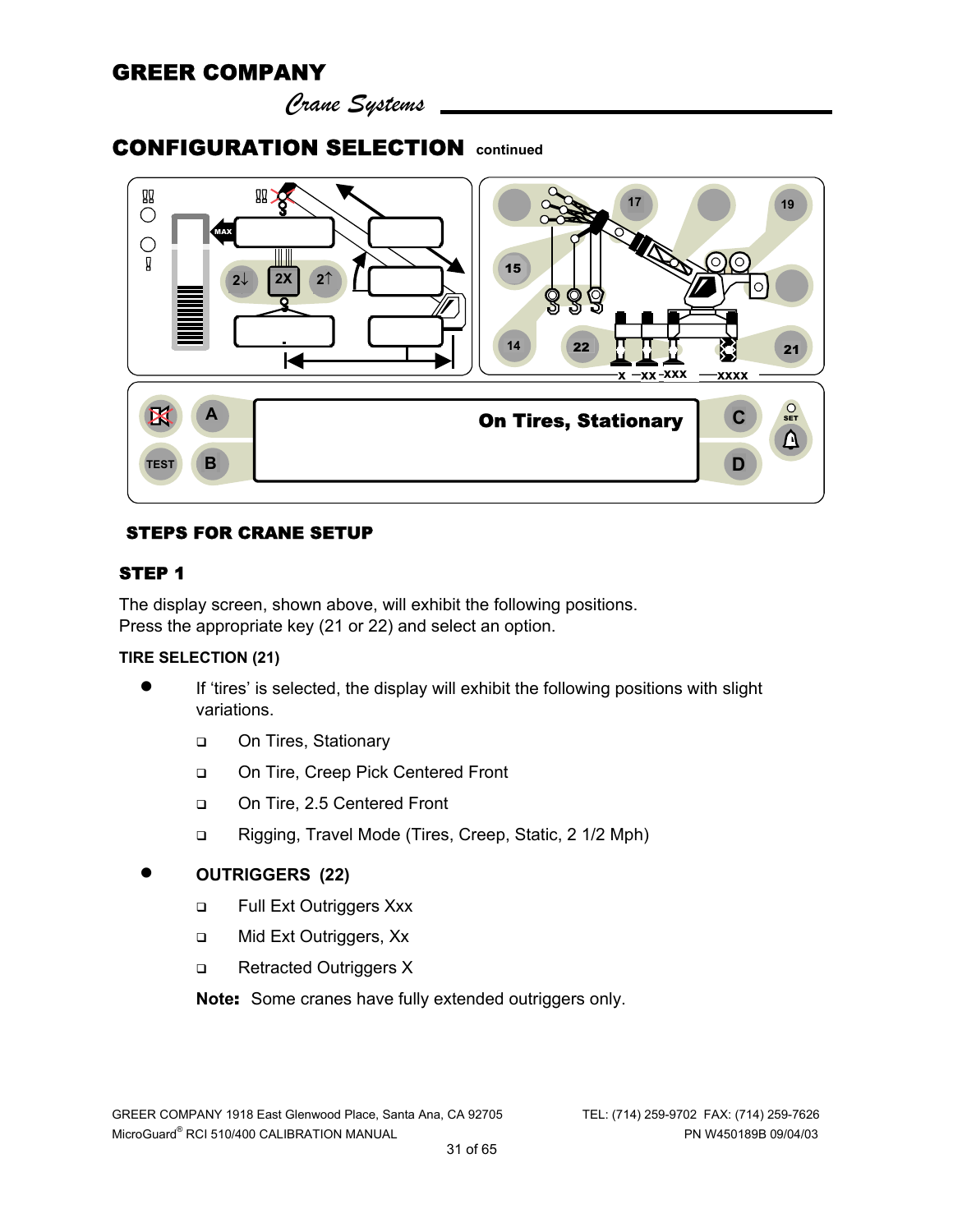*Crane Systems* 

# CONFIGURATION SELECTION **continued**

# STEP 2

Your crane may have only the main boom. If so, pressing button 17 on the display may produce the message, "No other boom options available."

#### PRESS KEY 17.

The display screen SHOULD READ:

- ♦ MAIN BOOM
- ♦ MAIN BOOM + MANUAL

Elect an option and press the corresponding key.

# STEP 3

PRESS KEY 15 to indicate whether or not the auxiliary head is fitted. If fitted, the display will relay a message and a red lamp will illuminate on the aux head (15).

# STEP 4

For the purpose of calibrating, jibs/flys should be stowed or removed from the crane and selected as such on the computer.

Enter data for each attachment on the crane. There are varying options. Enter the type of jib used. Press the key next to the appropriate selection.

**JIB SELECTION** The display will request the selection of one of the following items.

NO FLY

26' OFFSET

26' 43' TELE JIB

STEP 5 **see next page**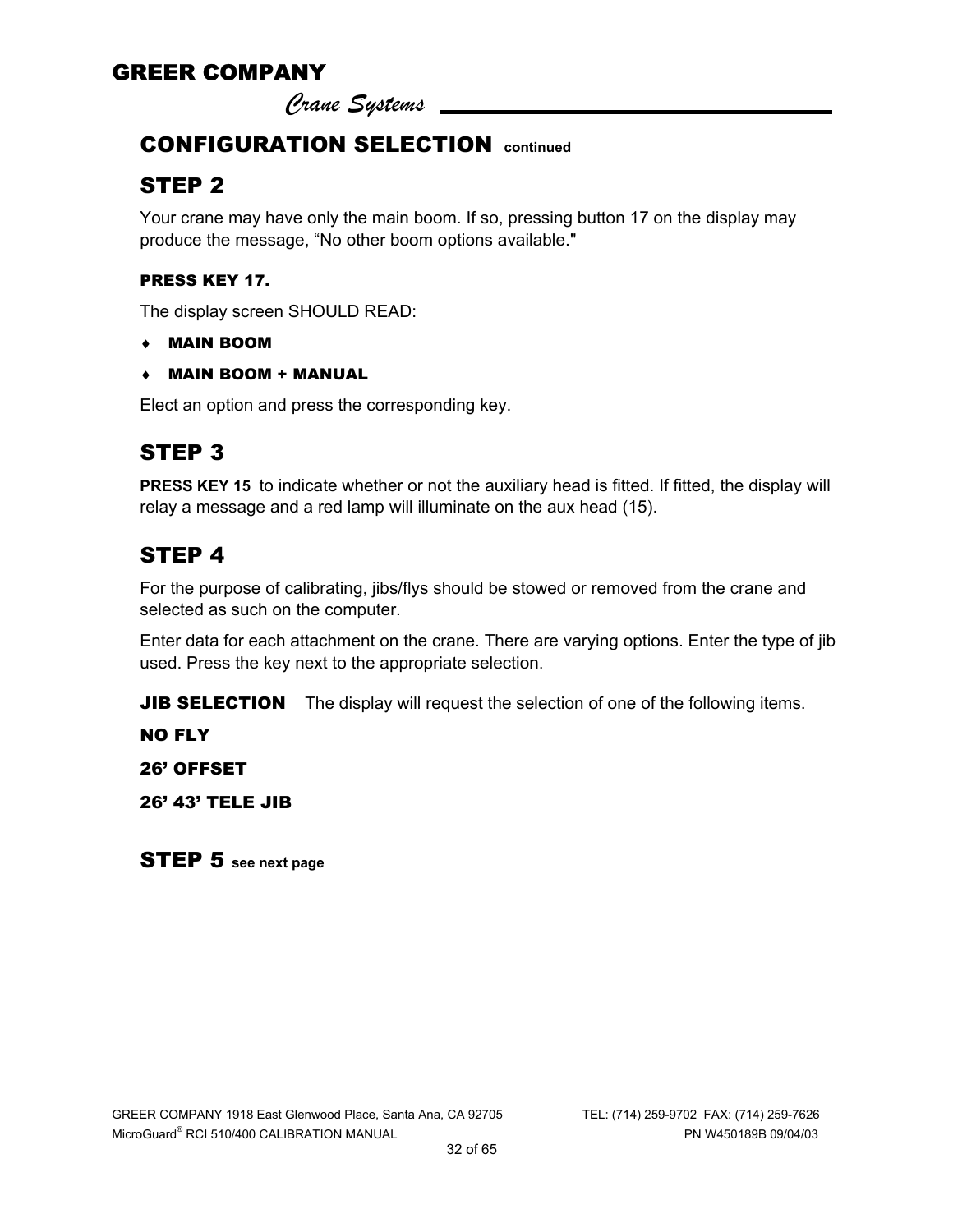*Crane Systems* 

### CONFIGURATION SELECTION **continued**

### STEP 5

- 1. Program each of the two winches, front and rear. The selected winch will appear on the display illuminated by a green light.
- 2. Identify the lifting point (14) for each winch.
- 3. Select the number of parts-of-line (2) for each winch to be used.

When both winches are programmed, switch between the lifting points by changing the winch in use (19) on the display.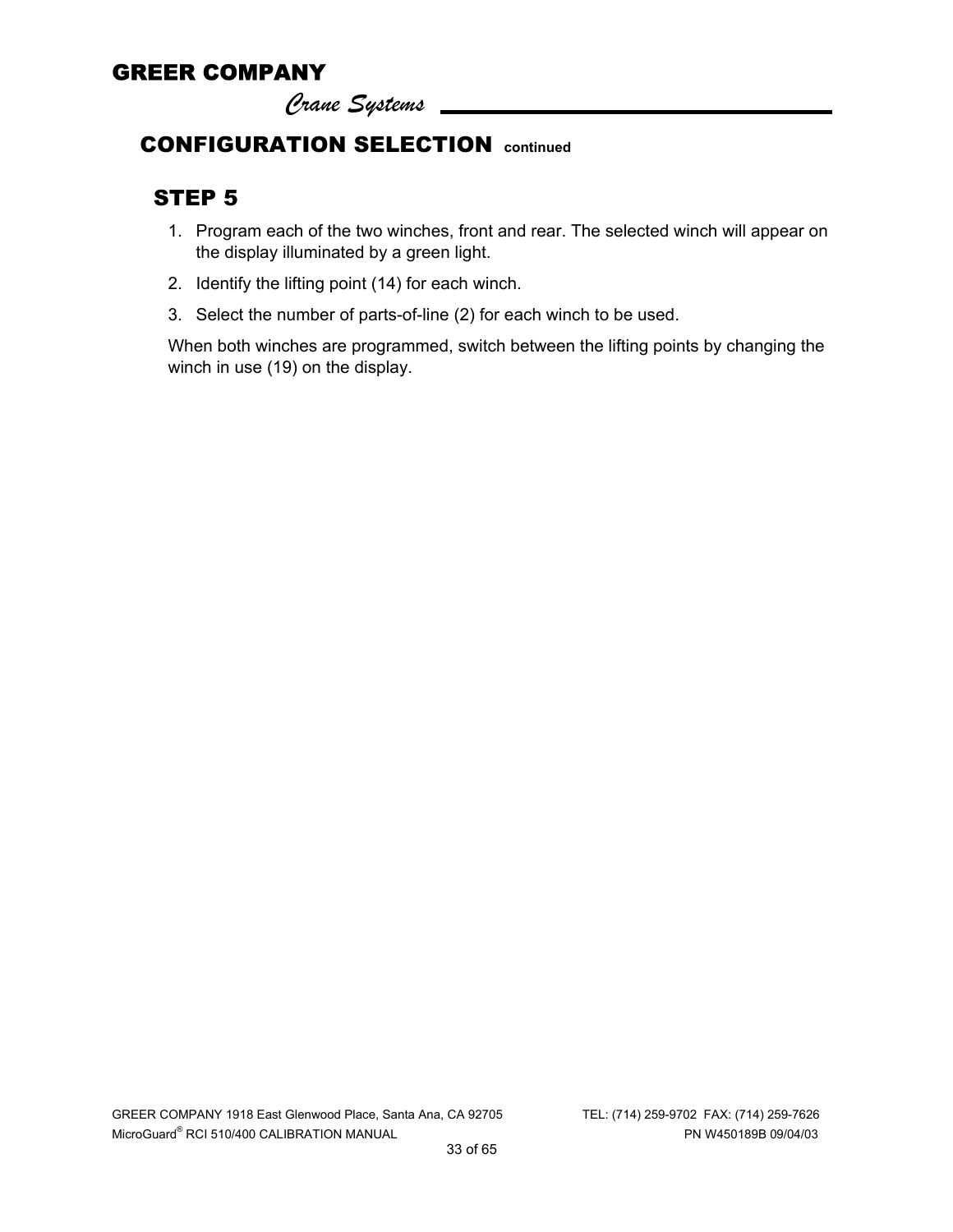*Crane Systems* 

### COMMAND 06 PRESSURE

**IMPORTANT:** Command 06 requires special attention. If the routine directions are not followed carefully, other routines in the system can also become invalidated.

- 1. Select fully extended outriggers, Main Boom, & No. of Attachments (preferably none).
- 2. Prepare to lift a known calibration load (preferably certified) at a precise angle of 45  $^{\circ}$ +/- 2  $^{\circ}$ . Use 90 to 100% of the crane's capacity (as defined by the crane capacity chart) to put as much pressure as possible on the lift cylinders. This action is accomplished (depending on the capacity chart) by either extending or retracting the boom.
	- ♦ The calibration load includes the weight of the pins and slings but does not include the weight of the block or ball.
	- ♦ When the load is grounded, the slings should also be grounded and not supported by the hook.
	- $\bullet$  When raising and lowering the load, use the winch. Do not use the boom.
	- Before acquiring data, wait at least 10 seconds for the pressures to become stable.

CALIBRATE THE PRESSURE SPAN FOLLOWING THE STEPS ON THE NEXT PAGE.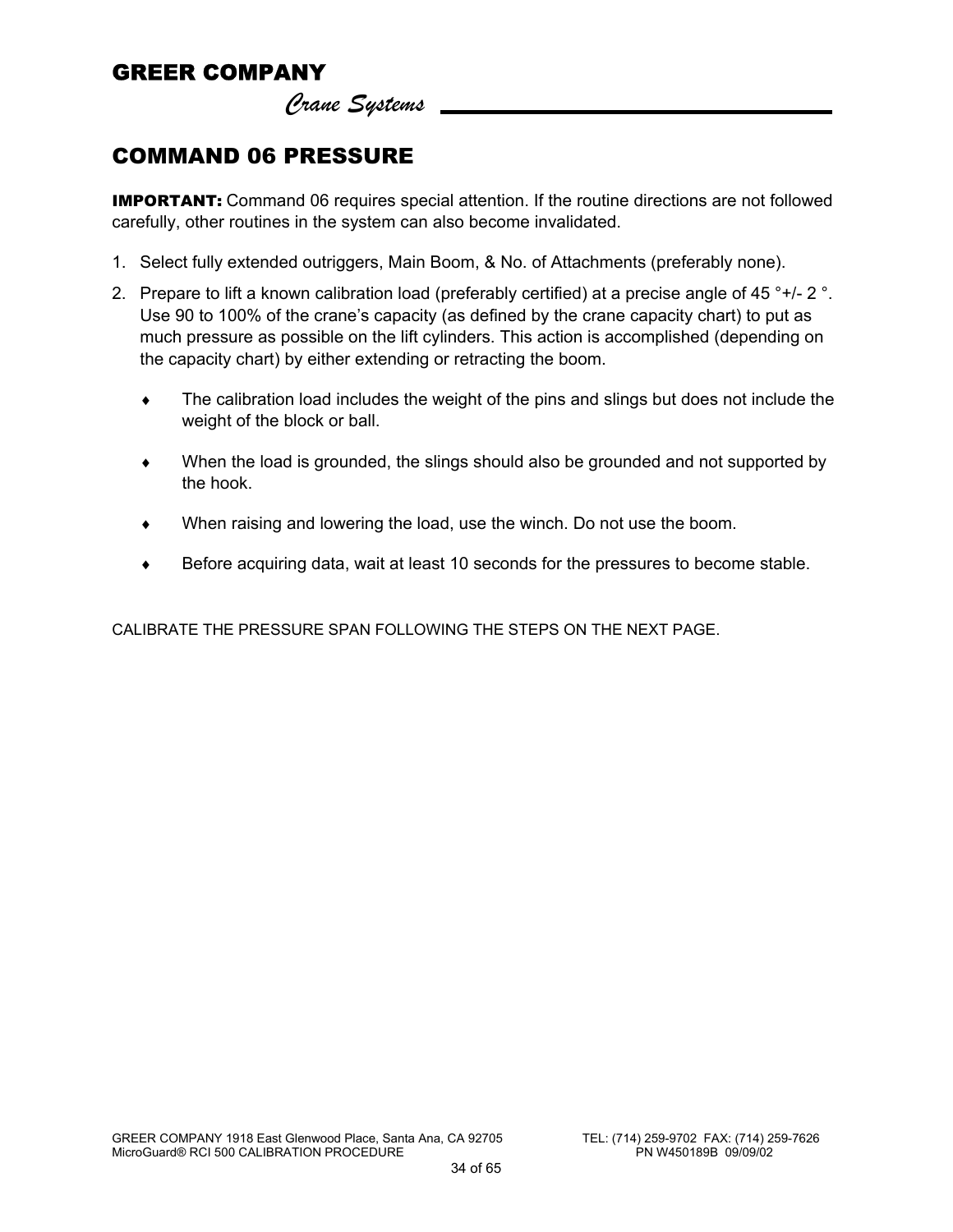*Crane Systems* 

#### COMMAND 06 PRESSURE continued



U = "LOAD ON" DATA D = "LOAD OFF" DATA

#### COMMAND 06 PRESSURE ROUTINE

- 1) PRESS A TO 06 PRESSURE.
- 2) PRESS C TO START THE COMMAND.
- 3) USE THE NUMBER ENTRY PROCEDURE (PAGE 14) TO ENTER THE WEIGHT OF THE CALIBRATION LOAD.
- 4) USING THE WINCH, RAISE THE CALIBRATION LOAD.
- 5) PRESS A "LOAD ON" DATA.
- 6) USE THE NUMBER ENTRY PROCEDURE TO ENTER THE EXACT RADIUS OF THE CALIBRATION LOAD WHILE SUSPENDED. THE DISPLAY SHOULD READ: **RADIUS ----- LOAD ----- ( U) ("LOAD ON" DATA**
- **ACQUIRED).**  7) LOWER THE LOAD TO THE GROUND WITH SLINGS HANGING SLACK, HOOKS
- SUSPENDED.
- 8) WAIT 30 SECONDS AFTER SETTING THE LOAD ON THE GROUND; THEN, PRESS B "LOAD OFF" DATA.

 THE DISPLAY SHOULD READ: **RADIUS ----- LOAD** ----- **(DU) (LOAD ON/OFF DATA ACQUIRED).**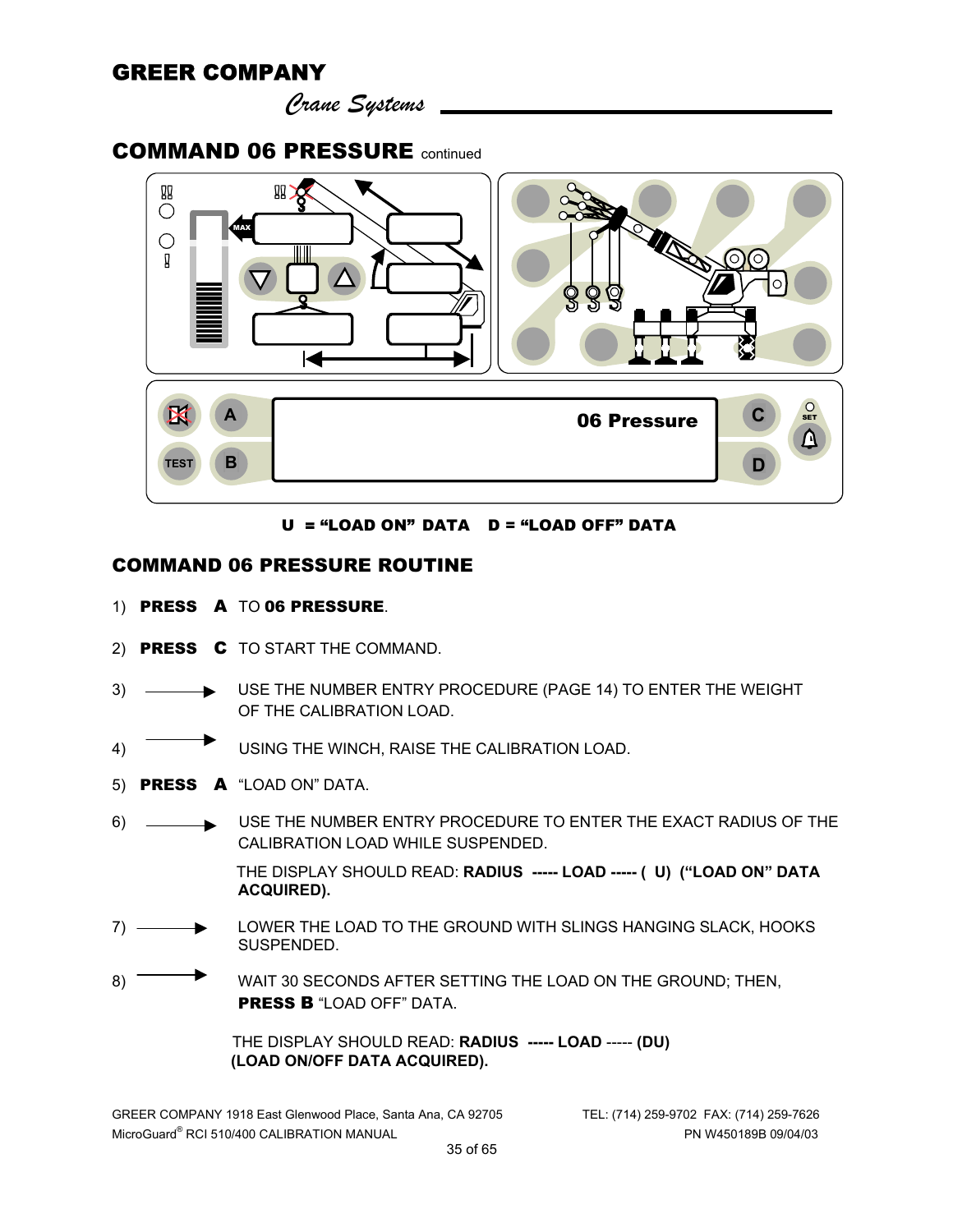*Crane Systems* 

#### COMMAND 06 PRESSURE continued

#### COMMAND 06 PRESSURE ROUTINE CONTINUED

- 9) **PRESS C** TO START THE LOAD CALIBRATION.
- 10) PRESS C TO CONFIRM OR PRESS D TO ABORT THE CALIBRATION.

WITH THE LOAD STILL ON THE GROUND, THE LOAD DISPLAY SHOULD READ: "ZERO."

- 11) **BELOCEM CONTROLLER FRAISE THE CALIBRATION LOAD.** THE DISPLAY SHOULD READ THE EXACT VALUE OF THE CALIBRATION LOAD, AS ENTERED. IF THE DISPLAYED LOAD IS NOT THE LOAD ENTERED, REPEAT THE ENTIRE ROUTINE.
- 12) PRESS D TO EXIT THE ROUTINE.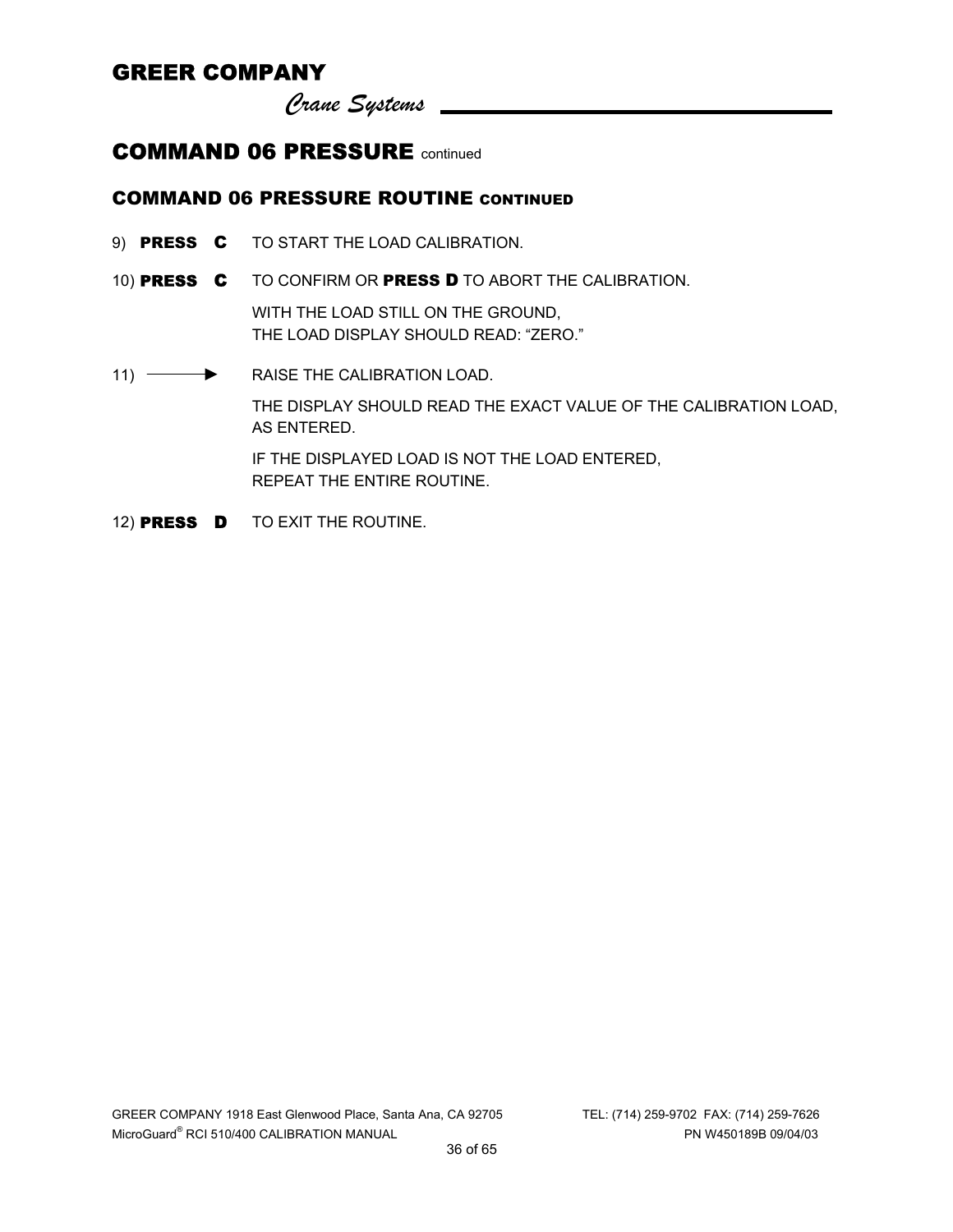*Crane Systems* 

# COMMAND 07 RADIUS/MOMENT MAIN BOOM

**COMMAND 07** is used to calibrate the radius and moment of the main boom.

Before starting Command 07, ensure that the crane is appropriately configured and that the related data has been entered into the computer (see pages 29-33).

This Command requires computer entry of the radius measured with the boom retracted at both high and low angles, and the radius measured with the boom extended to the prescribed lengths at both high and low angles. The radius is the distance between the centerline of rotation and the center of the hook load.

Calibration is carried out at each length. Both high and low angle radius measurements for each length are required for the calibration to operate. This data is called "store data." If this data is not stored, a warning message "no data" will appear requiring re-entry of this information.

Radii are entered in tenths of feet. Recommend using a surveyor's tape that is marked in tenths.

**A high angle is between 60 ° and 65 ° and will have a shorter radius. A low angle is below 20 ° and will have a longer radius.** Entering data outside of these limits will result in the warning message**, "poor angle."** If entered in error, **Press D** to abort the entry. Continue the procedure using correct keyboard entries.

When this message occurs due to entry of data outside of the preferred angles, press A or B to select the desired function; then enter the radius.

The routine on pages 38-41 is used for the main boom. The routine on pages 42-45 is used for the main boom + manual. Select the appropriate routine and continue.

If and when calibrating the main boom + manual, first select main boom + manual as well as setting up the crane in that physical configuration.

Interpretation of the display Command 07 output is as follows:

#### **(**D **) = LOW ANGLE DATA ACQUIRED.**

 **(** U**) = HIGH ANGLE DATA ACQUIRED.** 

 **(**DU**) = HIGH AND LOW ANGLE DATA ACQUIRED.**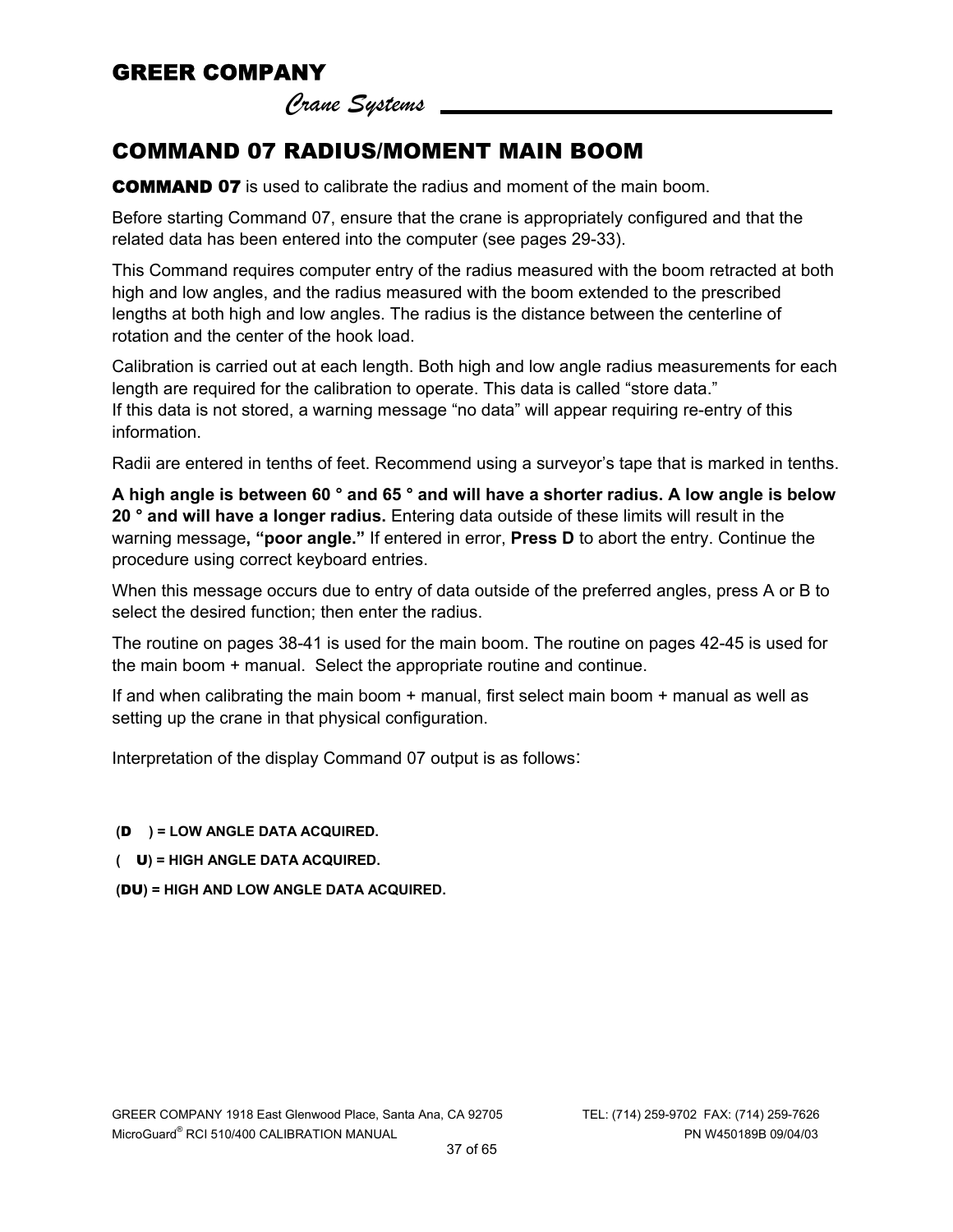*Crane Systems* 

#### COMMAND 07 RADIUS/MOMENT MAIN BOOM continued



**(**D **) = LOW ANGLE DATA ACQUIRED. (** U**) = HIGH ANGLE DATA ACQUIRED. (**DU**) = HIGH AND LOW ANGLE DATA ACQUIRED.** 

*Before starting Command 07, carefully review the material on page 37.* Ensure that the crane is appropriately configured and that the related data has been entered into the computer (see pages 29-33).

#### COMMAND 07 RADIUS/MOMENT ROUTINE - MAIN BOOM

#### FIRST LENGTH

**Fully retract the boom at an angle of 5 ° or less. Measure the radius.** (Measurement is from the centerline of rotation to the centerline of the main hook.)

Determine the weight of the hook-block in use. If an auxillary hook is fitted, its weight must be added to the main hook weight. **Example: if hook block(s) = 1200 lbs., the number for entry would be 1.2.**

|    |                    | 1) PRESS A TO 07 RADIUS/MOMENT.                                                                                        |
|----|--------------------|------------------------------------------------------------------------------------------------------------------------|
|    |                    | 2) PRESS C TO START THE COMMAND.                                                                                       |
|    | $3) \qquad \qquad$ | USE THE NUMBER ENTRY ROUTINE (PAGE 14), TO ENTER THE WEIGHT<br>OF THE HOOK-BLOCK(S). THE DISPLAY SHOULD READ: Bas0 (). |
|    |                    | 4) PRESS C TO STORE THE LOW ANGLE DATA. (THE HOOK(S) MUST BE ABOVE THE<br>GROUND AND SUPPORTED BY THE BOOM ONLY.)      |
| 5) |                    | USE THE NUMBER ENTRY ROUTINE (PAGE 14), TO ENTER THE CURRENT<br>RADIUS.                                                |
| 6) |                    | THE DISPLAY SHOULD READ: Bas0 (D) (LOW ANGLE DATA<br><b>ACQUIRED).</b>                                                 |

GREER COMPANY 1918 East Glenwood Place, Santa Ana, CA 92705 TEL: (714) 259-9702 FAX: (714) 259-7626 MicroGuard® RCI 510/400 CALIBRATION MANUAL PN W450189B 09/04/03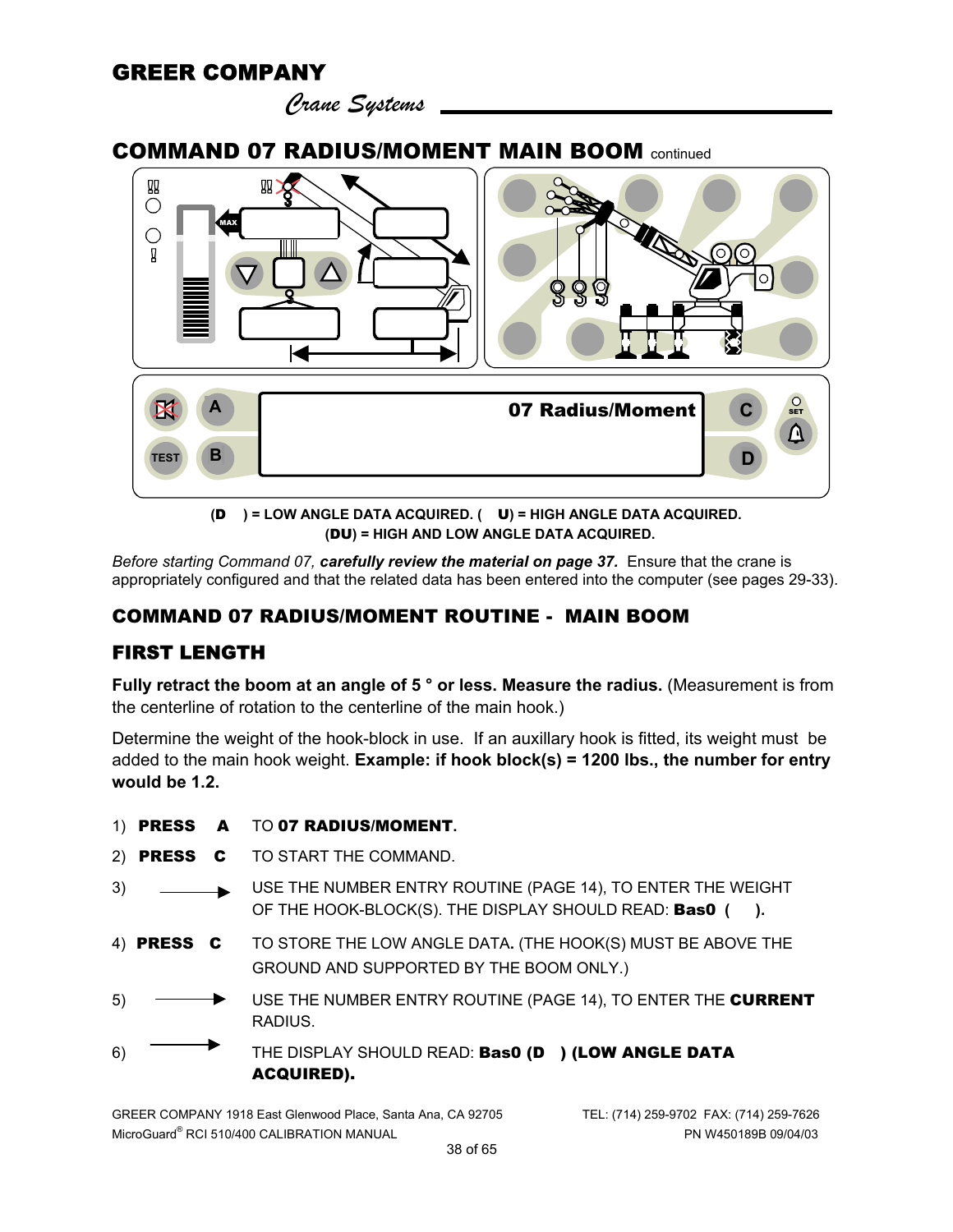*Crane Systems* 

#### COMMAND 07 RADIUS/MOMENT MAIN BOOM continued



#### **FIRST LENGTH continued**

Raise the retracted boom to an angle between 60  $^{\circ}$  and 65  $^{\circ}$ . Measure the new radius.

- 7) THE DISPLAY SHOULD STILL READ: **Bas0 (D).**
- 8) **PRESS C** TO STORE THE HIGH ANGLE DATA. THE HOOK(S) MUST BE ABOVE THE GROUND AND SUPPORTED BY THE BOOM ONLY.
- 9)  $\longrightarrow$  USE THE NUMBER ENTRY ROUTINE (PAGE 14) TO ENTER THE NEW RADIUS. THE DISPLAY SHOULD READ**:** Bas0 (DU) (LOW/HIGH ANGLE DATA ACQUIRED).
- 10)PRESS C TO START THE MOMENT CALIBRATION AT THE CURRENT LENGTH.
- 11)PRESS C TO CALIBRATE **OR** PRESS D TO ABORT THE CALIBRATION.
- 12) **FILE DISPLAY SHOULD READ: Bas1 ().**

#### SECOND LENGTH

Maintain the same high angle and extend the boom to 50% of extension or to the full extension if the boom mode extends less than 30 feet. Measure the new radius.

- 13) ——**•** THE DISPLAY SHOULD STILL READ: **Bas1** ( ).
- 14) RAISE THE HOOKS CLOSE TO THE BOOM TIP (THIS REMOVES EXCESS ROPE WEIGHT FROM THE BOOM).
- 15) PRESS C TO STORE THE HIGH ANGLE DATA.
- 16) USE THE NUMBER ENTRY ROUTINE TO ENTER THE **NEW** RADIUS.
- 17) ——**•** THE DISPLAY SHOULD READ: **Bas1 ( U) (HIGH ANGLE DATA ACQUIRED).**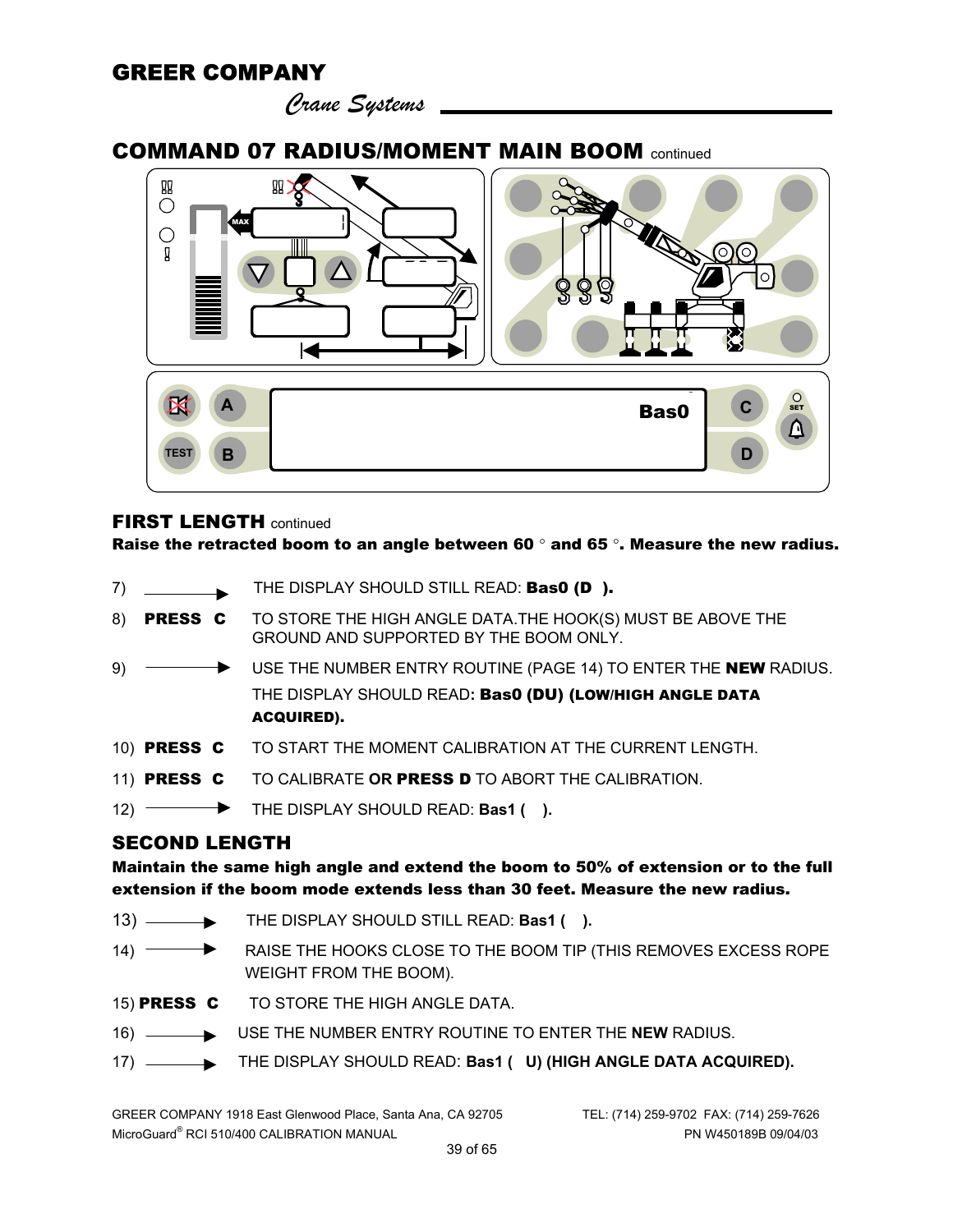*Crane Systems* 

### COMMAND 07 RADIUS/MOMENT MAIN BOOM continued



#### **SECOND LENGTH CONTINUED**

Maintain the same length and lower the main boom to the lowest angle listed on the load chart for a fully extended boom. If the crane has zero capabilities, lower the boom to 5 °. Measure the new radius.

| $18)$ $\overline{\phantom{1}}$ | THE DISPLAY SHOULD STILL READ: Bas1 (U).                                                             |
|--------------------------------|------------------------------------------------------------------------------------------------------|
| 19) PRESS C                    | TO STORE THE LOW ANGLE DATA. THE HOOK(S) MUST BE ABOVE THE<br>GROUND AND SUPPORTED BY THE BOOM ONLY. |
| 20) PRESS C                    | USE THE NUMBER ENTRY ROUTINE (SEE PAGE 14), TO ENTER THE NEW<br>RADIUS.                              |
| 21                             | THE DISPLAY SHOULD READ: Bas1 (DU). (LOW/HIGH ANGLE DATA<br><b>ACQUIRED.)</b>                        |
| 22) PRESS C                    | TO START THE MOMENT CALIBRATION AT THE CURRENT LENGTH.                                               |
| 23) PRESS C                    | TO CALIBRATE OR PRESS D TO ABORT THE CALIBRATION.                                                    |
|                                | THE DISPLAY SHOULD READ: Bas2 ().                                                                    |

Some models with Mode A have been fully extended at this point. If so, continue with Command 08, (Boom Deflection Correction), page 46.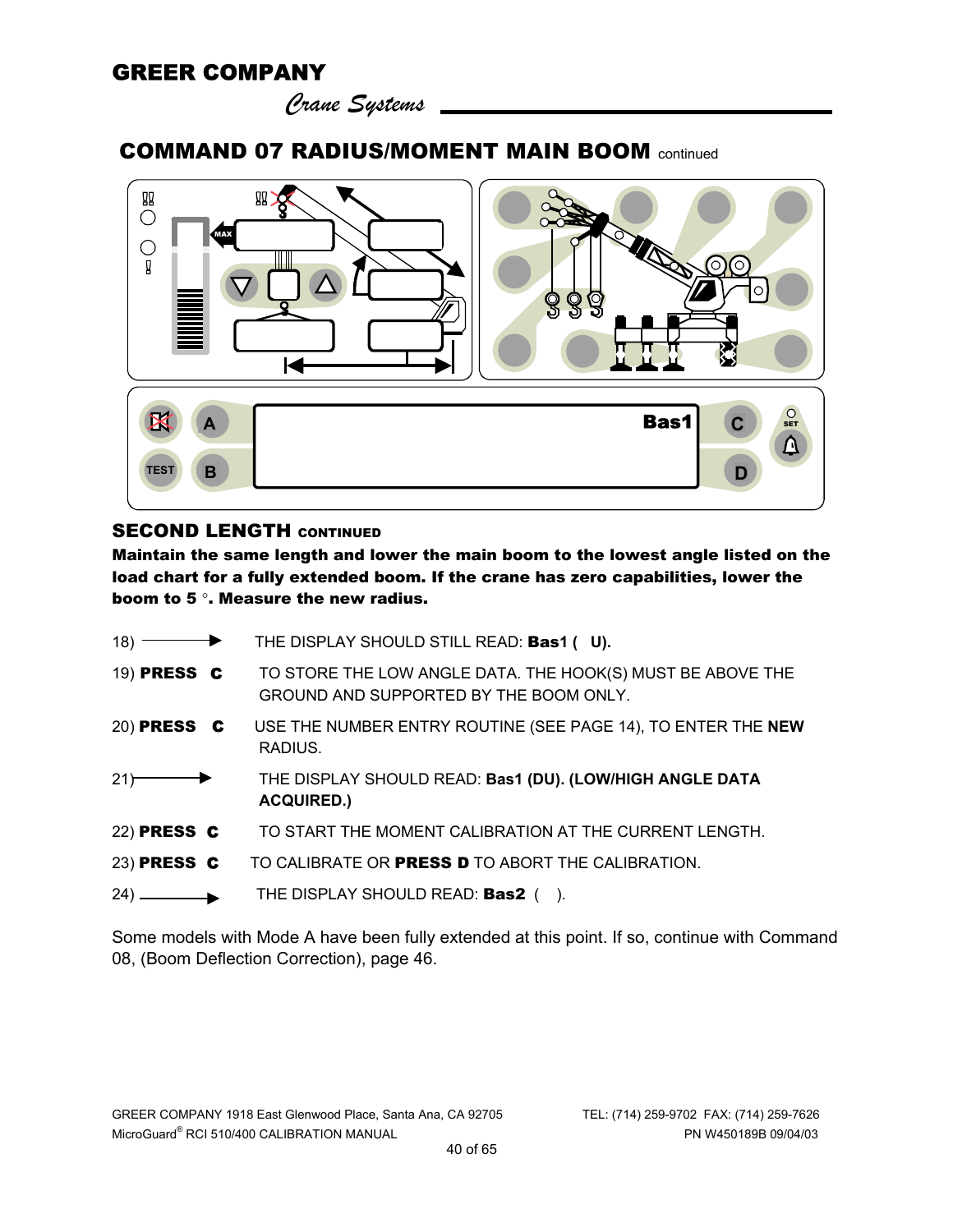*Crane Systems* 

#### COMMAND 07 RADIUS/MOMENT MAIN BOOM continued

#### THIRD LENGTH

#### MAINTAIN THE SAME LOW ANGLE AND FULLY EXTEND THE MAIN BOOM. MEASURE THE NEW RADIUS.

|                       | 25) THE DISPLAY SHOULD STILL READ: <b>Bas2</b> ().                                                               |
|-----------------------|------------------------------------------------------------------------------------------------------------------|
|                       | 26) PRESS C TO STORE THE LOW ANGLE DATA. THE HOOK(S)<br>MUST BE ABOVE THE GROUND AND SUPPORTED BY THE BOOM ONLY. |
| $27) \longrightarrow$ | USE THE NUMBER ENTRY ROUTINE (PAGE 14) TO ENTER THE NEW RADIUS.                                                  |
|                       | 28) — THE DISPLAY SHOULD READ: Bas2 (D) (LOW ANGLE DATA ACQUIRED).                                               |
|                       | 29) PRESS C TO START THE CALIBRATION AT THE CURRENT LENGTH.                                                      |
|                       | 30) PRESS C TO CALIBRATE OR PRESS D TO ABORT THE CALIBRATION.                                                    |

#### THIRD LENGTH CONTINUED

#### RAISE THE FULLY EXTENDED BOOM TO AN ANGLE BETWEEN 60 ° AND 65 °. MEASURE THE NEW RADIUS.

- 31) THE DISPLAY SHOULD STILL READ: Bas2 **(D ).**
- 32) PRESS C TO STORE THE HIGH ANGLE DATA. THE HOOK(S) MUST BE ABOVE THE GROUND AND SUPPORTED BY THE BOOM ONLY.
- 33) USE THE NUMBER ENTRY ROUTINE (PAGE 14), TO ENTER THE **NEW** RADIUS.
- 34) THE DISPLAY SHOULD READ**:** Bas2 (DU) **(LOW/HIGH ANGLE DATA ACQUIRED).**
- 35) PRESS C TO START THE MOMENT CALIBRATION AT THE CURRENT LENGTH.
- 36) PRESS C TO CALIBRATE OR PRESS D TO ABORT THE CALIBRATION.
- 37) PRESS D TO EXIT THE ROUTINE.

**CARRY OUT COMMAND 08 BDC PRIOR TO DOING THE MAIN BOOM + MANUAL RADIUS AND MOMENT CALIBRATION.** 

**IF THERE IS A MANUAL SECTION OR MODE B EQUIPPED ON THE CRANE, RETURN TO COMMAND 07 AFTER COMPLETING THE BDC FOR THE MAIN BOOM.**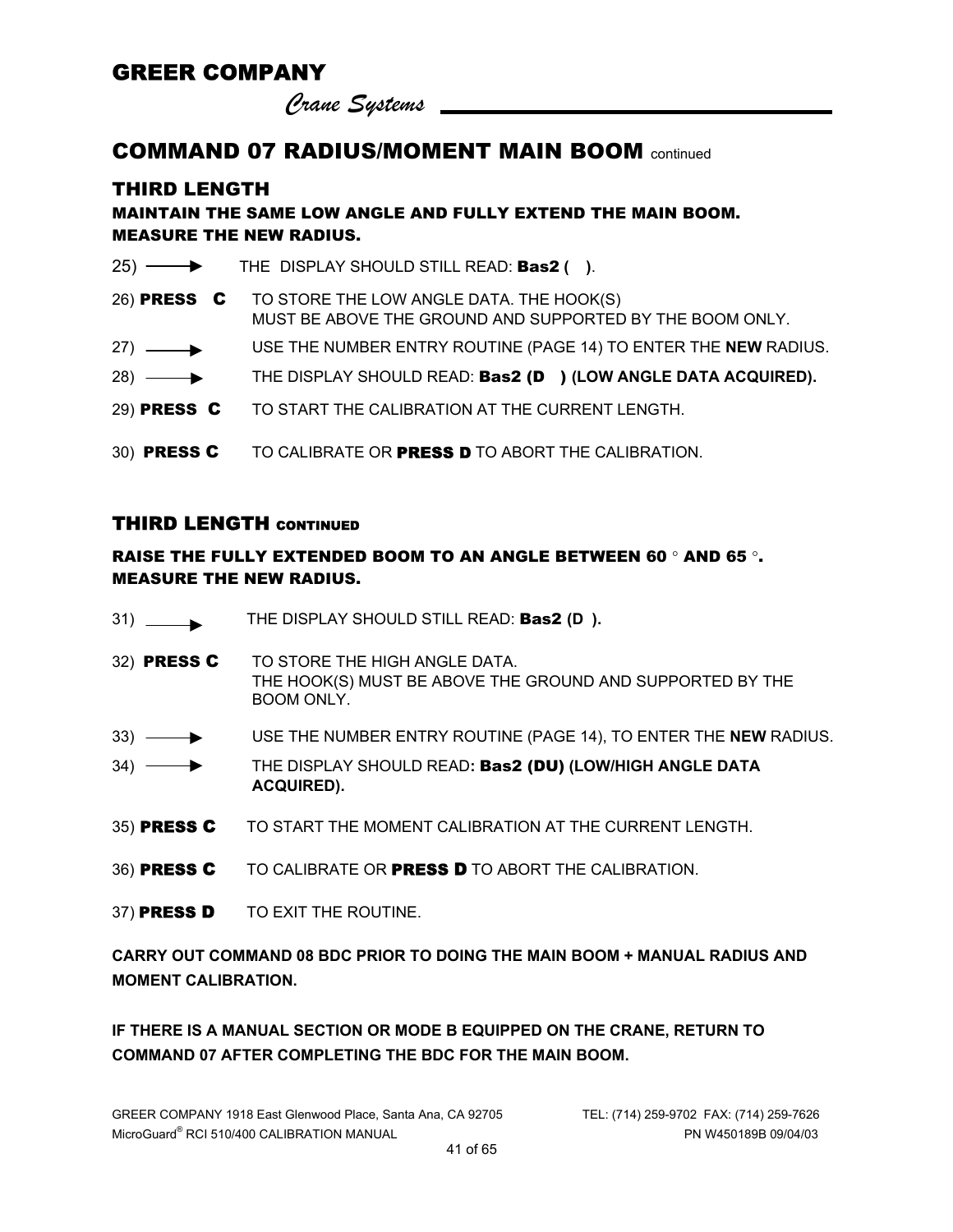*Crane Systems* 

# COMMAND 07 RADIUS/MOMENT MAIN BOOM + MANUAL

#### **MAIN BOOM + MANUAL**

- ♦ EXIT THE CALIBRATION MODE.
- ♦ SELECT MAIN BOOM + MANUAL. SEE CRANE SET-UP (NORMAL WORKING SCREEN).
- ♦ EXTEND THE MANUAL SECTION.
- ♦ FULLY RETRACT THE BOOM AT 5°.
- ♦ DETERMINE THE WEIGHT OF THE HOOK-BLOCK IN USE.
- ♦ RAISE THE HOOK-BLOCK TO ELIMINATE ROPE WEIGHT.
- ♦ CALIBRATE THE RADIUS AND MOMENT OF THE MAIN BOOM + MANUAL (NEXT PAGE).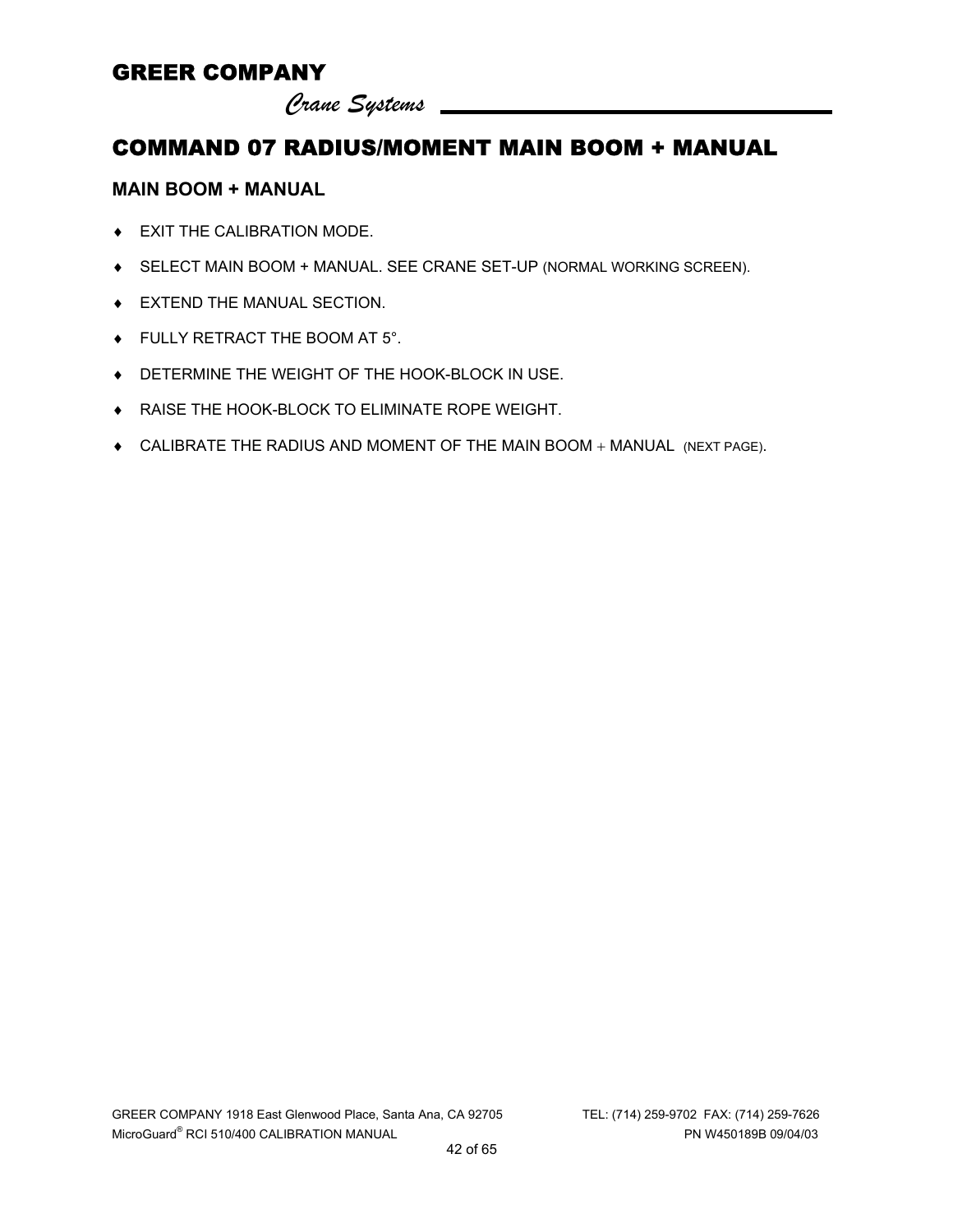*Crane Systems* 

#### COMMAND 07 MAIN BOOM + MANUAL - RADIUS/MOMENT



**(**D **) = LOW ANGLE DATA ACQUIRED. (** U**) = HIGH ANGLE DATA ACQUIRED. (**DU**) = HIGH AND LOW ANGLE DATA ACQUIRED.** 

#### COMMAND 07 RADIUS/MOMENT ROUTINE - MAIN BOOM + MANUAL

*Before starting this routine, carefully review the material on page 42.* 

#### FIRST LENGTH

Exit the calibration Mode. From the normal working screen, select Main Boom + Manual. Extend the Manual section and fully retract the boom to an angle of 5 ° or less.

Determine the weight of the hook-block in use. If an auxillary hook is fitted, its weight must also be added to the main hook weight. **Example: if hook block(s) = 1200 lbs., the number** for entry would be 1.2.

#### Return to the calibration Mode.

- 1) PRESS A TO 07 RADIUS/ MOMENT.
- 2) PRESS C TO START THE COMMAND.
- 3) USE THE NUMBER ENTRY ROUTINE (PAGE 14) TO ENTER THE WEIGHT OF THE HOOK-BLOCK(S). THE DISPLAY SHOULD READ: Bas0 **( ).**
- 4) PRESS C TO STORE THE LOW ANGLE DATA. (THE HOOK(S) MUST BE ABOVE THE GROUND AND SUPPORTED BY THE BOOM ONLY.)
- 5) USE NUMBER ENTRY ROUTINE ( PAGE 14) TO ENTER CURRENT RADIUS.
- 6) THE DISPLAY SHOULD READ: **Bas0 (D ) (LOW ANGLE DATA ACQUIRED).**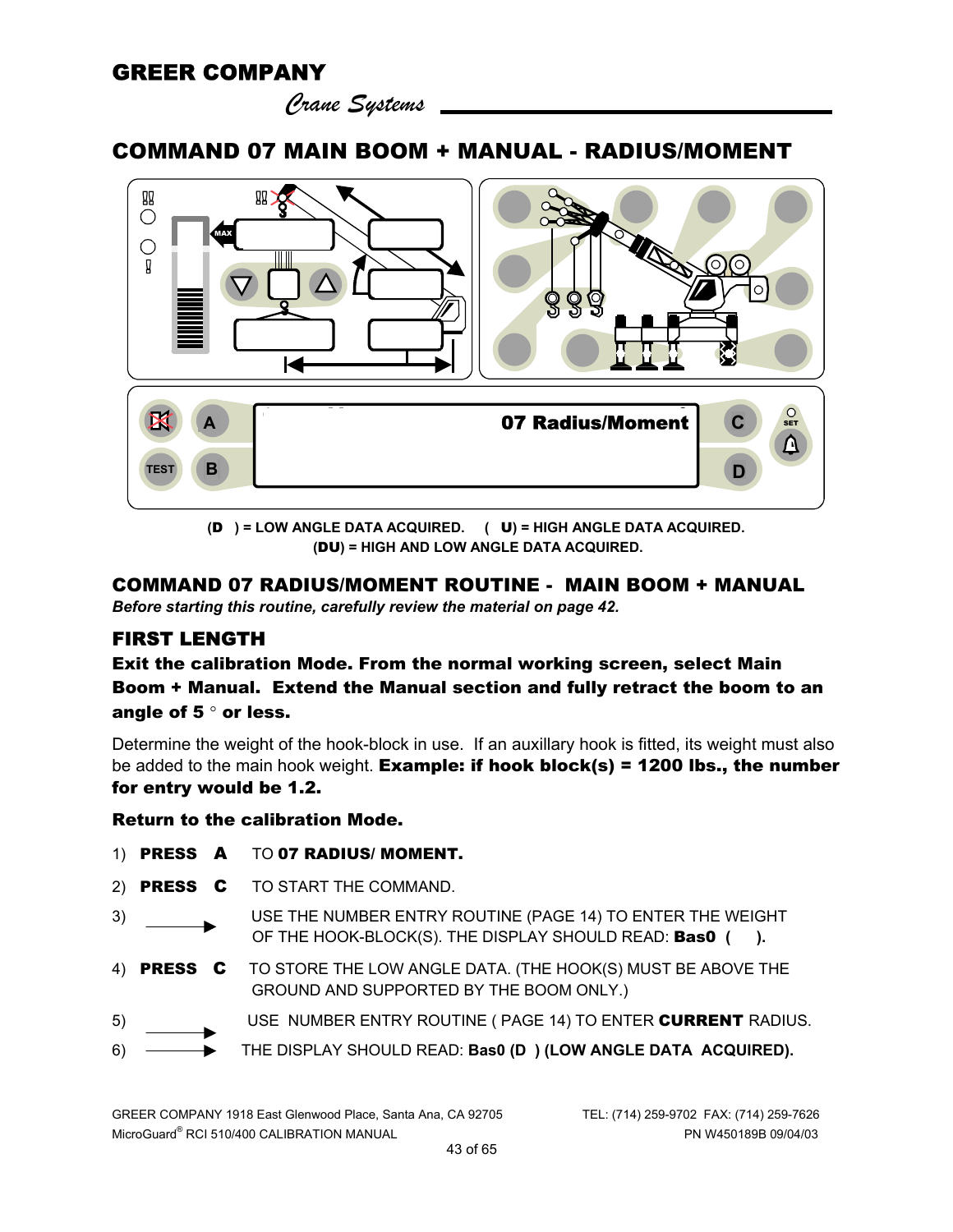*Crane Systems* 

### COMMAND 07 MAIN BOOM - RADIUS/MOMENT

#### MAIN BOOM + MANUAL continued

#### FIRST LENGTH continued

Raise the retracted boom to an angle between 60  $^{\circ}$  and 65  $^{\circ}$ . Measure the new radius.

| 7)               | THE DISPLAY SHOULD STILL READ: <b>Bas0 (D).</b>                                                         |
|------------------|---------------------------------------------------------------------------------------------------------|
| 8) <b>PRESS</b>  | C TO STORE THE HIGH ANGLE DATA. THE HOOK(S) MUST BE ABOVE THE<br>GROUND AND SUPPORTED BY THE BOOM ONLY. |
| 9)               | USE THE NUMBER ENTRY ROUTINE (PAGE 14) TO ENTER THE NEW RADIUS.                                         |
|                  | THE DISPLAY SHOULD READ: Bas0 (DU) (LOW/HIGH ANGLE DATA                                                 |
|                  | <b>ACQUIRED).</b>                                                                                       |
| <b>10) PRESS</b> | C TO START THE MOMENT CALIBRATION AT THE CURRENT LENGTH.                                                |
| <b>11) PRESS</b> | C TO CALIBRATE OR PRESS D TO ABORT THE CALIBRATION.                                                     |
|                  | 12) THE DISPLAY SHOULD READ: <b>Bas1 ().</b>                                                            |

#### SECOND LENGTH

.

**Maintain the same high angle and extend the boom to 50% of boom extension. Measure the new radius.** 

- 13) THE DISPLAY SHOULD STILL READ: **Bas1 (** ).
- 14)  $\longrightarrow$  RAISE THE HOOKS CLOSE TO THE BOOM TIP (THIS REMOVES EXCESS ROPE WEIGHT FROM THE BOOM).
- 15) PRESS C TO STORE THE HIGH ANGLE DATA
- 16) USE THE NUMBER ENTRY ROUTINE (PAGE 14) TO ENTER THE **NEW** RADIUS.
- !7) THE DISPLAY SHOULD READ: Bas1( U) (HIGH ANGLE DATA ACQUIRED).

#### **SECOND LENGTH** continued

**Maintain the same length and lower the boom to 5 °. Measure the new radius.**

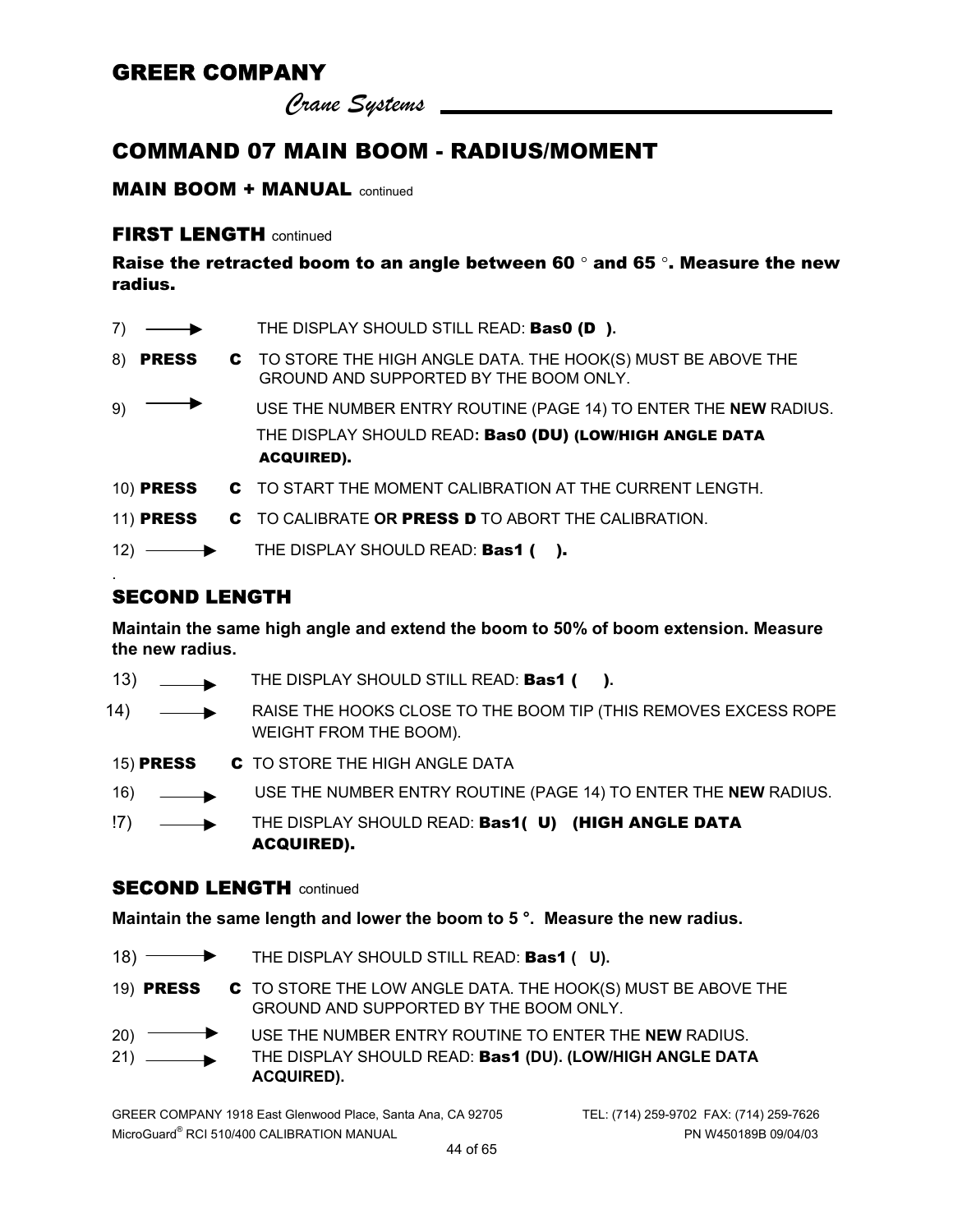*Crane Systems* 

#### COMMAND 07 MAIN BOOM + MANUAL RADIUS/MOMENT

#### MAIN BOOM + MANUAL ROUTINE - SECOND LENGTH continued

22) PRESS C TO START THE MOMENT CALIBRATION AT THE CURRENT LENGTH.

23) PRESS C TO CALIBRATE OR PRESS D TO ABORT THE CALIBRATION.

24)  $\longrightarrow$  THE DISPLAY SHOULD READ: Bas2 ().

Some models with Mode A have been fully extended at this point. If so, continue with Command 08 (Boom Deflection Correction) on page 46.

#### THIRD LENGTH

#### Maintain the same low angle and fully extend the boom. Measure the new radius.

- $25)$  THE DISPLAY SHOULD STILL READ **Bas2** ( ).
- 26) PRESS C TO STORE THE LOW ANGLE DATA. THE HOOKS MUST BE ABOVE THE GROUND AND SUPPORTED BY THE BOOM ONLY.
- 27) USING THE NUMBER ENTRY ROUTINE, ENTER THE NEW RADIUS.
- 28) THE DISPLAY SHOULD READ: **Bas2 (D**) LOW ANGLE DATA ACQUIRED.
- 29) PRESS C TO START THE MOMENT CALIBRATION AT THE CURRENT LENGTH.
- 30) PRESS C TO CALIBRATE OR PRESS D TO ABORT THE CALIBRATION.

#### THIRD LENGTH CONTINUED

#### Raise the fully extended boom to an angle between 60 ° and 65 °. Measure the new radius.

|                         | $31)$ $\longrightarrow$ THE DISPLAY SHOULD STILL READ: Bas2 (D)                                                 |
|-------------------------|-----------------------------------------------------------------------------------------------------------------|
|                         | 32) PRESS C TO STORE THE HIGH ANGLE DATA. THE HOOKS MUST BE ABOVE THE<br>GROUND AND SUPPORTED BY THE BOOM ONLY. |
|                         | USING THE NUMBER ENTRY ROUTINE, ENTER THE NEW RADIUS.                                                           |
| $34)$ $\longrightarrow$ | THE DISPLAY SHOULD READ: Bas2 (DU). (HIGH AND LOW ANGLE DATA<br>ACQUIRED)                                       |
|                         | 35) PRESS C TO START THE MOMENT CALIBRATION AT THE CURRENT LENGTH.                                              |
|                         | 36) PRESS C TO CALIBRATE OR PRESS D TO ABORT THE CALIBRATION.                                                   |
|                         | 37) PRESS D AFTER THE MESSAGE, 'CALIBRATING' ENDS, TO EXIT THE ROUTINE.                                         |
|                         |                                                                                                                 |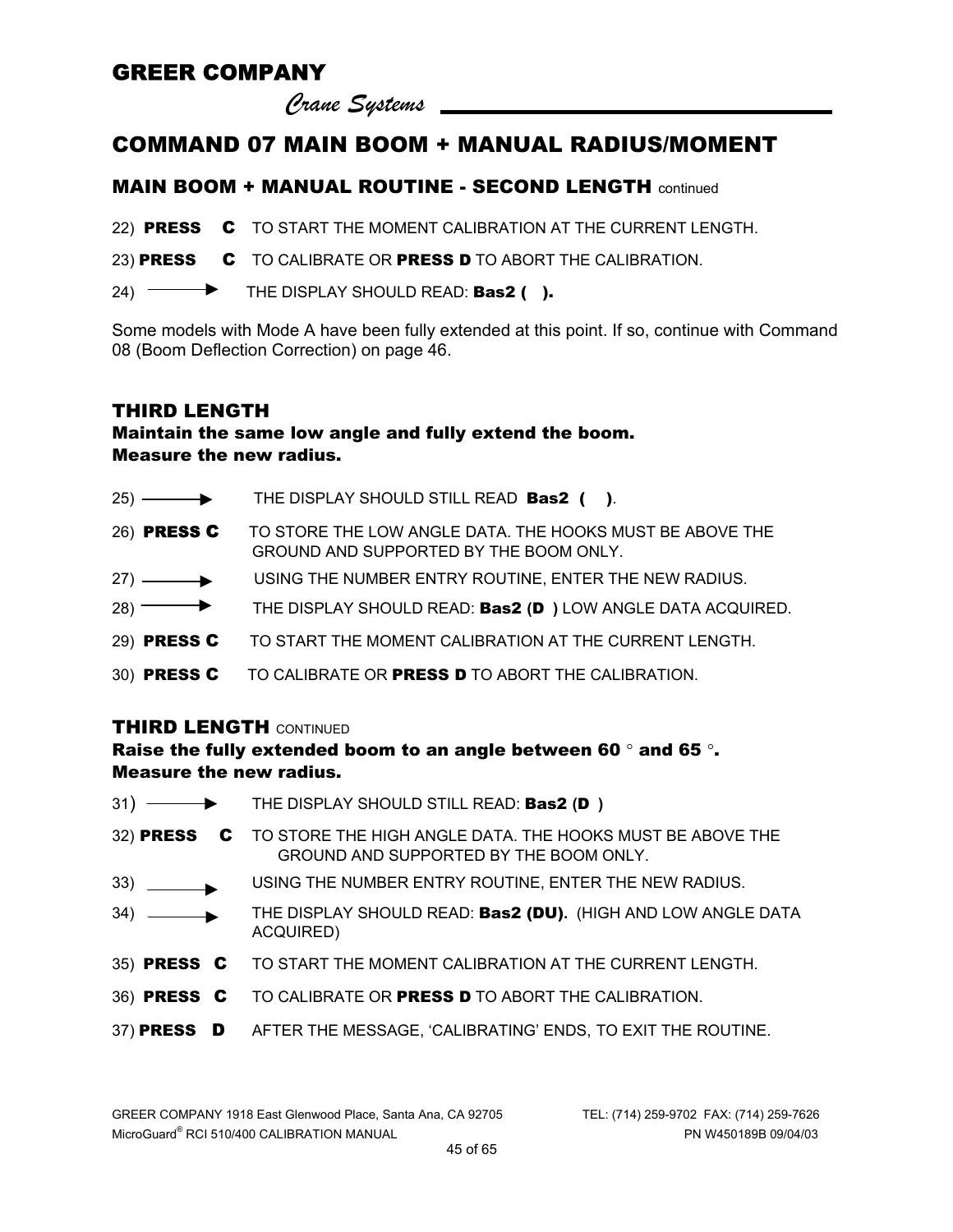*Crane Systems* 

# COMMAND 08 BOOM DEFLECTION CORRECTION (BDC)

- $\bullet$  With the boom fully extended at an angle of approximately 65°, pick up the maximum permitted load.
- ♦ Measure the deflected radius and add 0.2' to the measured radius. The radius is measured from the centerline of rotation to the center of the load.

With the load still suspended, calibrate the bdc as follows:

*IF THE RADIUS IS ALREADY CORRECT, SKIP THIS PROCEDURE.* 

- 1) PRESS A TO 08 BOOM DEFLECTION.
- 2) PRESS C TO START THE COMMAND.
- 3) PRESS C TO START THE BDC CALIBRATION.
- 4) PRESS C TO CALIBRATE OR PRESS D TO ABORT THE CALIBRATION.
- 5) USING THE NUMBER ENTRY ROUTINE, ENTER THE NEW RADIUS.
- 6) PRESS D TO EXIT THE ROUTINE.

"Ofld ang" ON THE DISPLAY SCREEN = OFFLOAD ANGLE.

"Onld ang" ON THE DISPLAY SCREEN = ONLOAD ANGLE.

Any attempt to enter data outside of the above limits will result in the warning message, "poor angle."

- When the message "**poor angle**" occurs as the result of an error, **Press D (bad angle)** to abort the entry. Continue the procedure using correct keyboard entries.
- When the message "poor angle" occurs as a result of entering data outside of the preferred angles, **Press C (angle ok)** to approve the out of range angle data.
- If the angle is not accepted by the system, the operator must abort or accept it. If accepted, the boom must be adjusted to the appropriate angle.
- If this procedure has just been carried out on the main boom, continue with main boom + manual radius and moment, Command 07.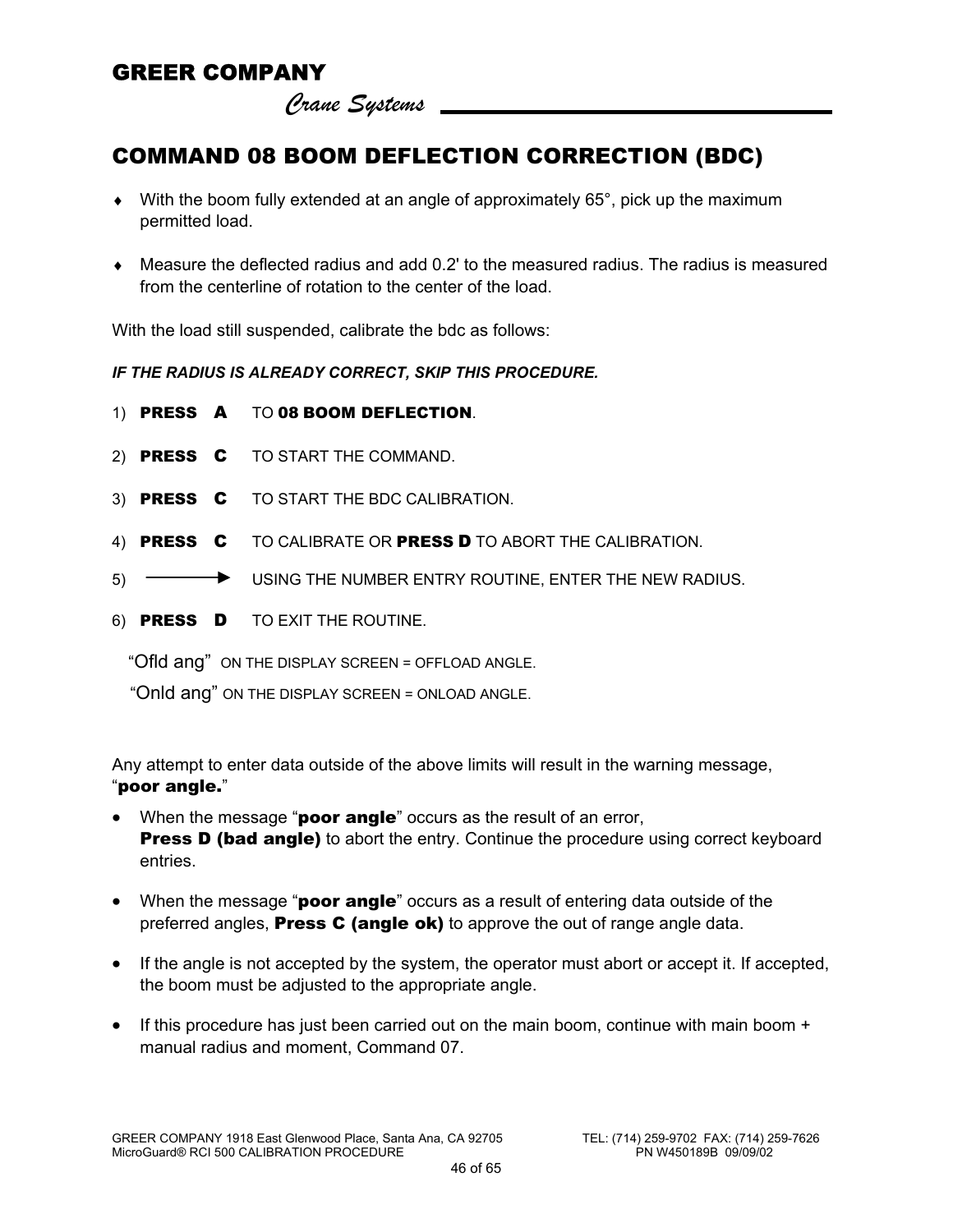*Crane Systems* 

### COMMAND 09 ANNULAR GAIN

There are two pressure transducers fitted in the system. One measures piston side pressure and the other measures rod side pressure.

Because these are not identical cross-sectional areas, data must be entered that define the ratio of the two areas. This ratio is referred to as annular gain (a.g.). Annular gain is calculated from the rod (r) and bore (b) diameters as follows:

 $A.G. = [(RXR)/(BXB)] - 1$   $E.G. R = 8 \text{ AND } B = 10 \text{ A.G.} = -0.360$ 

- Although the annular gain value is automatically entered at the time of initialization, modification of this value may be required due to differing pressure transducer sensitivities.
- If the load reading changes significantly when booming down, the annular gain should be changed.

#### TO CHANGE THE SETTING OF THE ANNULAR GAIN:

- 1) PRESS A TO 09 ANNULAR GAIN.
- 2) **PRESS C** TO START THE COMMAND.

IF THE LOAD DECREASES WHEN BOOMING DOWN, PRESS THE UP ANNULAR GAIN KEY (A).

IF THE LOAD INCREASES WHEN BOOMING DOWN. PRESS THE DOWN ANNULAR GAIN KEY (B).

- 3) PRESS C TO START THE ANNULAR GAIN CALIBRATION.
- 4) **PRESS C** TO CALIBRATE OR PRESS D TO ABORT THE CALIBRATION.
- 5) PRESS D TO EXIT THE ROUTINE.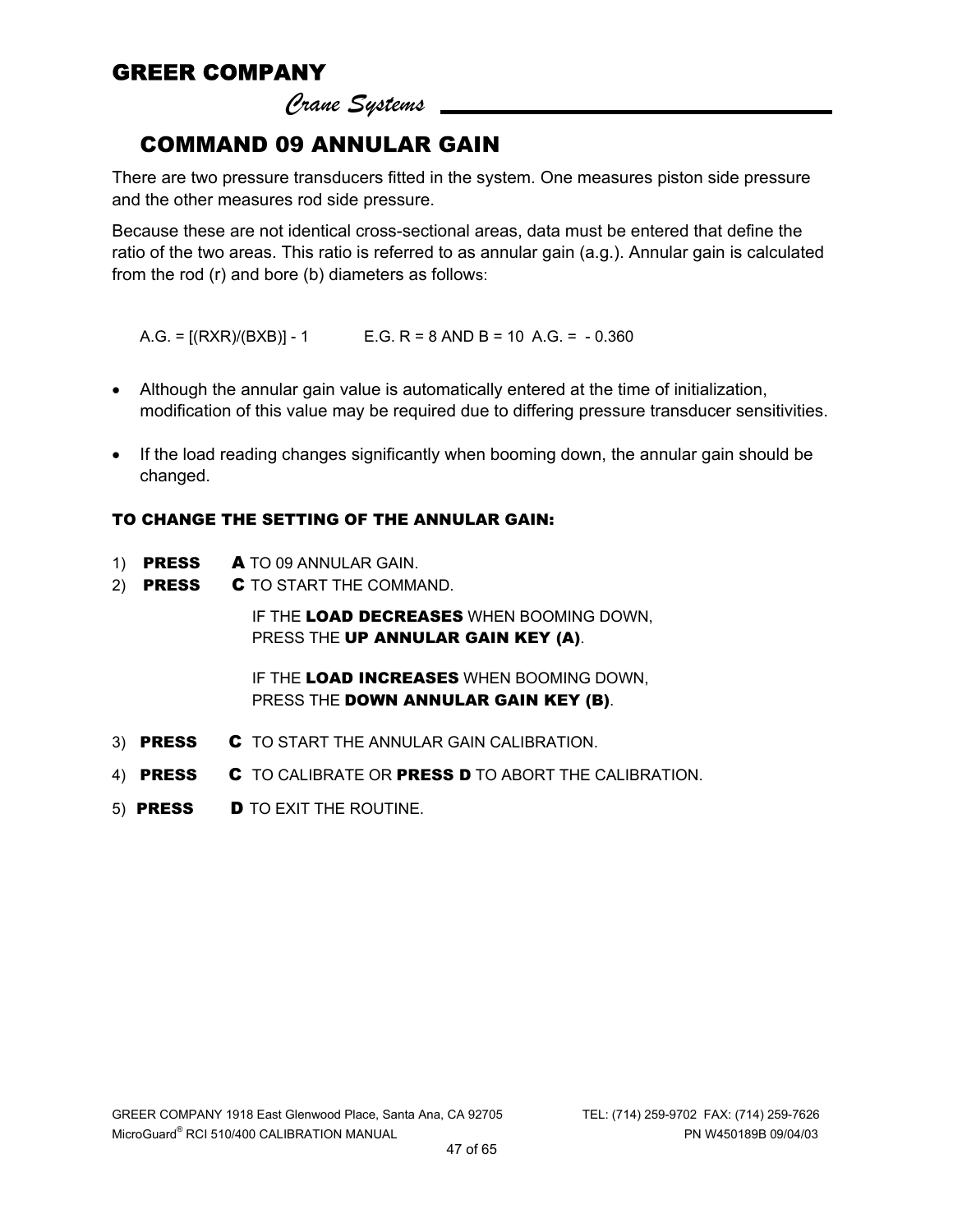*Crane Systems* 

# COMMAND 12 WINCHES

Command 12 permits "hiding" a winch that is not in use or "activating" a winch that is hidden. Winches are classified as "active" or "hidden." Watch the display screen showing the two winches. After completing the routine below, a green light will flash above the active winch.

#### TO HIDE OR ACTIVATE A WINCH:

- 1) PRESS A TO 12 WINCHES**.**
- 2) PRESS C TO START THE COMMAND.
- 3) PRESS B TO TOGGLE BETWEEN THE TWO WINCHES.
- 4) PRESS C TO CHANGE FROM 'SELECTABLE' TO 'HIDDEN' (OR VICE VERSA).
- 5) PRESS C TO CALIBRATE OR PRESS D TO ABORT THE CALIBRATION.
- 6) PRESS D TO EXIT THE ROUTINE.

### COMMAND 13 ATTACHMENTS

**Command 13 permits "hiding" an attachment not in use or returning a hidden** attachment to a "selectable" (active) status.

- 1) PRESS A TO COMMAND 13 ATTACHMENTS.
- 2) PRESS C TO START THE COMMAND.
- 3) PRESS B TO THE ATTACHMENT TO BE CHANGED.
- 4) PRESS C TO CHANGE FROM 'SELECTABLE' TO 'HIDDEN' OR VICE VERSA.
- 5) PRESS C TO CALIBRATE OR PRESS D TO ABORT CALIBRATION.
- 6) PRESS D TO EXIT THE ROUTINE.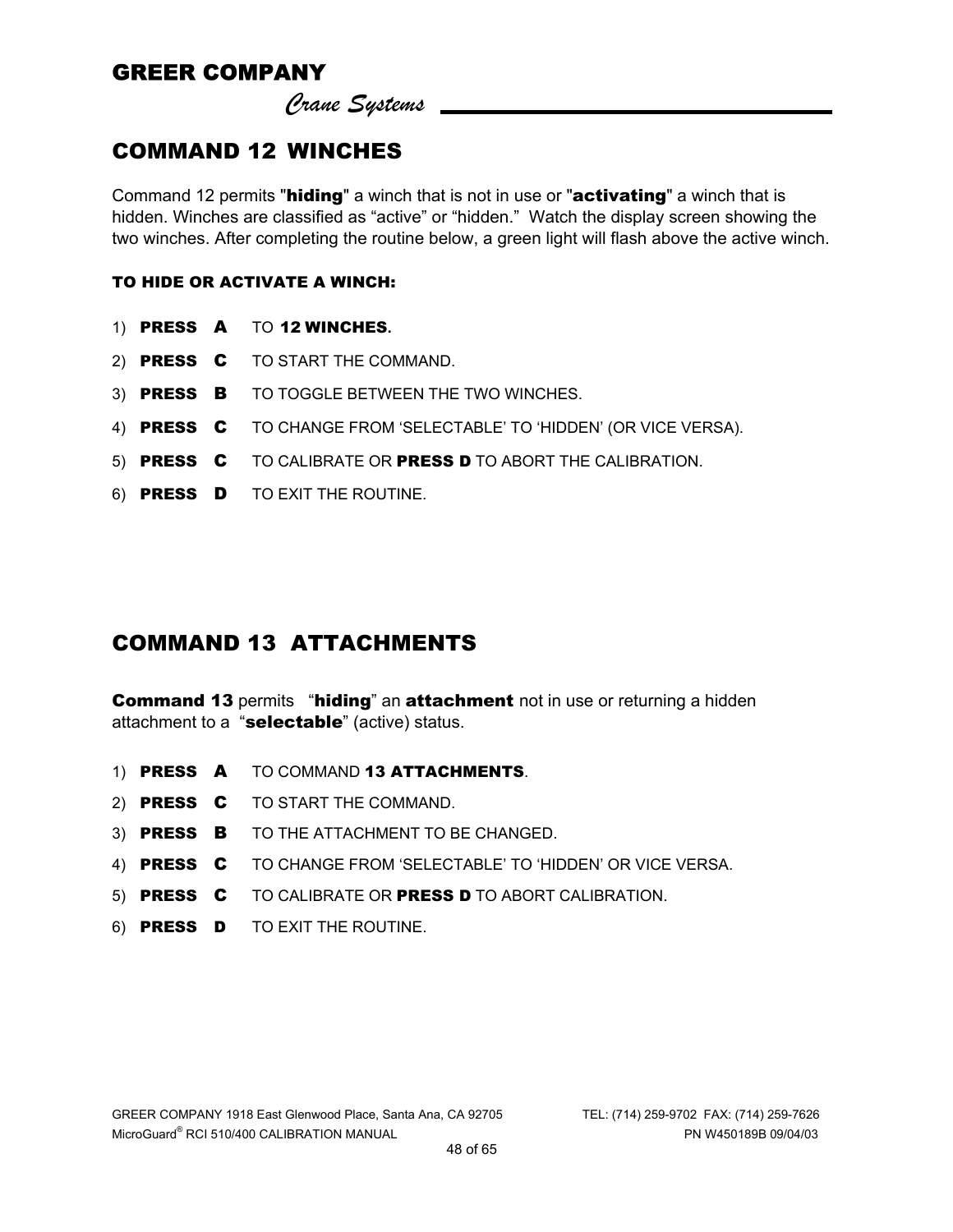*Crane Systems* 

# COMMAND 14 BOOM HEAD

Command 14 boom head relates to the length and angle of the boom.

There are seven (0-6) possible entries for the length of varying boom segments. After len.0, **Press A** to the next length(s). **Press B** to previous length(s).

When the length entry calibration is completed, **Press D** to the boom angle data entry section. There are seven (0-6) categories for angle data corresponding to each entry for boom length.

Proceed as usual following the routine on the next page.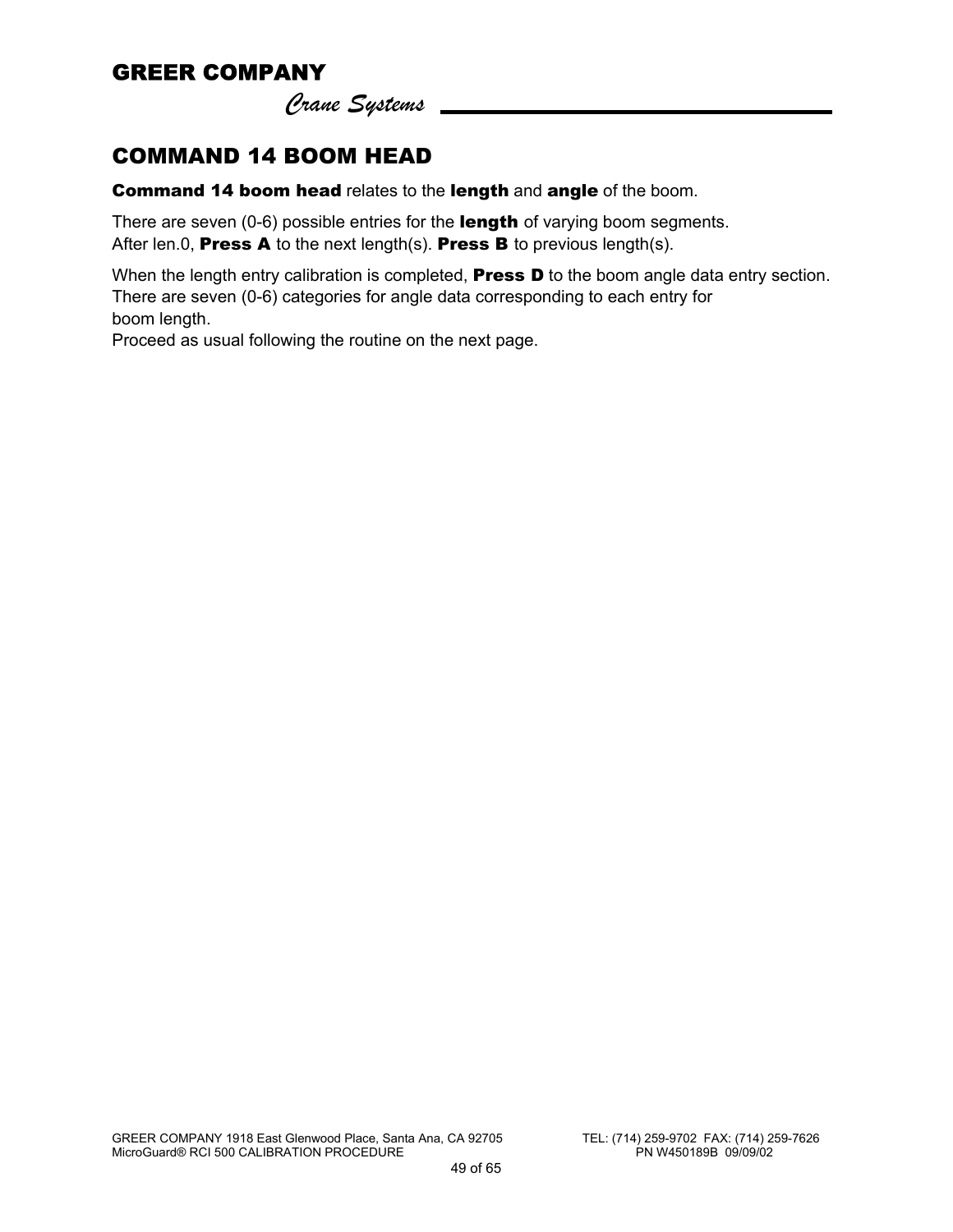*Crane Systems* 

#### COMMAND 14 BOOM HEAD

CAREFULLY REVIEW THE COMMENTS ON PAGE 49.



- 1) PRESS A TO 14 BOOM HEAD.
- 2) PRESS C TO START THE COMMAND.
- 3) PRESS A THE DISPLAY SHOULD READ: LEN.0 X.XX.
- 4) PRESS C TO START THE CALIBRATION OF LEN.0. (LENGTH) THE DISPLAY SHOULD READ: "ENTER NEW EXTENSION."
- 5) PRESS C TO MODIFY.
- 6) PRESS C TO CALIBRATE OR PRESS D TO ABORT THE ENTRY.
- 7) USE THE NUMBER ENTRY PROCEDURE (PAGE 14) TO ENTER THE NEW SETTING. AFTER MESSAGE, "CALIBRATING," THE DISPLAY SHOULD READ: CURRENT VALUE XXX.XXX.
- 8) PRESS C TO START THE CALIBRATION FOR THE NEXT SEGMENT, REPEAT THE ABOVE PROCESS.
- 9) PRESS C TO START THE CALIBRATION OF THE NEW HEAD ANGLE. THE DISPLAY SHOULD READ: **ENTER NEW HEAD ANGLE.**
- 10) PRESS C TO CALIBRATE OR PRESS D TO ABORT THE CALIBRATION.
- 11) USE THE NUMBER ENTRY PROCEDURE (PAGE 14) TO ENTER THE NEW SETTING. AFTER THE MESSAGE, "CALIBRATING," THE DISPLAY SHOULD READ: CURRENT VALUE XXX.XXX.
- 12) PRESS D TO EXIT THE ROUTINE.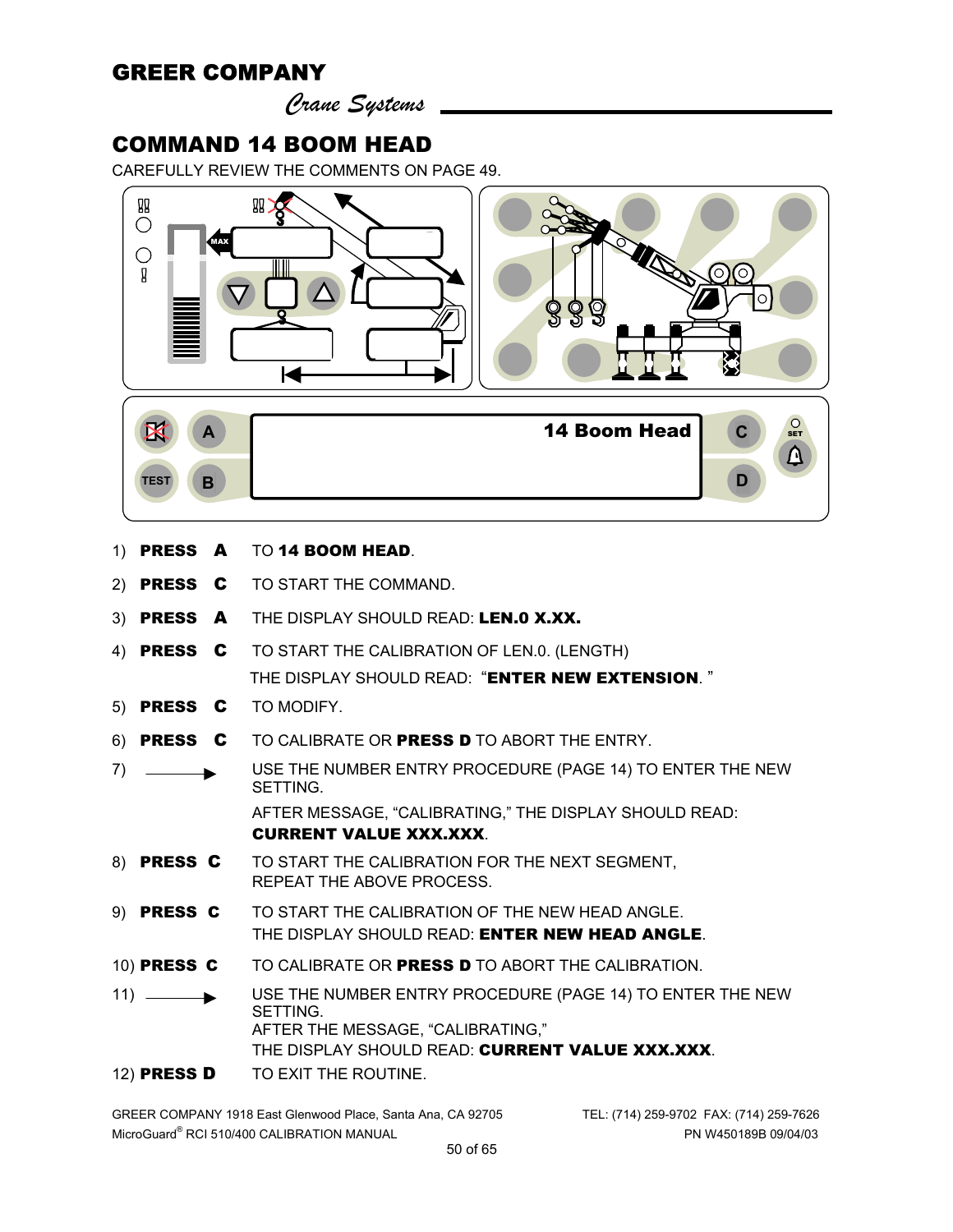*Crane Systems* 

# COMMAND 15 ALARM LIMITS

At the initialization of the system the following values are set.

- ALARM 0 100% SWL RED LAMP AND MOTION-CUT RELAY
- ALARM 1 90% SWL AMBER LAMP AND PRE-ALARM RELAY
- ALARM 2 90% SWL INTERNAL AUDIBLE ALARM

The alarm command may be modified. Entry should be as percentages using decimals. Follow the routine on the next page.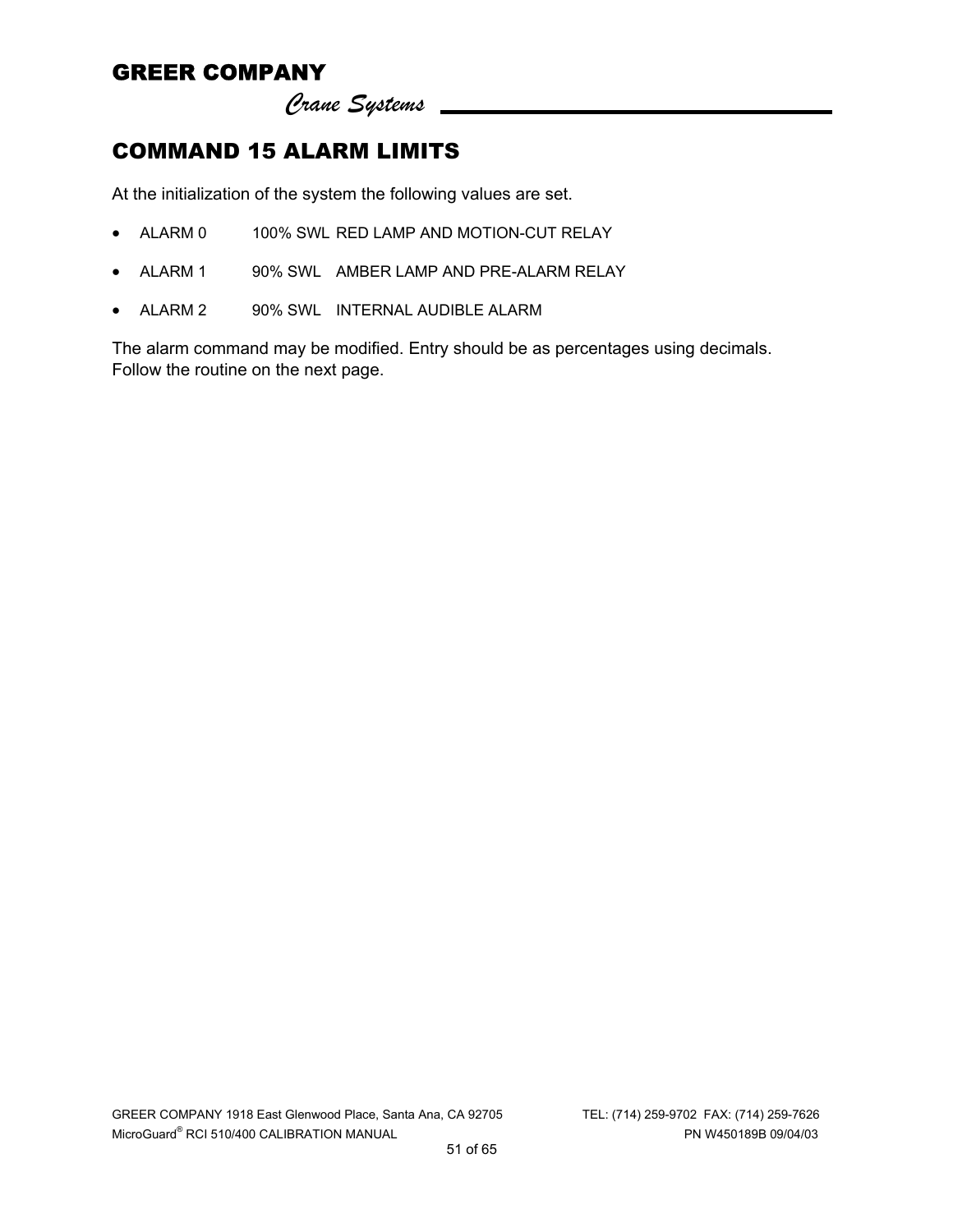*Crane Systems* 

### COMMAND 15 ALARM LIMITS continued



- 1) PRESS A TO 15 ALARM.
- 2) PRESS C TO START THE COMMAND. THE DISPLAY SHOULD READ: CURRENT VALUE: XXX.XXX.
- 3) PRESS C TO START THE CALIBRATION OF % **SWL #0**.
- 4) PRESS C TO CALIBRATE OR PRESS D TO ABORT THE CALIBRATION.
- 5) USE THE NUMBER ENTRY PROCEDURE TO ENTER THE NEW SETTING. AFTER THE MESSAGE, "CALIBRATING," THE DISPLAY SHOULD READ: CURRENT VALUE XXX.XXX.
- 6) PRESS A TO **% SWL #1**. THE DISPLAY SHOULD READ: CURRENT VALUE XX.XXX
- 7) PRESS C TO START THE CALIBRATION OF % **SWL #1**.
- 8) PRESS C TO CALIBRATE OR PRESS D TO ABORT THE CALIBRATION.

9) USE THE NUMBER ENTRY PROCEDURE TO ENTER THE NEW SETTING. AFTER THE MESSAGE "CALIBRATING," THE DISPLAY SHOULD READ: CURRENT VALUE XX.XXX.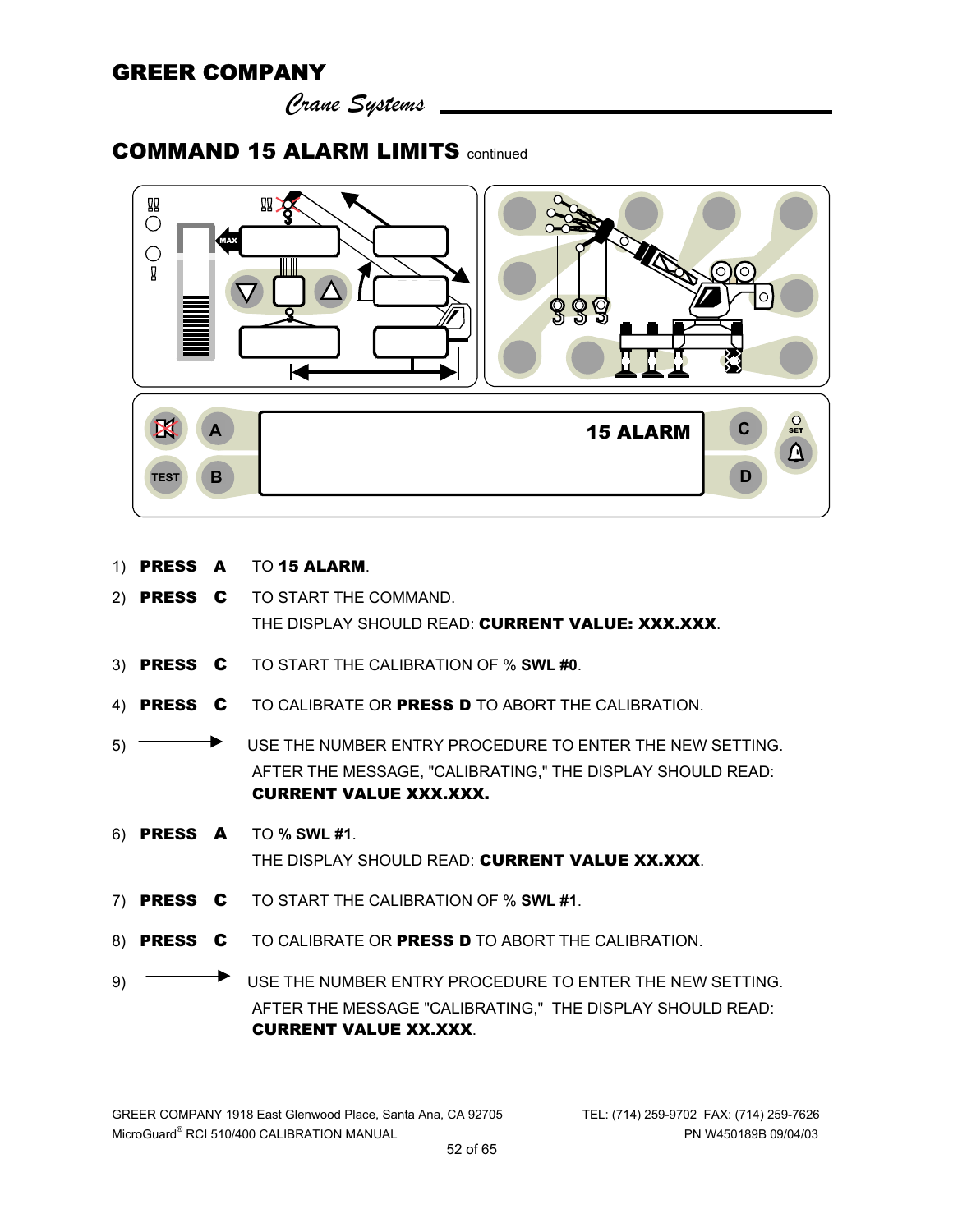*Crane Systems* 

### **COMMAND 15 ALARM LIMITS** continued

|  | 10) <b>PRESS D</b> TO % SWL #2.<br>THE DISPLAY SHOULD READ: CURRENT VALUE XX.XXX.   |
|--|-------------------------------------------------------------------------------------|
|  | 11) PRESS C TO START THE CALIBRATION OF % SWL #2.                                   |
|  | 12) PRESS C TO CALIBRATE OR PRESS D TO ABORT THE CALIBRATION.                       |
|  | 13) USE THE NUMBER ENTRY PROCEDURE TO ENTER THE NEW SETTING.                        |
|  | AFTER THE MESSAGE,"CALIBRATING," THE DISPLAY<br>SHOULD READ: CURRENT VALUE: XX.XXX. |
|  | 14) PRESS D TO EXIT THE ROUTINE.                                                    |

| <b>TO EXAMINE DETAILS OF ALARMS:</b> |              |  |                                                  |
|--------------------------------------|--------------|--|--------------------------------------------------|
| 1)                                   | <b>PRESS</b> |  | $A$ TO 15 ALARM.                                 |
| 2)                                   | <b>PRESS</b> |  | <b>C</b> TO START THE COMMAND.                   |
|                                      |              |  | THE DISPLAY SHOULD READ: CURRENT VALUE: XXX.XXX. |
| 3)                                   | <b>PRESS</b> |  | $\mathbf{A}$ TO % SWL #1.                        |
|                                      |              |  | THE DISPLAY SHOULD READ: CURRENT VALUE: XX XXX.  |
| 4)                                   | <b>PRESS</b> |  | $\mathbf{D}$ TO % SWL #2.                        |
|                                      |              |  | THE DISPLAY SHOULD READ: CURRENT VALUE: XX.XXX.  |
| 5)                                   | <b>PRESS</b> |  | <b>D</b> TO EXIT THE ROUTINE.                    |
|                                      |              |  |                                                  |
|                                      |              |  |                                                  |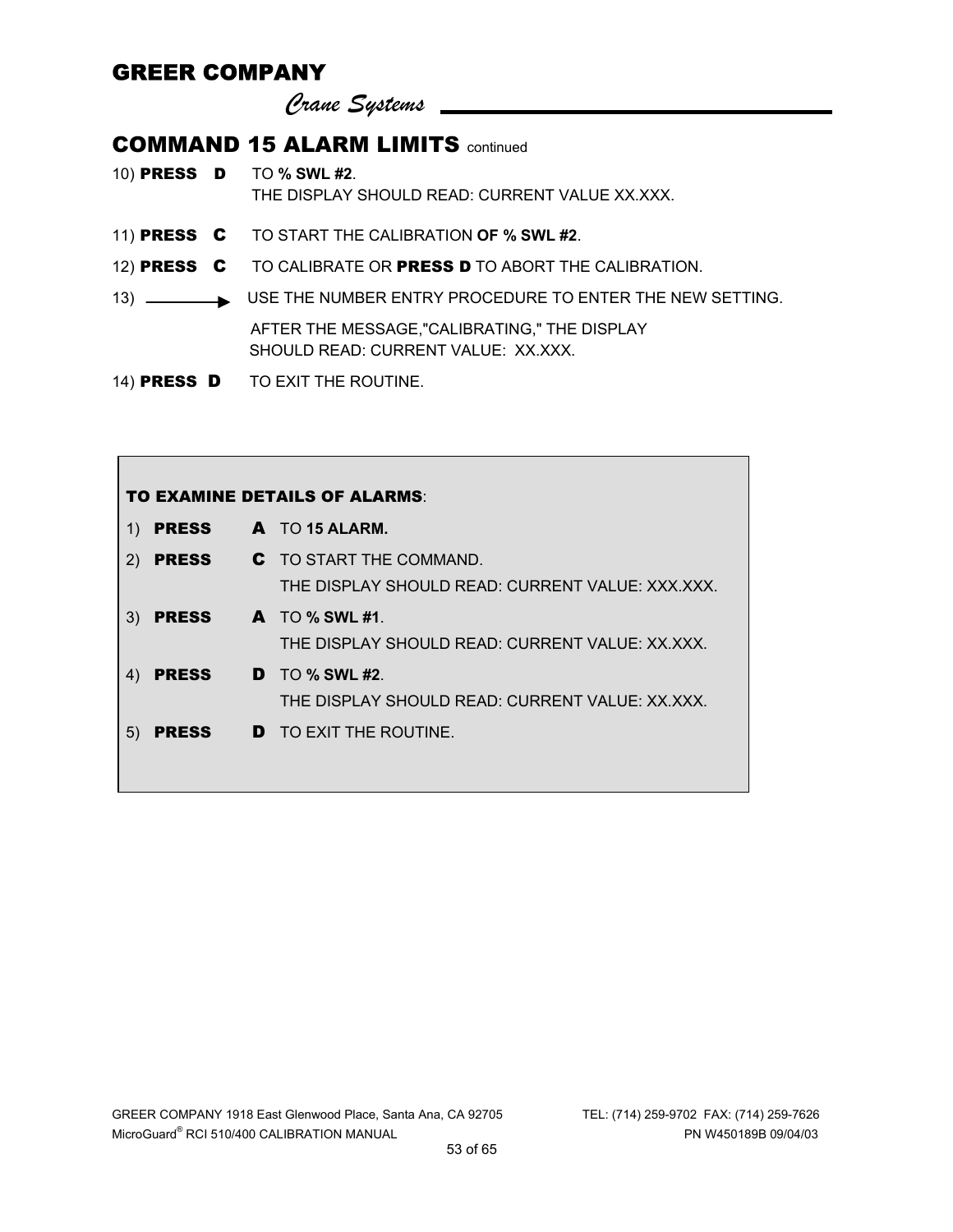*Crane Systems* 

# COMMAND 16 ROPE DATA

- ♦ Maximum hoist rope tension is specified by the crane manufacturer for the size and type of wire rope used on the crane. This value is set at the initialization of the system.
- ♦ The rope data command permits the modification of these values, which should be entered in units of 1000 #. Example 11,700 # is entered as 11.70

To change this data, continue with the routine on the next page.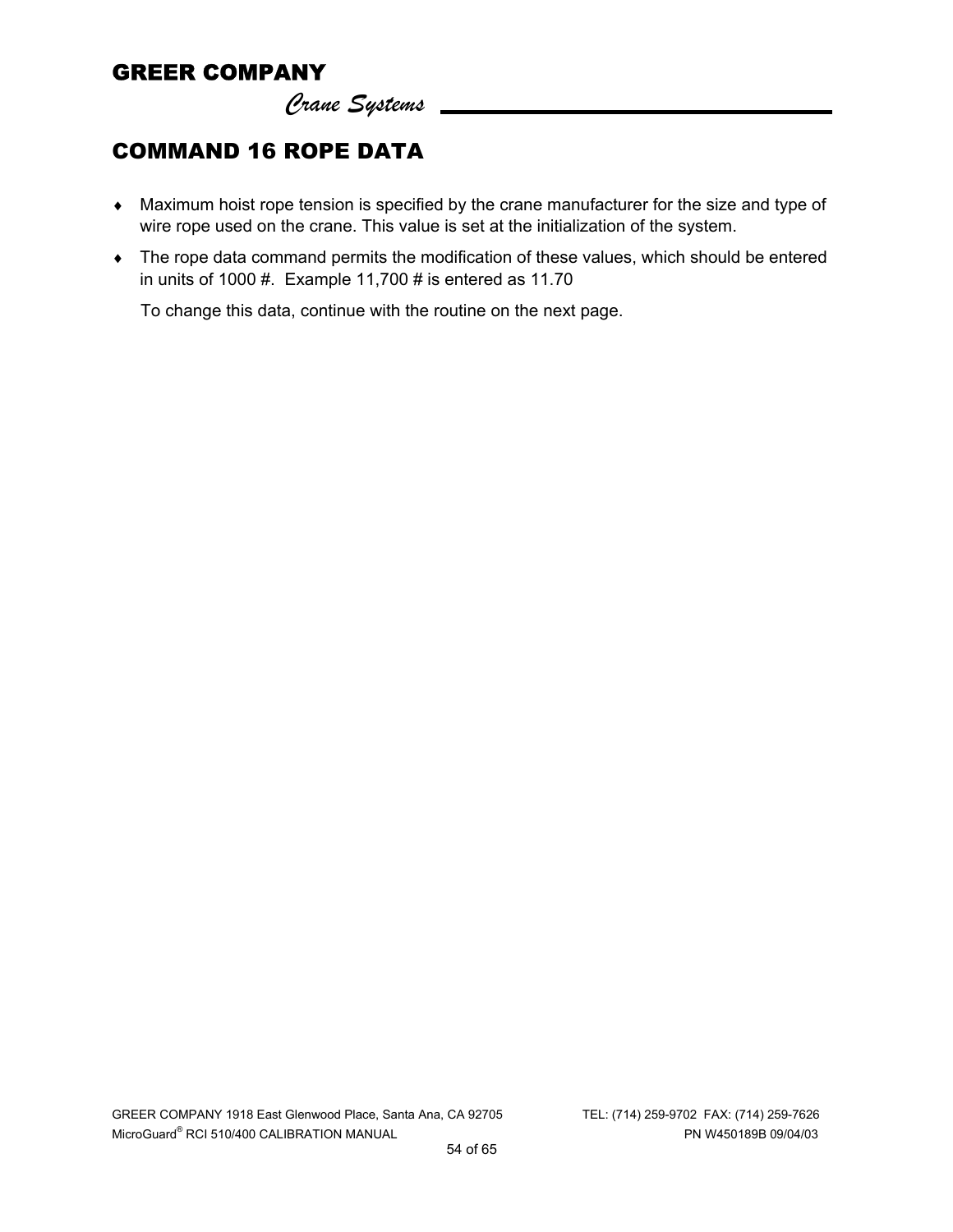*Crane Systems* 

# COMMAND 16 ROPE DATA continued



|    |              | 1) PRESS A TO 16 ROPE DATA.                                                                  |
|----|--------------|----------------------------------------------------------------------------------------------|
|    |              | 2) PRESS C TO START THE COMMAND.                                                             |
|    |              | THE DISPLAY SHOULD READ: CURRENT VALUE (EXAMPLE: 12.000).                                    |
|    |              | 3) PRESS C TO START THE CALIBRATION OF ROPE LIMIT #0.                                        |
| 4) | <b>PRESS</b> | C TO CALIBRATE OR PRESS D TO ABORT THE CALIBRATION.                                          |
| 5) |              | USE THE NUMBER ENTRY PROCEDURE TO ENTER THE NEW LIMIT.                                       |
|    |              | AFTER THE MESSAGE, "CALIBRATING," THE DISPLAY SHOULD READ:<br><b>CURRENT VALUE XX.XXX.</b>   |
|    |              | 6) PRESS A TO ROPE LIMIT #1.                                                                 |
|    |              | THE DISPLAY SHOULD READ: CURRENT VALUE (EXAMPLE: 9.080).                                     |
|    |              | 7) PRESS C TO START THE CALIBRATION OF ROPE LIMIT #1.                                        |
|    |              | 8) PRESS C TO CALIBRATE OR PRESS D TO ABORT THE CALIBRATION.                                 |
| 9) | LIMIT.       | USE THE NUMBER ENTRY PROCEDURE (PAGE 14) TO ENTER THE NEW                                    |
|    |              | AFTER THE MESSAGE, "CALIBRATING," THE DISPLAY SHOULD READ:<br><b>CURRENT VALUE (XX.XXX).</b> |
|    |              |                                                                                              |

10) PRESS **D** TO EXIT THE ROUTINE.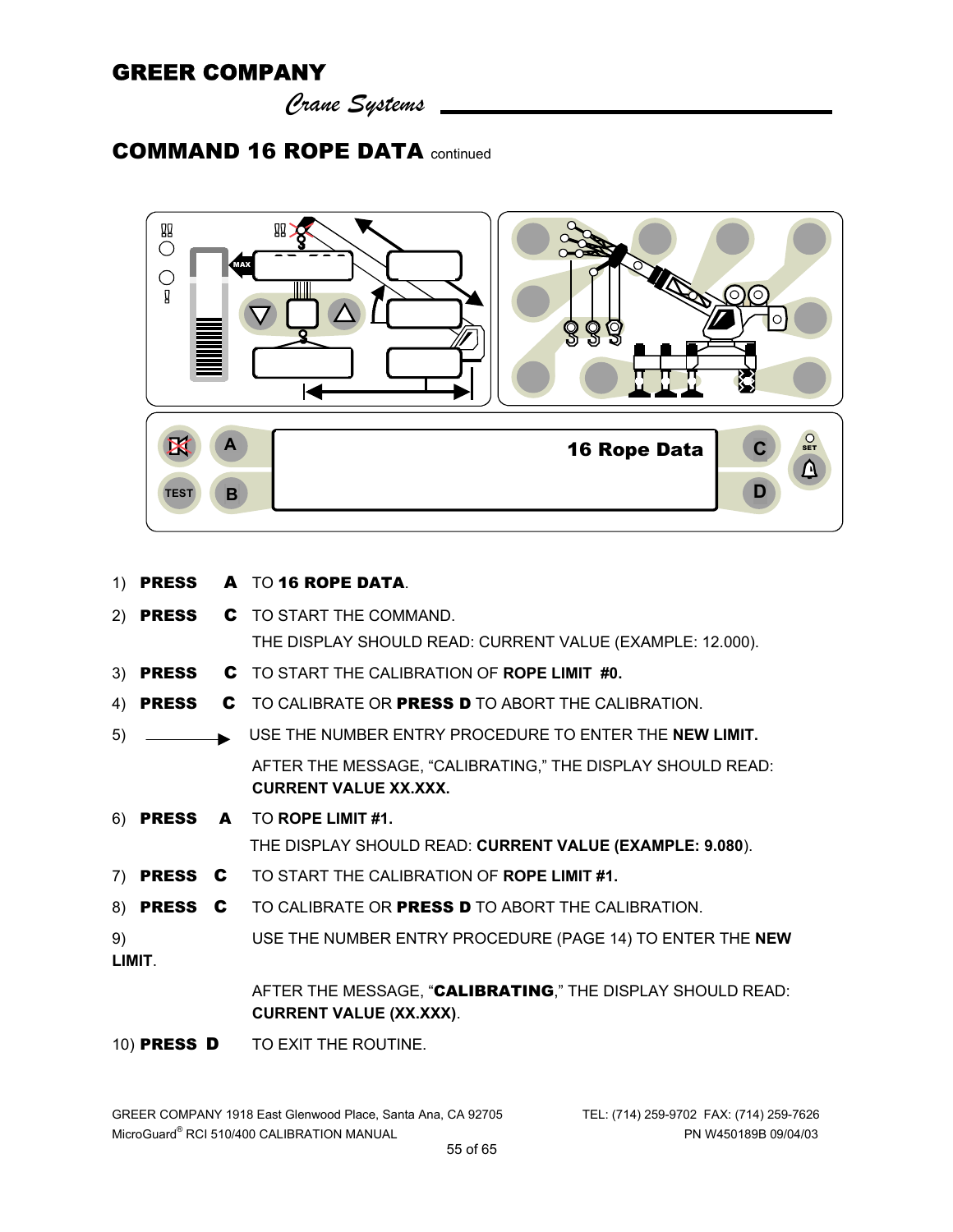*Crane Systems* 

# COMMAND 16 ROPE DATA continued

TO EXAMINE THE DETAILS OF ROPE DATA:

- 1) PRESS A TO 16 ROPE DATA.
- 2) PRESS C TO START THE COMMAND. THE DISPLAY SHOULD READ: **CURRENT VALUE: 12.000 (EXAMPLE)**.
- 3) PRESS D TO ROPE LIMIT #1. THE DISPLAY SHOULD READ: **CURRENT VALUE 9.080 (EXAMPLE)**.
- 4) **PRESS D** TO EXIT THE ROUTINE.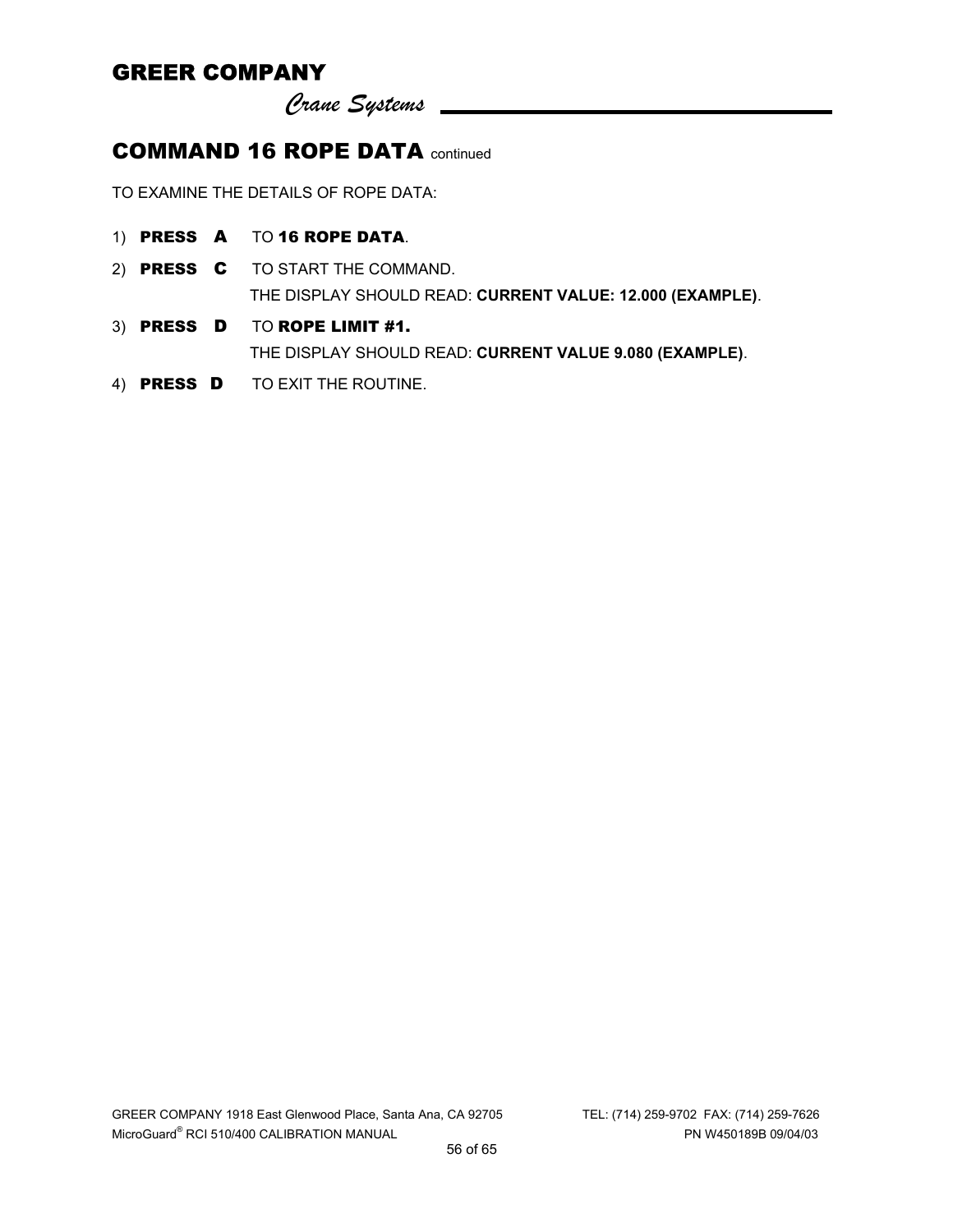*Crane Systems* 

# COMMAND 17 AMPLIFIER GAIN

At the time of initialization the amplifier gain is set to the preferred value of 2. This value is suitable for the standard load cells and pressure transducers supplied with the systems. This gain setting may be modified, as necessary, for special application, using the following routine.

Confer with the factory before making any changes.

- 1) PRESS A TO 17 AMPLIFIER.
- 2) PRESS C TO START THE COMMAND. THE DISPLAY WILL READ THE CURRENT VALUE.
- 3) PRESS C TO START THE CALIBRATION OFAMPLIFIER GAIN.
- 4) PRESS C TO CALIBRATE OR PRESS D TO ABORT CALIBRATION OF ABOVE DATA.
- 5) PRESS B TO CHANGE THE SETTING.
- 6) PRESS C TO COMPLETE THE CALIBRATION.
- 7) PRESS CTO EXIT THE ROUTINE.

#### COMMAND 01/3 BACK-UP

After completing a calibration routine and after executing command 01/0 save, use the following procedure to obtain a permanent copy of the calibration.

- 1) PRESS A TO 01 PERSONALITY.
- 2) PRESS C TO START THE COMMAND.
- 3) PRESS A TO **3 BACKUP A TO RAM.**
- 4) PRESS C TO START THE COMMAND.
- 5) PRESS C TO CALIBRATE OR PRESS D TO ABORT THE CALIBRATION OF ABOVE DATA.
- 6) PRESS 1234 (**CALIBRATION CODE**)
- 7) PRESS D AFTER THE MESSAGE,"CALIBRATING" TO EXIT THE ROUTINE.

#### SWITCH OFF POWER TO THE SYSTEM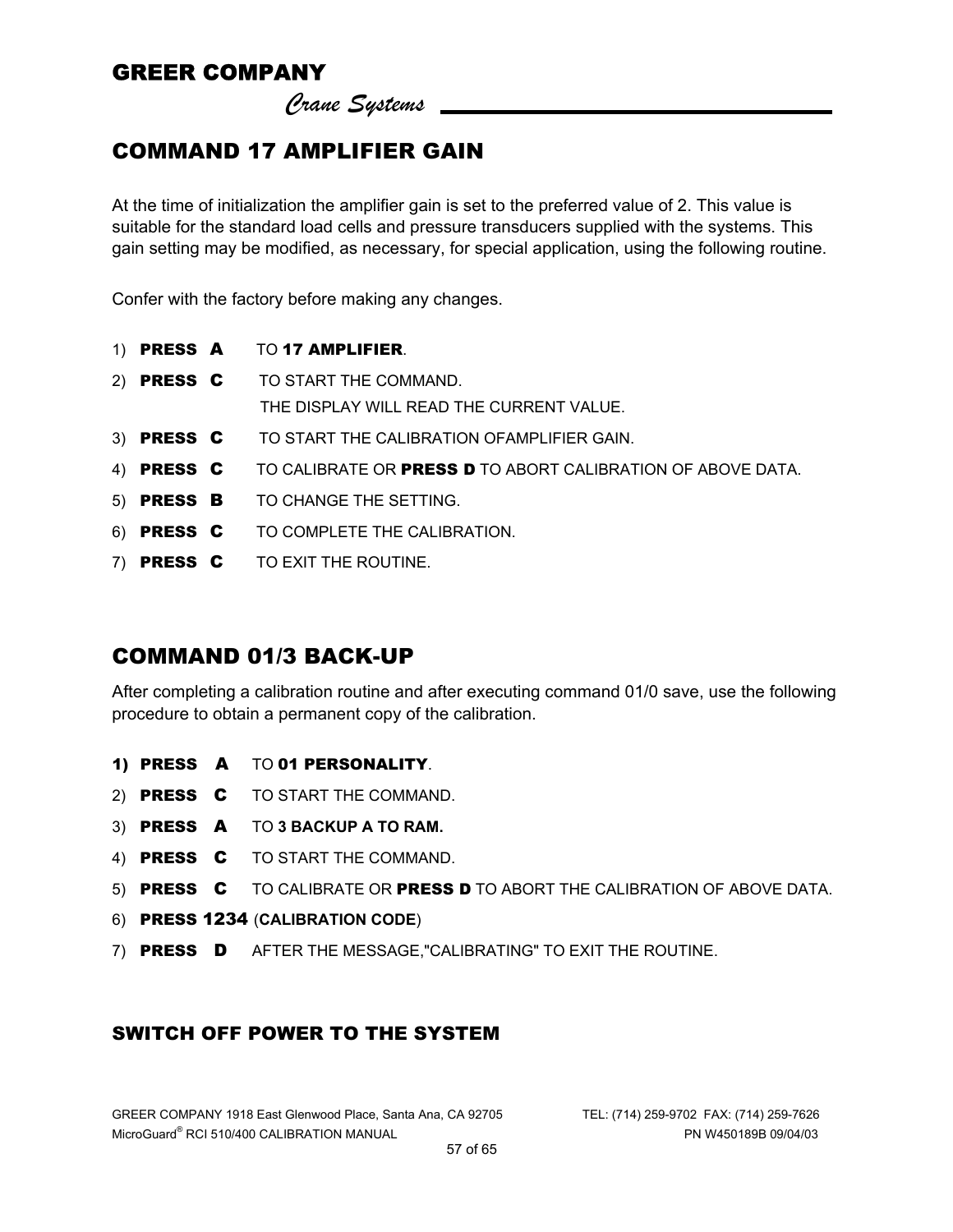*Crane Systems* 

**SWITCH OFF POWER TO THE SYSTEM BEFORE REMOVING OR INSERTING INTEGRATED CIRCUITS.** 

A copy of the contents of the "A" portion of the "Personality" is now stored temporarily in memory in the computer. The chip in socket ic7 is removed and will be the service back-up chip. To reinstate the system to working condition, fit a new chip, type 28c65, in socket IC7. Restore power to the system and carry out Command 01/4-restore as follows:

#### **RESTORE POWER AND ENTER THE CALIBRATION ROUTINE**

- 1) PRESS AND HOLD THE TEST AND SET KEYS FOR APPROXIMATELY 10 SECONDS.
- 2) PRESS 1234 (CALIBRATION ENTRY CODE).
- 3) PRESS C TO CALIBRATE OR PRESS D TO ABORT THE CALIBRATION.

### COMMAND 01/4 RESTORE

- 1) PRESS A TO **01 PERSONALITY.**
- 2) PRESS C TO START THE COMMAND.
- 3) PRESS A TO **01/4 RESTORE.**
- 4) PRESS C TO START THE COMMAND.
- 5) PRESS C TO CALIBRATE OR PRESS D TO ABORT THE CALIBRATION.
- 6) PRESS 1234 (CALIBRATION ENTRY CODE).
- 7) PRESS D AFTER THE MESSAGE," CALIBRATING" TO EXIT.

THE COPY OF THE CALIBRATION PERSONALITY IS NOW RESTORED TO THE "A" SECTION OF IC7. **SAVE IT NOW TO THE "B" SECTION USING COMMAND 1/0 SAVE.**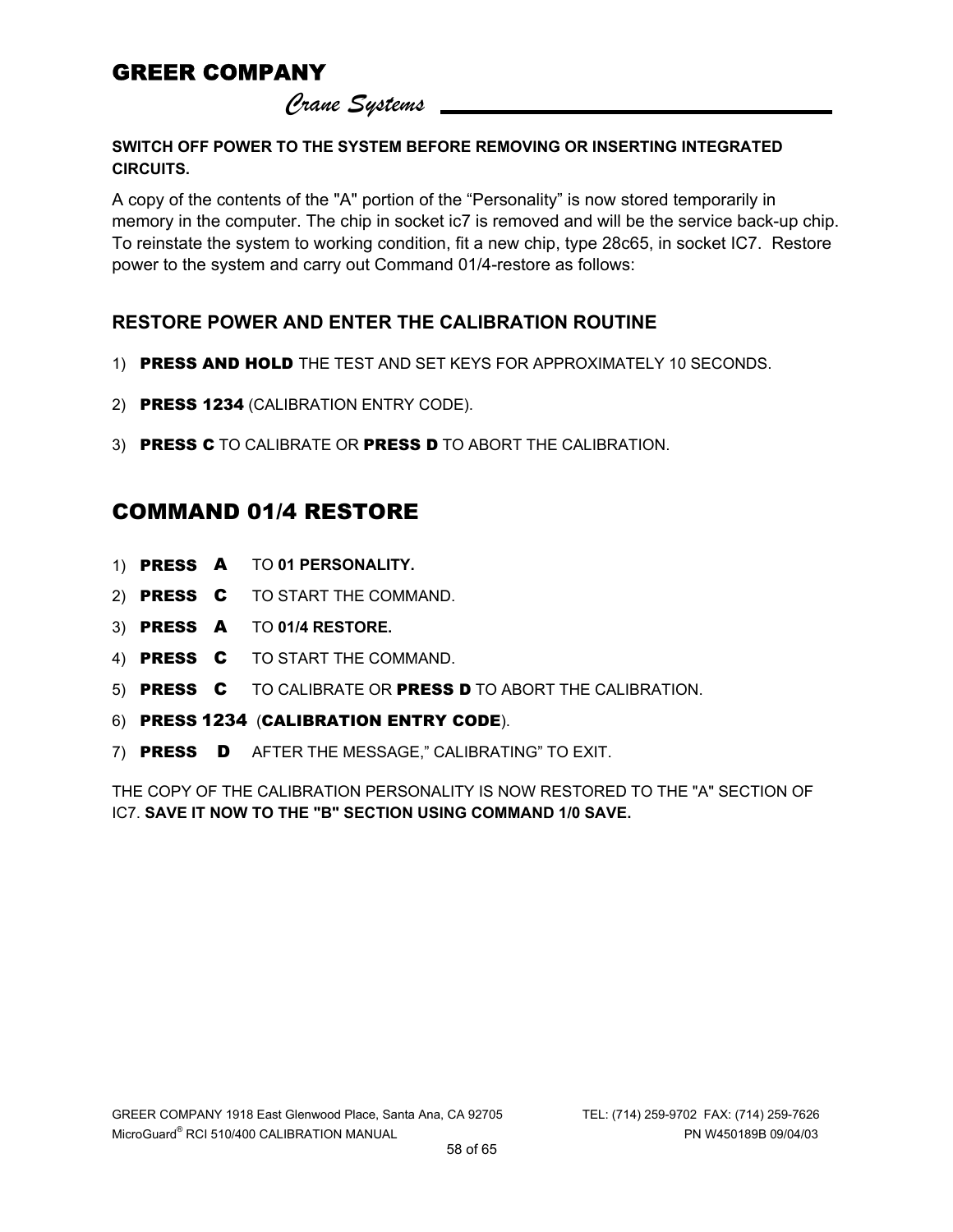*Crane Systems* 

# COMMAND 19 DIGITAL INPUTS

The logic status of digital inputs is displayed using Command 19.

The inputs can be high or low. Low is indicated by 0 and high is indicated by 1.

- 1) PRESS A TO 19 DIGITAL INPUTS.
- 2) **PRESS C** TO START THE COMMAND. THE DISPLAY SHOULD READ THE STATUS OF ALL DIGITAL INPUTS.
- 3) PRESS D TO EXIT THE ROUTINE.

#### DIGITAL INPUTS

| 0              | <b>OPTINAL SWING INPUT</b>   |                   |
|----------------|------------------------------|-------------------|
| 1              | <b>OPTINAL SWING INPUT</b>   |                   |
| 2              | <b>OPTINAL SWING INPUT</b>   |                   |
| 3              | <b>OPTINAL SWING INPUT</b>   |                   |
| 4              | OPTINAL SWING INPUT          |                   |
| 5              | <b>OPTINAL SWING INPUT</b>   |                   |
| 6              | <b>OPTINAL SWING INPUT</b>   |                   |
| $\overline{7}$ | <b>OPTINAL SWING INPUT</b>   |                   |
| 8              | <b>NOT USED</b>              |                   |
| 9              | <b>NOT USED</b>              |                   |
| A              | <b>BY-PASS MESSAGE</b>       | HI = NO MESSAGE   |
| B              | <b>SELECT OPTIONAL CHART</b> | HI = SELECT CHART |
| C              | <b>NOT USED</b>              |                   |
| D              | ATB IN                       | $HI = NO ALARM$   |
| E              | <b>NOT USED</b>              |                   |
| F              | <b>NOT USED</b>              |                   |
|                |                              |                   |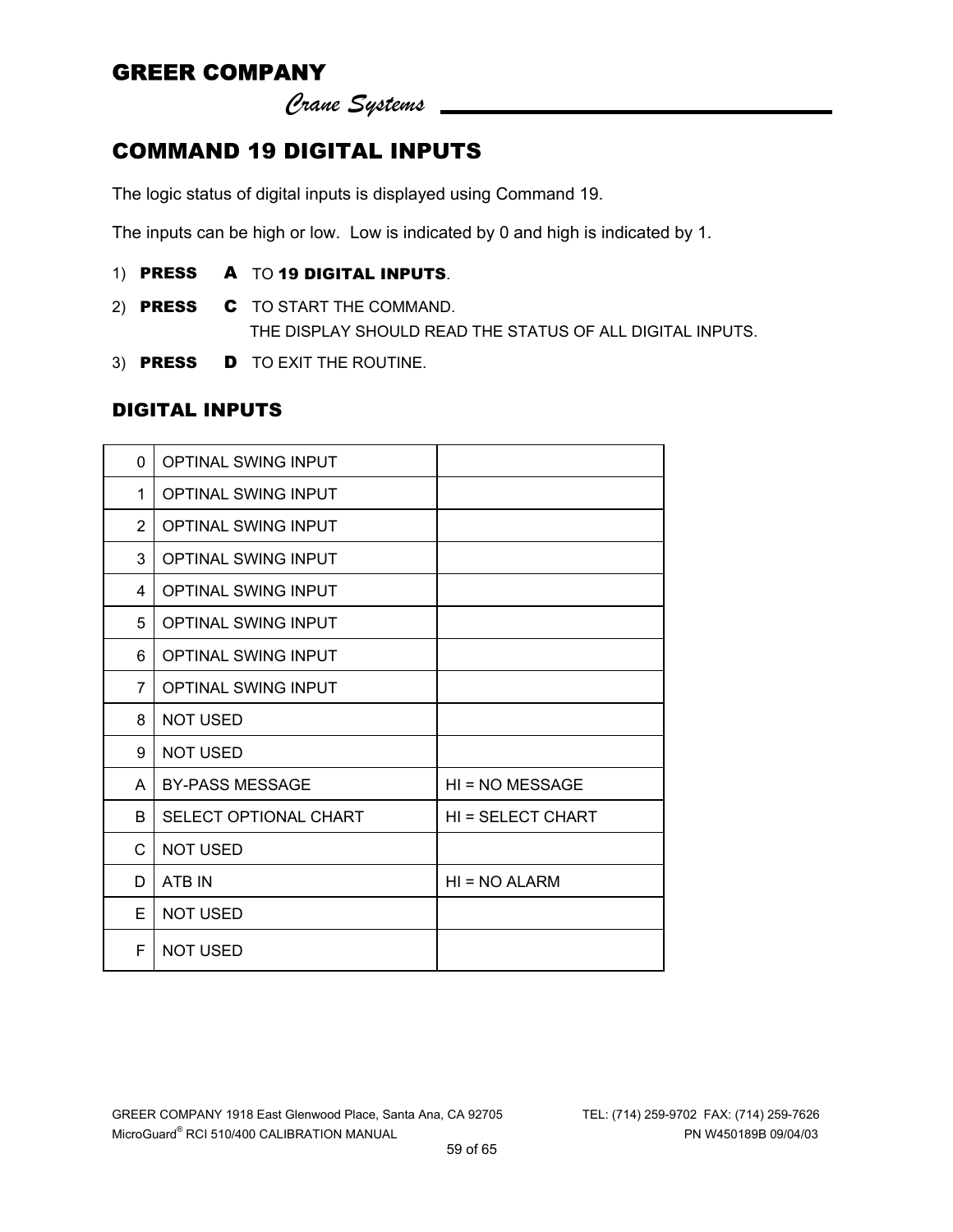*Crane Systems* 

# GLOSSARY OF TERMS

| <b>ABORT</b>             | Interrupts and cancels data as it is being entered into the computer.                                                                                                                        |
|--------------------------|----------------------------------------------------------------------------------------------------------------------------------------------------------------------------------------------|
| <b>ALARM</b>             | A signal that warns or alerts ( a flashing light or loud noise).                                                                                                                             |
| <b>AMPLIFIER</b>         | A device that takes an input and produces an output of greater<br>magnitude (as in the case of a pressure transducer where a signal in<br>the millivolt range is amplified up to ten volts). |
| <b>AMPLIFIER GAIN</b>    | The factor used to express the level of amplification.                                                                                                                                       |
| ANALOG                   | A mechanism in which data is represented by continuously variable<br>physical quantities.                                                                                                    |
| <b>ANGLE SENSOR</b>      | A device that measures the angle of a boom.                                                                                                                                                  |
| <b>ANNULAR</b>           | Relating to, or forming a ring, e.g. the pressure around the rod of a<br>boom hoist cylinder.                                                                                                |
| <b>ANNULAR GAIN</b>      | The factor used to modify the pressure signal from the rod side of the<br>boom hoist cylinder based on the difference in areas of the rod and<br>bore.                                       |
| <b>BACK-UP</b>           | Move data from the working area of memory to a microchip which is<br>stored elsewhere, e.g. in a service department.                                                                         |
| <b>BOOM DEFLECTION</b>   | The change of radius due to the bending of a boom under load.                                                                                                                                |
| <b>BOOM MOMENT</b>       | The turning moment around the boom pivot caused by the moment of<br>the unladen boom.                                                                                                        |
| <b>BORE</b>              | The piston side of a boom hoist cylinder.                                                                                                                                                    |
| <b>CALIBRATION</b>       | The adjustment of the graduation of sensors.                                                                                                                                                 |
| <b>CAPACITY CHART</b>    | A table showing the rating of a crane.                                                                                                                                                       |
| <b>CENTER OF GRAVITY</b> | The point at which the entire weight of a body may be considered as<br>concentrated so that if supported at this point, the body would remain<br>in equilibrium in any position.             |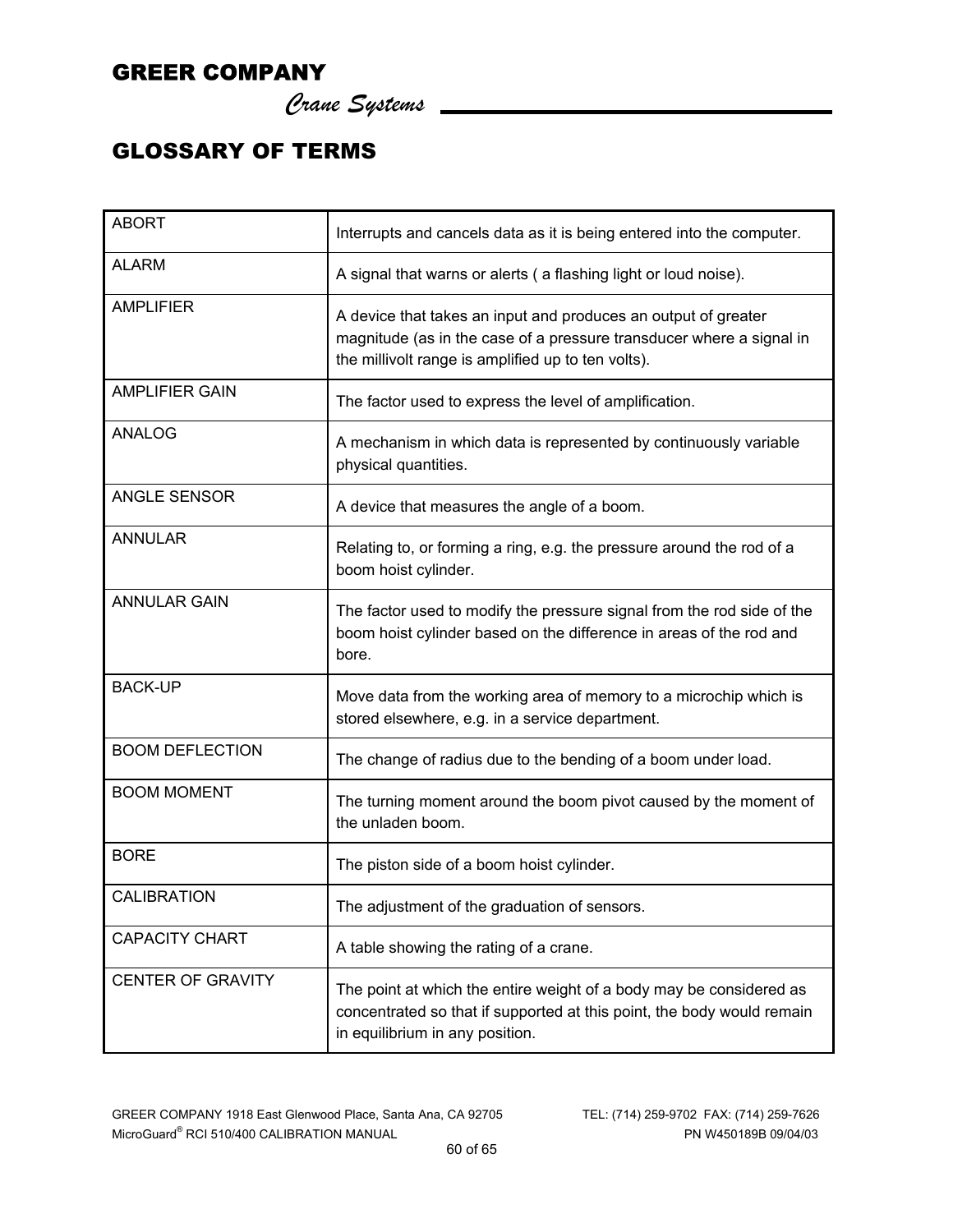*Crane Systems* 

| <b>COMMISSIONING</b>      | Preparing to be put into service.                                                                                           |
|---------------------------|-----------------------------------------------------------------------------------------------------------------------------|
| <b>CONFIGURATION</b>      | An arrangement of the lifting elements of a crane.                                                                          |
| <b>CURSOR</b>             | A pointer on a display that indicates the position where data is to be<br>entered.                                          |
| <b>DATA</b>               | Factual information used as a basis for calculation.                                                                        |
| <b>DECREMENT</b>          | The action of decreasing a number or value.                                                                                 |
| <b>DEDUCT</b>             | A reduction in rated capacity for an unused stowed or erected<br>attachment.                                                |
| <b>DEFLECTION</b>         | The bending of a boom or the stretching of pendant lines within the<br>elastic limits of the boom or pendants.              |
| <b>DIGITAL</b>            | Operating with numbers expressed directly as digits.                                                                        |
| <b>DIGITAL INPUTS</b>     | Computer inputs which usually are either on or off as determined by<br>external switches.                                   |
| <b>DIRECTION</b>          | The direction of rotation of the superstructure.                                                                            |
| <b>DUTY</b>               | A working configuration on a crane usually contained in a single<br>column of a capacity chart.                             |
| <b>EEPROM</b>             | Electrically erasable and programmable "read only" memory. (ROM)                                                            |
| <b>ELASTIC</b>            | Capable of recovering size or shape after deformation.                                                                      |
| <b>ERECTED ATTACHMENT</b> | An attachment on the main boom fitted in its working position.                                                              |
| <b>EXTENSION SENSOR</b>   | A device that measures the extension of the telescoping sections of a<br>boom.                                              |
| FLY/JIB                   | Something attached by one edge such as a lattice fly or jib on a crane<br>boom.                                             |
| <b>FORCE</b>              | Energy exerted, in this case by the suspended weight of an object.                                                          |
| <b>GEOMETRY</b>           | A branch of mathematics that deals with the measurement and<br>relationships of points, lines, angles, surfaces and solids. |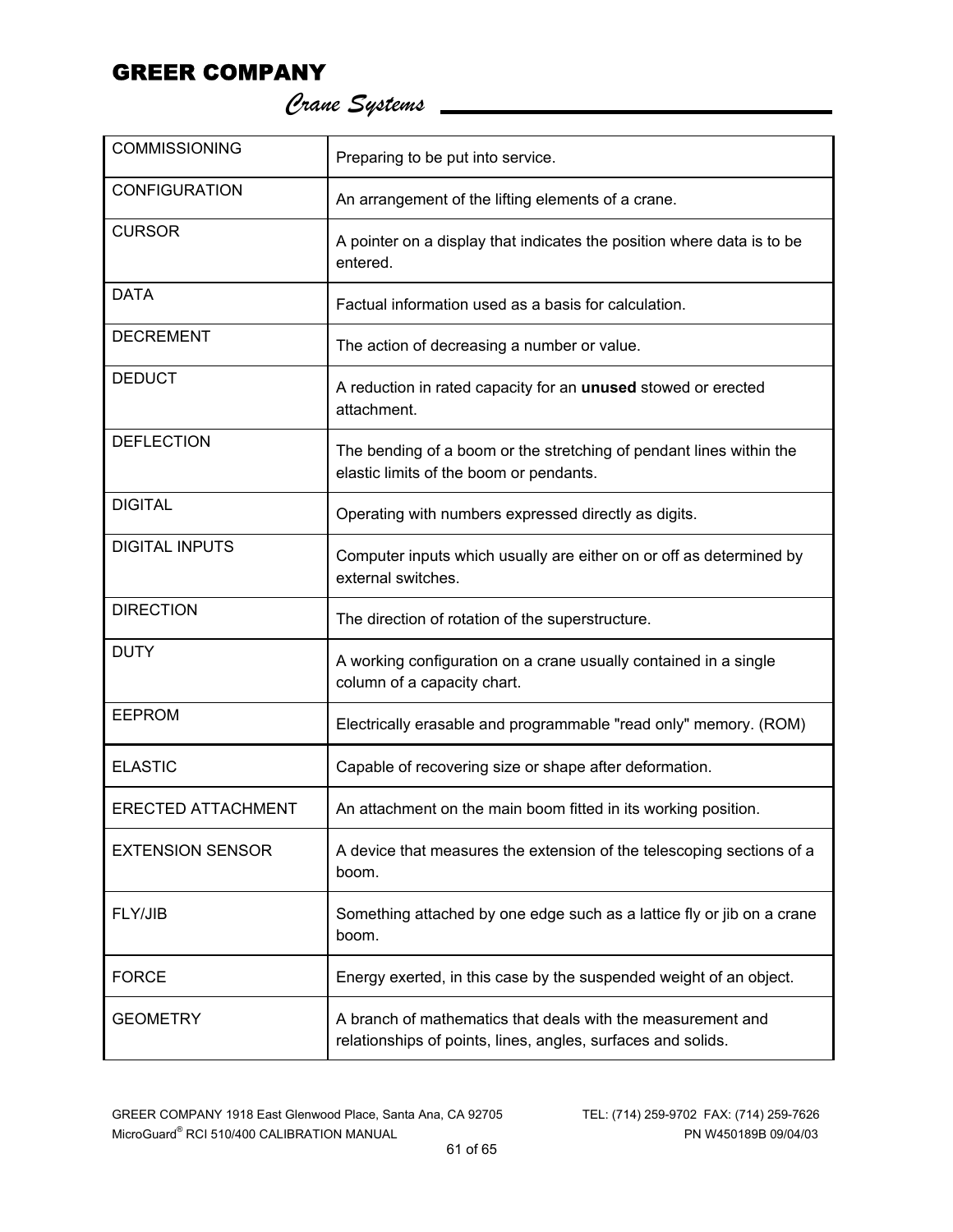*Crane Systems* 

| <b>GRADUATED</b>           | Marked with degrees of measurement.                                                                                             |
|----------------------------|---------------------------------------------------------------------------------------------------------------------------------|
| <b>HEIGHT</b>              | The vertical distance from the ground to the tip of the boom or<br>attachment.                                                  |
| <b>HORIZONTAL</b>          | Parallel to the horizon.                                                                                                        |
| <b>HYDRAULIC CRANES</b>    | Operated using the pressure of oil.                                                                                             |
| <b>INITIALIZE</b>          | Erase all data from a memory prior to a new calibration.                                                                        |
| <b>INTEGRATED CIRCUITS</b> | A tiny complex of electronic components and connections on a small<br>slice of material (such as silicon).                      |
| <b>MEASURE HEIGHT</b>      | The vertical distance below the boom pivot at which radius<br>measurements are to be made when calibrating.                     |
| <b>MICROPROCESSOR</b>      | A computer processor contained on an integrated chip.                                                                           |
| <b>MILLIVOLT</b>           | One thousandth of a volt.                                                                                                       |
| <b>MOMENT</b>              | The product of force and distance to a particular axis or point.                                                                |
| <b>OUT OF DUTY</b>         | A point that is either longer than the longest permitted radius or lower<br>than the lowest permitted angle on a capacity chart |
| <b>OUTRIGGER</b>           | A projecting support run out from a main structure to provide additional<br>stability or support.                               |
| <b>PERSONALITY</b>         | Data stored in the calibration EEPROM.                                                                                          |
| <b>PRESSURE</b>            | Hydraulic pressure in the boom hoist cylinder                                                                                   |
| <b>RADIUS</b>              | The horizontal distance from the centerline of rotation to the center of<br>the hook.                                           |
| <b>RATED CAPACITY</b>      | The lifting capacity of a crane as determined by the published capacity<br>chart.                                               |
| <b>RATED CAPACITY</b>      | The load that a crane can safely handle based on factors such as<br>strength, stability and rating.                             |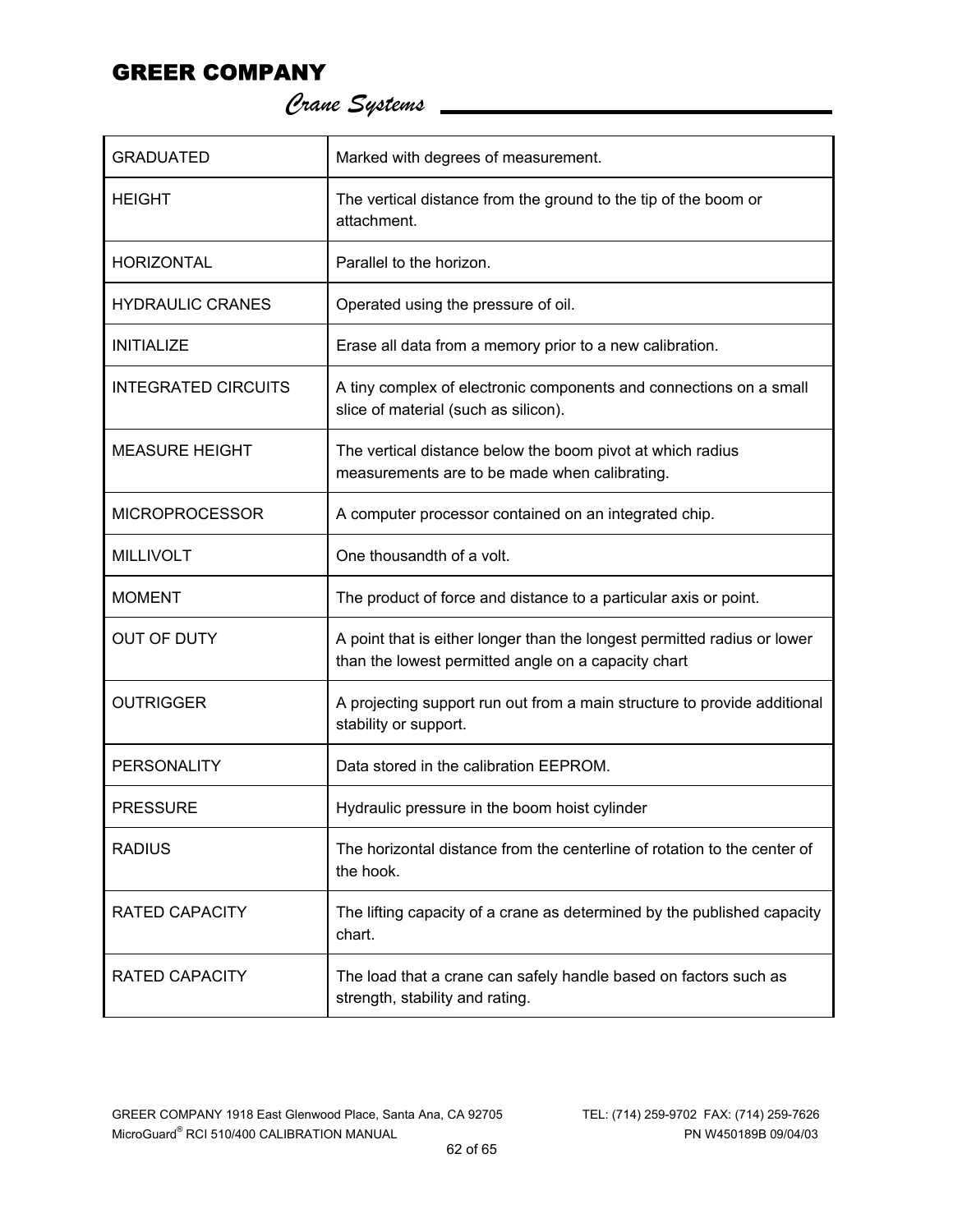| <b>RATING</b>            | A factor determined by legislation that limits the proportion of a crane's<br>capability that may be utilized in a lifting operation. Usually expressed<br>as a percentage of strength or stability. |
|--------------------------|------------------------------------------------------------------------------------------------------------------------------------------------------------------------------------------------------|
| <b>RESTORE</b>           | Move data from a back-up chip into the working personality.                                                                                                                                          |
| <b>ROM</b>               | "Read only" memory from which data can only be read, i.e. not<br>changed after programming.                                                                                                          |
| <b>ROPE LIMIT</b>        | The maximum permitted single line pull determined by the construction<br>and diameter of a wire rope.                                                                                                |
| <b>SAVE</b>              | Move data from the working personality to a write protected area of<br>memory.                                                                                                                       |
| <b>SCALE</b>             | The use of a factor to set the scaling of analog sensors.                                                                                                                                            |
| <b>SCALE</b>             | Something graduated when used in measurement.                                                                                                                                                        |
| <b>SENSITIVITY</b>       | A measure of the capacity of a sensor to respond to physical stimulus.                                                                                                                               |
| <b>SENSOR</b>            | A device that responds to a physical stimulus and transmits a resulting<br>impulse.                                                                                                                  |
| <b>SHEAVE</b>            | A grooved wheel or pulley.                                                                                                                                                                           |
| <b>SLEW OFFSET</b>       | The horizontal distance from the boom pivot to the center of rotation                                                                                                                                |
| <b>SPAN</b>              | An extent or spread between two limits.                                                                                                                                                              |
| <b>SPAN</b>              | The calibration of an analog sensor between zero and maximum span.                                                                                                                                   |
| <b>STOWED ATTACHMENT</b> | An attachment usually stowed on the main boom when not in use.                                                                                                                                       |
| <b>SUPERSTRUCTURE</b>    | The structural part of a crane above the carrier, usually rotating.                                                                                                                                  |
| <b>SWING</b>             | The rotation of a crane upper around its centerline.                                                                                                                                                 |
| SWL (%SWL)               | Percentage of safe working load. The proportion of the crane capacity<br>which is being utilized at any one time expressed as a percentage of<br>rated capacity                                      |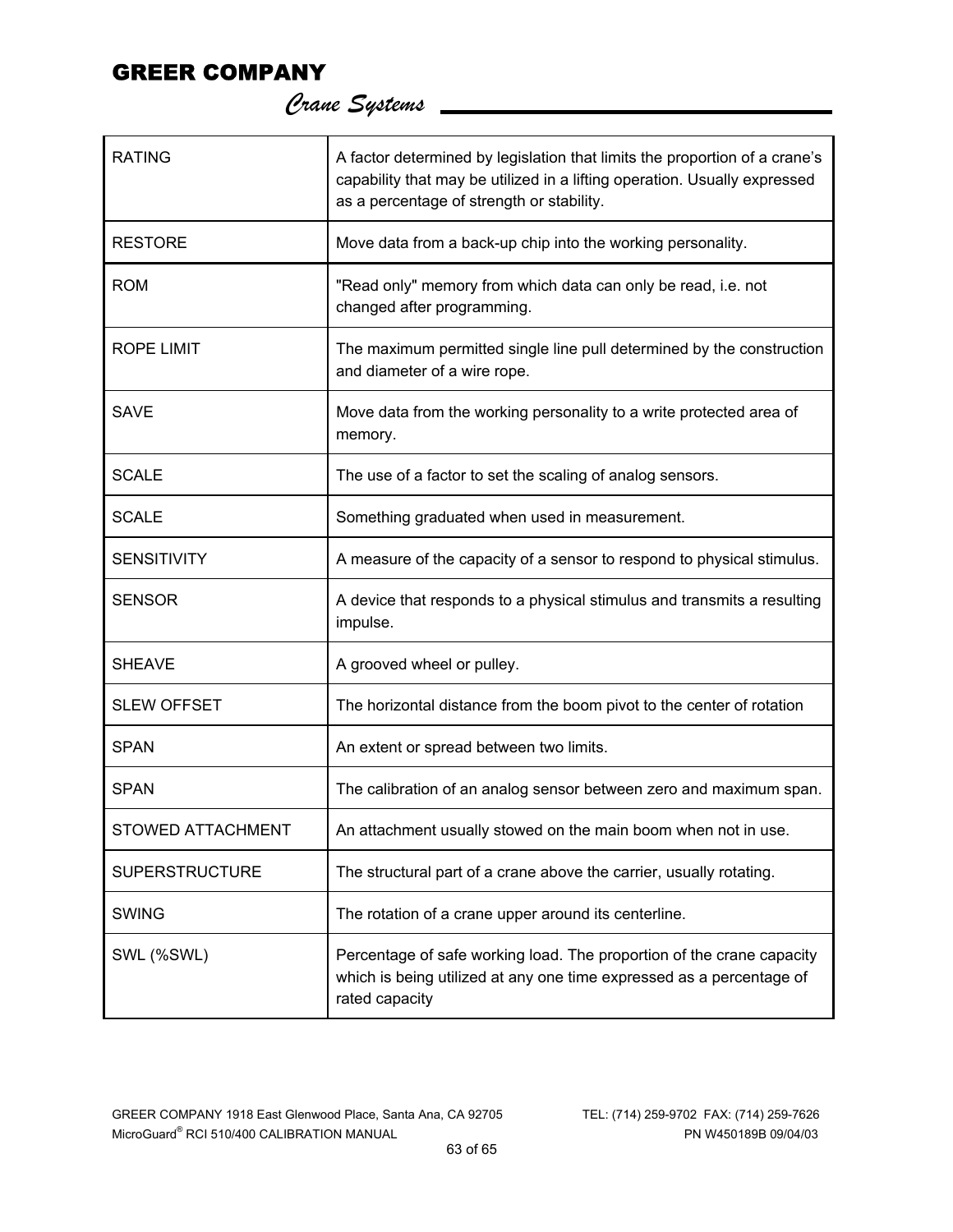| <b>TRANSDUCER</b>      | A device that is actuated by energy from one system and converts this<br>to another form for use by a different system (as a loudspeaker that is<br>actuated by electrical signals and supplies acoustic power). |
|------------------------|------------------------------------------------------------------------------------------------------------------------------------------------------------------------------------------------------------------|
| TX.0                   | The piston side pressure transducer.                                                                                                                                                                             |
| TX.1                   | The rod side pressure transducer.                                                                                                                                                                                |
| <b>UNLADEN</b>         | A boom that has no additional stowed or erected attachments and is<br>not supporting a load.                                                                                                                     |
| <b>VOLT</b>            | Unit of electrical potential difference and electromotive force.                                                                                                                                                 |
| <b>WEIGHT</b>          | The amount that a body weighs or the poundage to be carried by a<br>horse in a handicap race.                                                                                                                    |
| <b>WRITE PROTECTED</b> | An area of memory to which a microprocessor cannot write data.                                                                                                                                                   |
| <b>ZERO</b>            | The point from which graduation of a scale begins.                                                                                                                                                               |

 *Crane Systems*